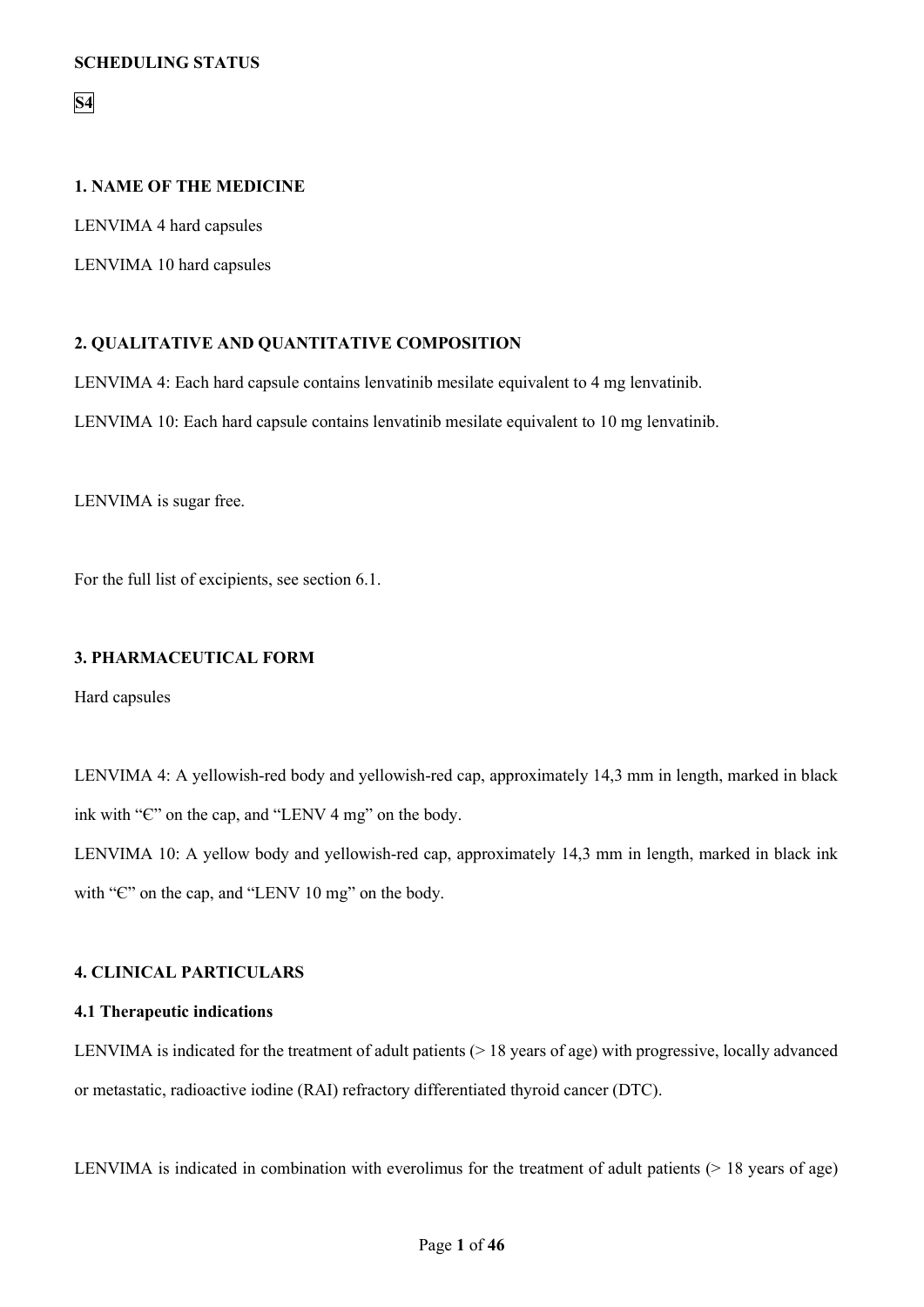with advanced renal cell carcinoma whose disease has progressed following one prior vascular endothelial growth factor targeted therapy.

LENVIMA is indicated for the first-line treatment of adult patients  $(> 18$  years of age) with unresectable hepatocellular carcinoma (HCC).

## **4.2 Posology and method of administration**

LENVIMA treatment should be supervised by a healthcare provider experienced in the use of anticancer therapies.

# **Posology**

## **Starting dose in RAI – Refractory DTC**

The recommended dose of LENVIMA is 24 mg (two 10 mg capsules plus one 4 mg capsule) taken once daily. The daily dose is to be modified as needed according to the dose/toxicity management plan (see dose adjustment section below).

Treatment should continue as long as there is clinical benefit or until unacceptable toxicity occurs.

## **Starting dose in Advanced Renal Cell Carcinoma**

The recommended daily dose of LENVIMA is 18 mg (one 10 mg capsule and two 4 mg capsules) once daily in combination with 5 mg everolimus once daily. The daily doses of LENVIMA, and if necessary, everolimus are to be modified as needed according to the dose/toxicity management plan (see dose adjustment section below).

Treatment should continue as long as there is clinical benefit or until unacceptable toxicity occurs.

## **Starting dose in Hepatocellular Carcinoma**

The recommended daily dose of LENVIMA is 8 mg (two 4 mg capsules) once daily for patients with a body weight of  $\leq 60$  kg and 12 mg (three 4 mg capsules) once daily for patients with a body weight of  $\geq 60$  kg. The daily dose is to be modified, as needed, according to the dose/toxicity management plan (see dose adjustment section below).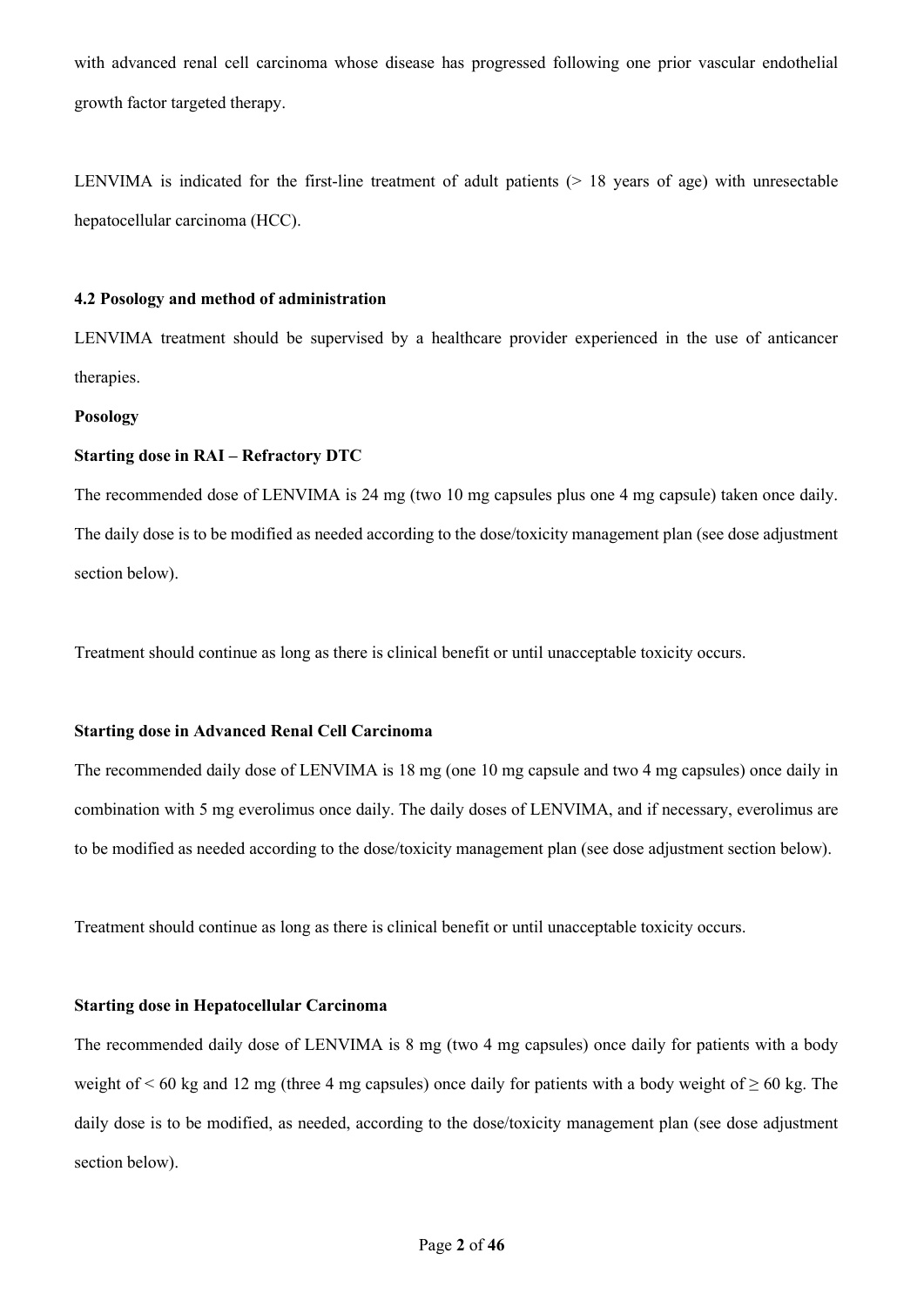Treatment should continue as long as there is clinical benefit or until unacceptable toxicity occurs.

## **Dose adjustment during therapy**

Management of adverse reactions may require dose interruption, adjustment, or discontinuation of LENVIMA or LENVIMA and everolimus if treating in the combination (see section 4.4).

Medical management of nausea, vomiting and diarrhoea should be optimised to reduce the risk of dehydration and renal failure (see section 4.4) prior to any LENVIMA therapy interruption or dose reduction.

For toxicities thought to be related to LENVIMA, general advice about dose management is included in Table 1, and specific daily dose modifications are in Table 2.

For toxicities thought to be related to everolimus, when treating renal cell carcinoma using the combination of LENVIMA and everolimus, everolimus treatment should be interrupted, reduced to alternate day dosing, or discontinued (see the everolimus PI for advice on specific adverse reactions).

For toxicities thought to be related to both LENVIMA and everolimus, when treating renal cell carcinoma using the combination, LENVIMA (see Table 1) should be reduced prior to reducing everolimus.

Grades are based on the National Cancer Institute (NCI) Common Terminology Criteria for Adverse Events (CTCAE).

| <b>Adverse Reaction</b> | <b>CTCAE</b> | Action      | Dose reduce and resume LENVIMA                                                                                                                    |
|-------------------------|--------------|-------------|---------------------------------------------------------------------------------------------------------------------------------------------------|
|                         | Grade        |             |                                                                                                                                                   |
| Hypertension            | Grade $3^a$  | Interrupt   | Resolves to Grade 0, 1 or 2. See detailed guidance<br>in Table 3 in section 4.4 Special warnings and<br>precautions for use, Hypertension section |
|                         | Grade 4      | Discontinue | Do not resume                                                                                                                                     |

# **Table 1 Dose modifications for adverse reactions**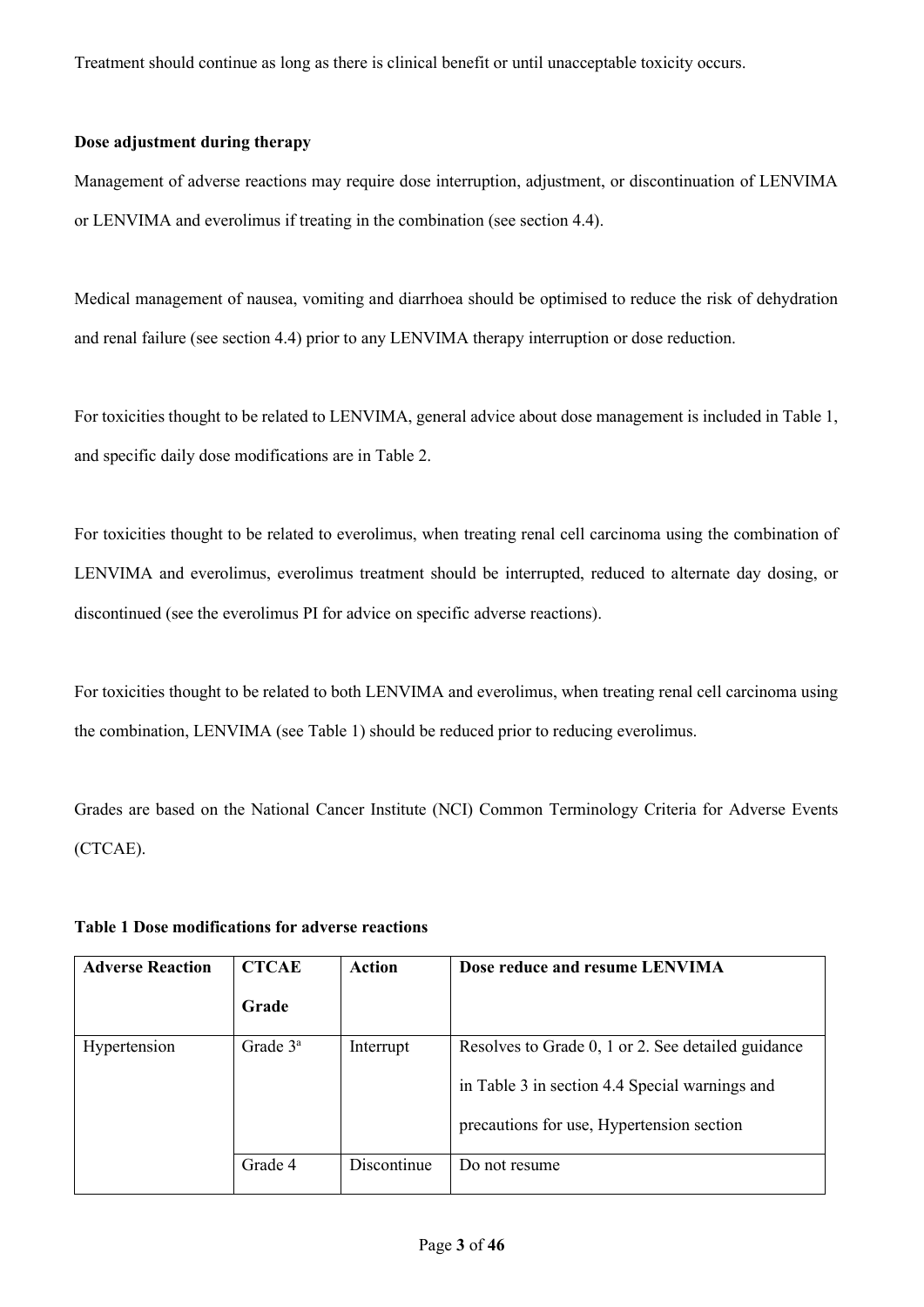| Proteinuria         | $\geq$ 2 gm/24       | Interrupt   | Resolves to less than 2 gm/24 hours              |
|---------------------|----------------------|-------------|--------------------------------------------------|
|                     | hours                |             |                                                  |
| Nephrotic syndrome  | $---$                | Discontinue | Do not resume                                    |
| Renal impairment or | Grade 3              | Interrupt   | Resolves to Grade 0-1 or baseline                |
| failure             | Grade 4 <sup>b</sup> | Discontinue | Do not resume                                    |
| Cardiac failure     | Grade 3              | Interrupt   | Resolves to Grade 0-1 or baseline                |
|                     | Grade 4              | Discontinue | Do not resume                                    |
| PRES/RPLS           | Any grade            | Interrupt   | Consider resuming at reduced dose if resolves to |
|                     |                      |             | Grade 0-1                                        |
| Hepatotoxicity      | Grade 3              | Interrupt   | Resolves to Grade 0-1 or baseline                |
|                     | Grade $4^b$          | Discontinue | Do not resume                                    |
| Arterial            | Any Grade            | Discontinue | Do not resume                                    |
| thromboembolisms    |                      |             |                                                  |
| Haemorrhage and     | Grade 3              | Interrupt   | Resolves to Grade 0-1                            |
| Thrombocytopenia*   | Grade 4              | Discontinue | Do not resume                                    |
| GI perforation or   | Grade 3              | Interrupt   | Resolves to Grade 0-1 or baseline                |
| fistula             | Grade 4              | Discontinue | Do not resume                                    |
| QT interval         | $>500$ ms            | Interrupt   | Resolves to $<$ 480 ms or baseline               |
| prolongation        |                      |             |                                                  |
| Diarrhoea           | Grade 3              | Interrupt   | Resolves to Grade 0-1 or baseline                |
|                     | Grade 4 <sup>c</sup> | Discontinue | Do not resume                                    |

 $\frac{1}{a}$  Grade 3 despite optimal antihypertensive therapy.

<sup>b</sup> Grade 4 laboratory abnormalities judged to be non-life-threatening, may be managed as severe reactions (e.g.,

Grade 3)

<sup>c</sup> Grade 4 despite medical management

|  | Table 2 Recommended Dosage Reductions of LENVIMA for Adverse Reactions |
|--|------------------------------------------------------------------------|
|  |                                                                        |

| Indication | <b>First dosage reduction</b> | <b>Second dosage</b> | Third dosage reduction to |
|------------|-------------------------------|----------------------|---------------------------|
|            | t0                            | reduction to         |                           |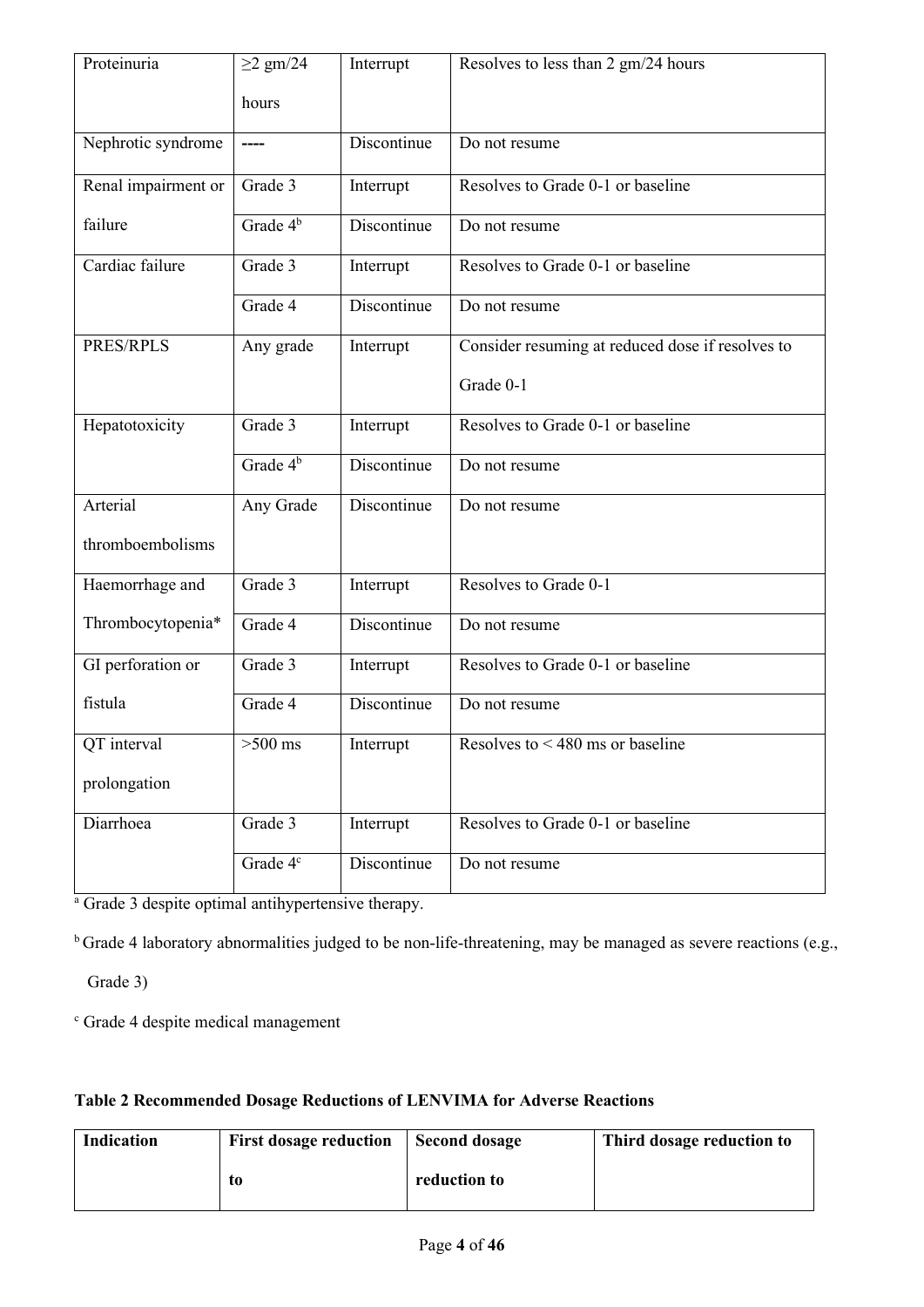| <b>DTC</b>           | 20 mg once daily | 14 mg once daily     | 10 mg once daily     |
|----------------------|------------------|----------------------|----------------------|
| <b>RCC</b>           | 14 mg once daily | 10 mg once daily     | 8 mg once daily      |
| <b>HCC</b>           |                  |                      |                      |
| Actual weight        | 8 mg once daily  | 4 mg once daily      | 4 mg every other day |
| 60 kg or greater     |                  |                      |                      |
| Actual weight less   | 4 mg once daily  | 4 mg every other day | Discontinue          |
| than $60 \text{ kg}$ |                  |                      |                      |

# **Special populations**

## *Dosage adjustment in hepatic impairment*

## *DTC, RCC and HCC*

No dose adjustment is recommended for patients with DTC or RCC and mild or moderate hepatic impairment (Child-Pugh A or B). Lenvatinib concentrations may increase in patients with DTC or RCC and severe hepatic impairment (Child-Pugh C). Reduce the dose for patients with DTC or RCC and severe hepatic impairment. In patients with severe (Child-Pugh C) hepatic impairment, the recommended starting dose for RAI - Refractory DTC is 14 mg LENVIMA taken once daily and for RCC is 10 mg of LENVIMA taken once daily in combination with the dose of everolimus recommended for patients with severe hepatic impairment in the everolimus PI. Further dose adjustments may be necessary on the basis of individual tolerability.

No dose adjustment is recommended for patients with HCC and mild hepatic impairment (Child-Pugh A). There is no recommended dose for patients with HCC with moderate or severe hepatic impairment.

# *Dosage adjustment in renal impairment*

# *DTC and RCC*

No adjustment of the starting dose is required on the basis of renal function in patients with mild (CrCL 60 -89 mL/min) or moderate (CrCL 30-59 mL/min) renal impairment. In patients with severe renal impairment (CrCL <30 mL/min), the recommended starting dose for thyroid cancer is 14 mg LENVIMA taken once daily and for renal cell carcinoma is 10 mg of LENVIMA plus 5 mg everolimus taken once daily. Further dose adjustments may be necessary based on the individual tolerability. Patients with end-stage renal disease were not studied,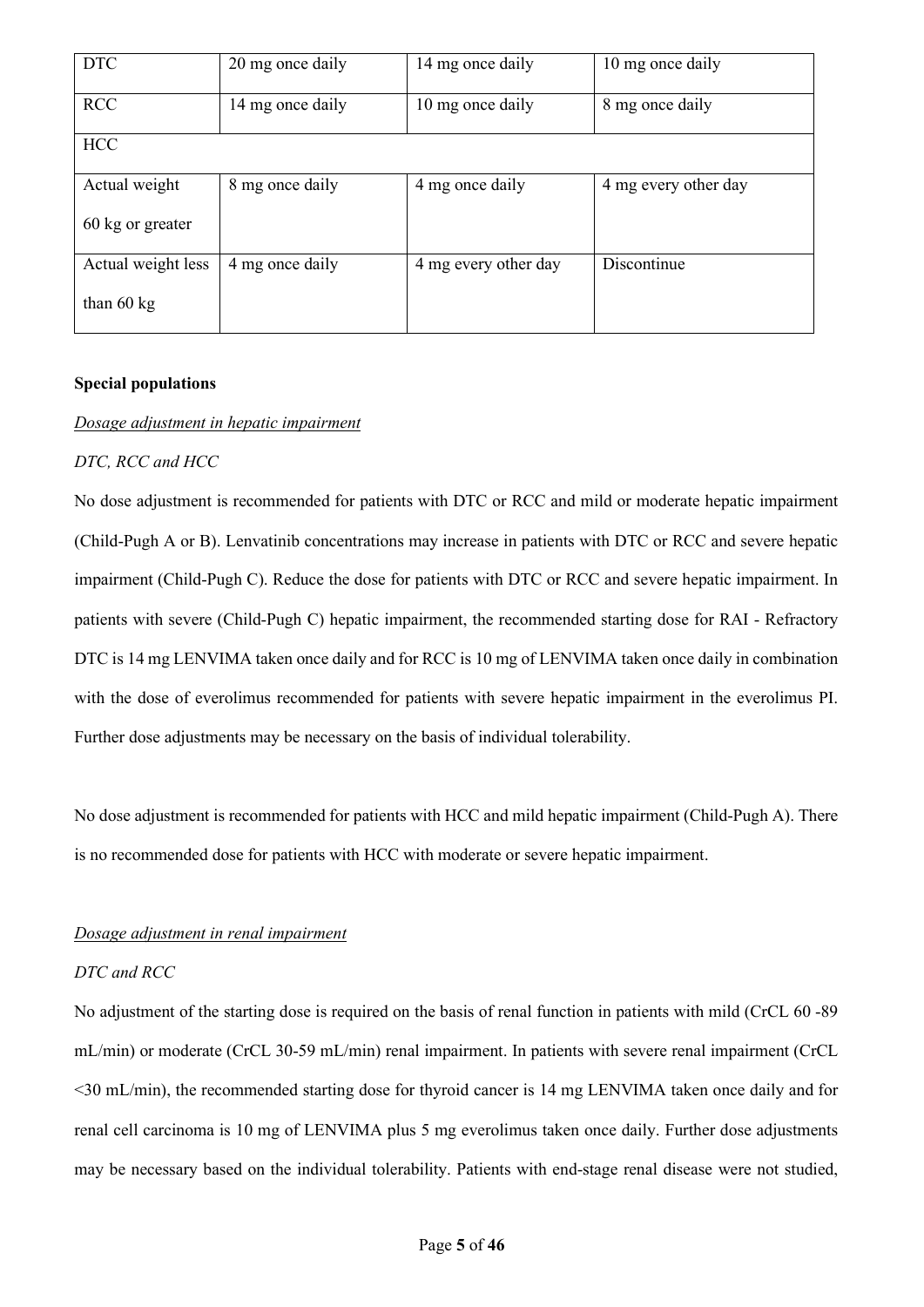therefore the use of LENVIMA in these patients is not recommended.

## *Patients with hypertension*

Blood pressure should be well controlled prior to treatment with LENVIMA and should be regularly monitored during treatment (see sections 4.4 and 4.8).

## *Use in the elderly*

No adjustment of the starting dose is required on the basis of age. Limited data are available on the use in patients aged  $\geq$  75 years.

## *Paediatric population*

The safety and efficacy of LENVIMA in children <18 years have not yet been established (see section 5.1).

# **Method of administration**

LENVIMA should be taken at about the same time each day, with or without food. The capsules should be swallowed whole with water.

If unable to swallow the capsule whole place the capsule, without breaking or crushing, in a glass of approximately 25 mL of water or apple juice. The capsules must be left to disintegrate in the liquid for at least 10 minutes and then gently stirred for at least 3 minutes to dissolve the capsules shells. The suspension is to be swallowed. After drinking, the same amount of water or apple juice (25 mL) must be added to the glass and swirled a few times. The additional liquid must be swallowed. Do not mix more than one medicine in the glass at the same time.

The person preparing the suspension should ensure their hands are thoroughly washed on completion of preparation and taking of the medication.

If a patient misses a dose, and it cannot be taken within 12 hours, then that dose should be skipped and the next dose should be taken at the usual time of administration.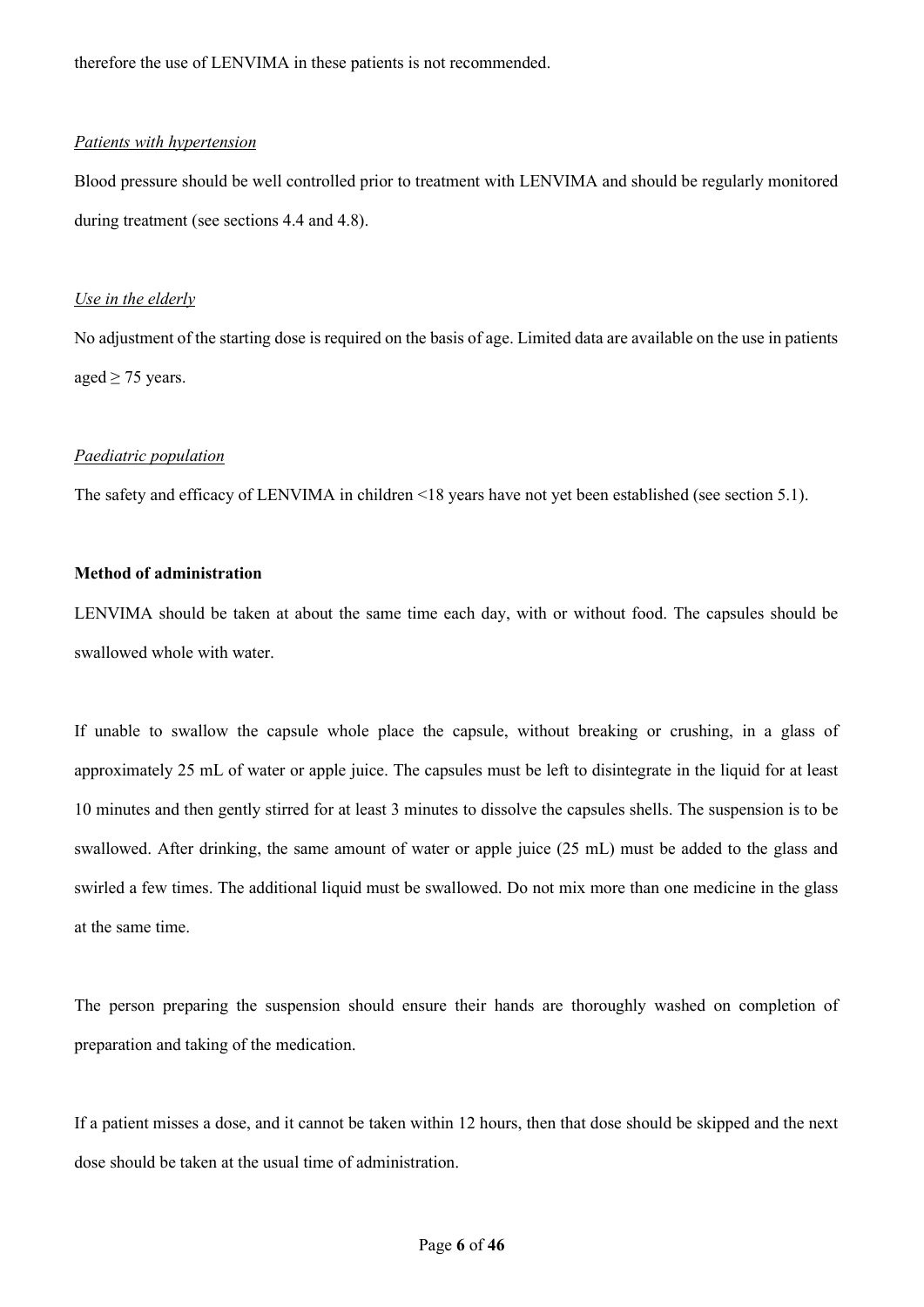## **4.3 Contraindications**

Hypersensitivity to LENVIMA or to any of the excipients listed in section 6.1.

Patients with fistula(e), and/or patients at risk of developing fistula(e), such as after a major surgical procedure. Patients with severe and/or uncontrolled hypertension (BP  $\leq$ 150 mmHg, diastolic BP  $\leq$  95 mmHg). Patients with severe thrombocytopenia ( $\leq 50 \times 10^3$  per  $\mu$ L) and/or active bleeding.

Patients due to undergo surgery or radiotherapy.

## **4.4 Special warnings and precautions for use**

## *Gastrointestinal toxicity: Diarrhoea and dehydration*

Diarrhoea has been reported frequently in patients treated with LENVIMA usually occurring early in the course of treatment (see section 4.8). Prompt medical management of diarrhoea should be instituted in order to prevent dehydration. LENVIMA should be discontinued in the event of persistent Grade 4 diarrhoea despite medical management (see section 4.2).

Gastrointestinal toxicity (including diarrhoea, nausea and vomiting) should be actively managed in order to reduce the risk of development of complications such as dehydration, electrolyte imbalances, and possible renal impairment or renal failure. Serious adverse events of both hypokalaemia and hyperkalaemia have occurred, as such, renal function and electrolytes should be monitored closely (see section 4.4 below).

## *Renal failure and impairment*

Patients with baseline renal function <60 mL/minute experienced more adverse events, including fatal and serious adverse events of Grade 3 or 4, than those with normal renal function and were more likely to require a treatment interruption, dose reduction or discontinuation of treatment. The recommended starting dose is lower for patients with renal impairment (see section 4.2) and it is also recommended these patients be monitored closely during treatment. There is no clinical trial experience of patients with severe renal impairment.

Renal impairment (including renal failure) has been reported in patients treated with LENVIMA (see section 4.8). The primary risk factors identified were pre-existing renal impairment and dehydration and/or hypovolemia due to gastrointestinal toxicity (see section 4.4 below). Caution should be taken in patients receiving agents acting on the renin-angiotensin aldosterone system given a potentially higher risk for acute renal failure with the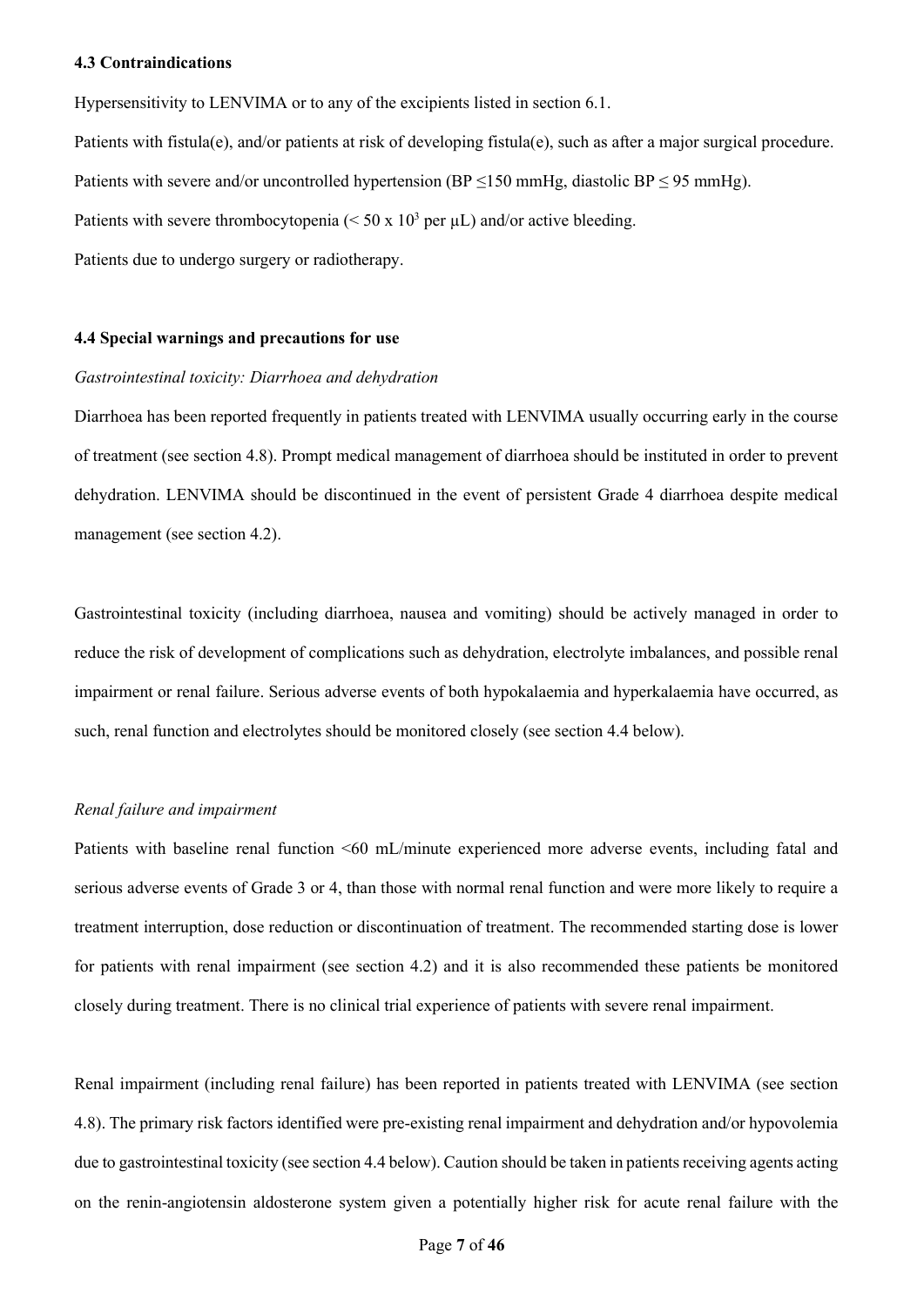If patients have severe renal impairment, the initial dose of LENVIMA should be adjusted (see section 4.2).

## *Hypertension*

Hypertension has been reported in patients treated with LENVIMA, usually occurring early in the course of treatment (see section 4.8). Blood pressure (BP) should be well controlled prior to treatment with LENVIMA and, if patients are known to be hypertensive, they should be on a stable dose of an antihypertensive therapy for at least 1 week prior to treatment with LENVIMA. The early detection and effective management of hypertension are important to minimise the need for LENVIMA dose interruptions and reductions. Serious complications of poorly controlled hypertension, including aortic dissection, have been reported. Antihypertensives should be started as soon as elevated BP is confirmed. Blood pressure should be monitored after 1 week of treatment with LENVIMA, then every 2 weeks for the first 2 months and monthly thereafter. The choice of antihypertensive treatment should be individualised to the patient's clinical circumstances and follow standard medical practice. For previously normotensive subjects, monotherapy with one of the classes of antihypertensives should be started when elevated BP is observed. For those patients already on antihypertensive medication, the dose of the current medicine may be increased, if appropriate, or one or more medicines of a different class of antihypertensive should be added. When necessary, manage hypertension as recommended in Table 3.

| <b>Blood pressure (BP) level</b>         | <b>Recommended action</b>                                         |
|------------------------------------------|-------------------------------------------------------------------|
| Systolic BP $\geq$ 140 mmHg up to < 160  | Continue LENVIMA and initiate antihypertensive therapy, if        |
| mmHg or                                  | not already receiving                                             |
| diastolic BP $\geq$ 90 mmHg up to < 100  | or                                                                |
| mmHg                                     | Continue LENVIMA and increase the dose of the current             |
|                                          | antihypertensive therapy or initiate additional antihypertensive  |
|                                          | therapy                                                           |
| Systolic BP $\geq$ 160 mmHg or           | 1. Withhold LENVIMA                                               |
| diastolic BP $\geq$ 100 mmHg             | 2. When systolic BP $\leq$ 150 mmHg, diastolic BP $\leq$ 95 mmHg, |
| despite optimal antihypertensive therapy | and patient has been on a stable dose for at least 48 hours,      |
|                                          |                                                                   |

# **Table 3 Recommended management of hypertension**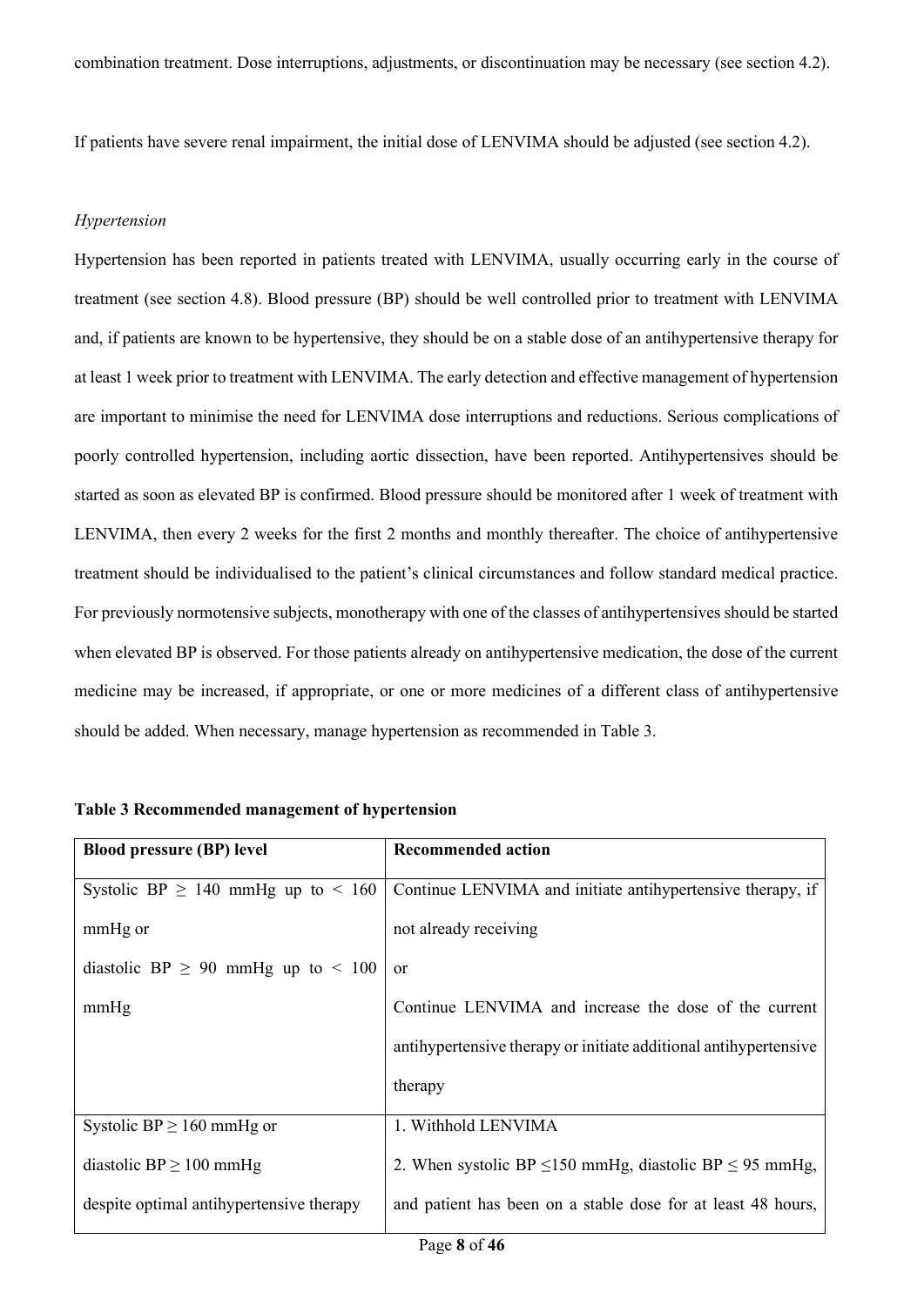|                                                                                  | resume LENVIMA at a reduced                               |
|----------------------------------------------------------------------------------|-----------------------------------------------------------|
|                                                                                  | dose (see section 4.2)                                    |
| Life-threatening consequences (malignant                                         | Urgent intervention is indicated. Discontinue LENVIMA and |
| hypertension, neurological deficit, or institute appropriate medical management. |                                                           |
| hypertensive crisis)                                                             |                                                           |

# *Proteinuria*

Proteinuria has been reported in patients treated with LENVIMA, usually occurring early in the course of the treatment (see section 4.8). Monitor urine protein regularly. If urine dipstick proteinuria  $\geq 2+$  is detected, dose interruptions, adjustments, or discontinuation may be necessary (see section 4.2). LENVIMA should be discontinued in the event of nephrotic syndrome.

# *Cardiac dysfunction*

Cardiac failure and decreased left ventricular ejection fraction have been reported in patients treated with LENVIMA (see section 4.8). Patients should be monitored for clinical symptoms or signs of cardiac decompensation, as dose interruptions, adjustments,

or discontinuation may be necessary (see section 4.2).

LENVIMA has not been studied in patients who have had cardiac failure within the previous 6 months and therefore should be used with caution in such patients.

*Posterior reversible encephalopathy syndrome (PRES) / Reversible posterior leucoencephalopathy syndrome (RPLS)*

Posterior reversible encephalopathy syndrome (PRES, also known as RPLS) has been reported in patients treated with LENVIMA (observed in < 1 % or patients; ADVERSE EFFECTS, Selected Adverse Reactions). PRES is a neurological disorder which can present with headache, seizure, lethargy, confusion, altered mental function, blindness, and other visual or neurological disturbances. Mild to severe hypertension may be present. Magnetic resonance imaging is necessary to confirm the diagnosis of PRES. Appropriate measures should be taken to control blood pressure (see section 4.4 above). In patients

with signs or symptoms of PRES, dose interruptions, adjustments, or discontinuation may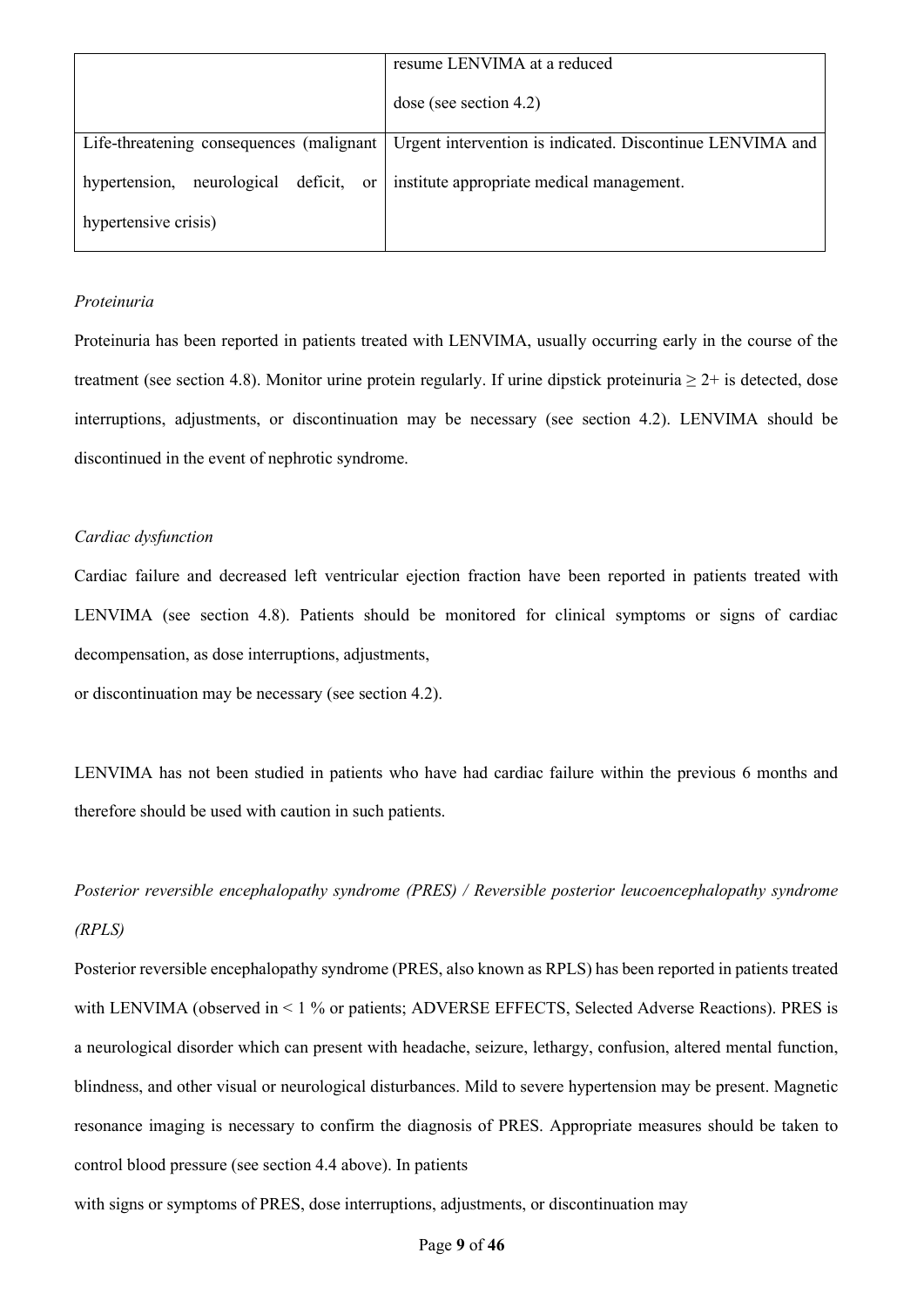be necessary (see section 4.2).

### *Hepatotoxicity*

In DTC and RCC, liver-related adverse reactions most commonly reported in patients treated with LENVIMA included increases in alanine aminotransferase (ALT), increases in aspartate aminotransferase (AST), and increases in blood bilirubin (see section 4.8). Hepatic failure and acute hepatitis (observed in  $\leq 1\%$  of patients) have been reported in patients with DTC and RCC treated with LENVIMA. The hepatic failure events were generally reported in patients with progressive metastatic liver disease.

Liver-related adverse reactions including hepatic encephalopathy and hepatic failure (including fatal reactions) were reported at a higher frequency in LENVIMA treated HCC patients (see section 4.8) compared to DTC and RCC patients. Patients with worse hepatic impairment and/or greater liver tumour burden at baseline had a higher risk of developing hepatic encephalopathy and hepatic failure. Hepatic encephalopathy also occurred more frequently in patients aged 75 years and older. Approximately half of the events of hepatic failure were reported in patients with disease progression.

Liver function tests should be monitored before initiation of treatment, then every 2 weeks for the first 2 months and monthly thereafter during treatment. Patients with HCC should be monitored for worsening liver function including hepatic encephalopathy. In the case of hepatotoxicity, dose interruptions, adjustments, or discontinuation may be necessary (see section 4.2).

If patients have any degree of liver impairment, they need to be monitored closely for liver related adverse reactions. For DTC and RCC patients with severe hepatic impairment, the initial dose of LENVIMA should be adjusted. The available data do not allow for a dosing recommendation for patients with HCC and moderate hepatic impairment (Child-Pugh B). LENVIMA has not been studied in patients with HCC and severe hepatic impairment (Child-Pugh C) and therefore the use of LENVIMA in these patients is not recommended.

#### *Arterial thromboembolic events*

Arterial thromboembolic events (cerebrovascular accident, transient ischaemic attack, and myocardial infarction) have been reported in patients treated with LENVIMA (see section 4.8). LENVIMA has not been studied in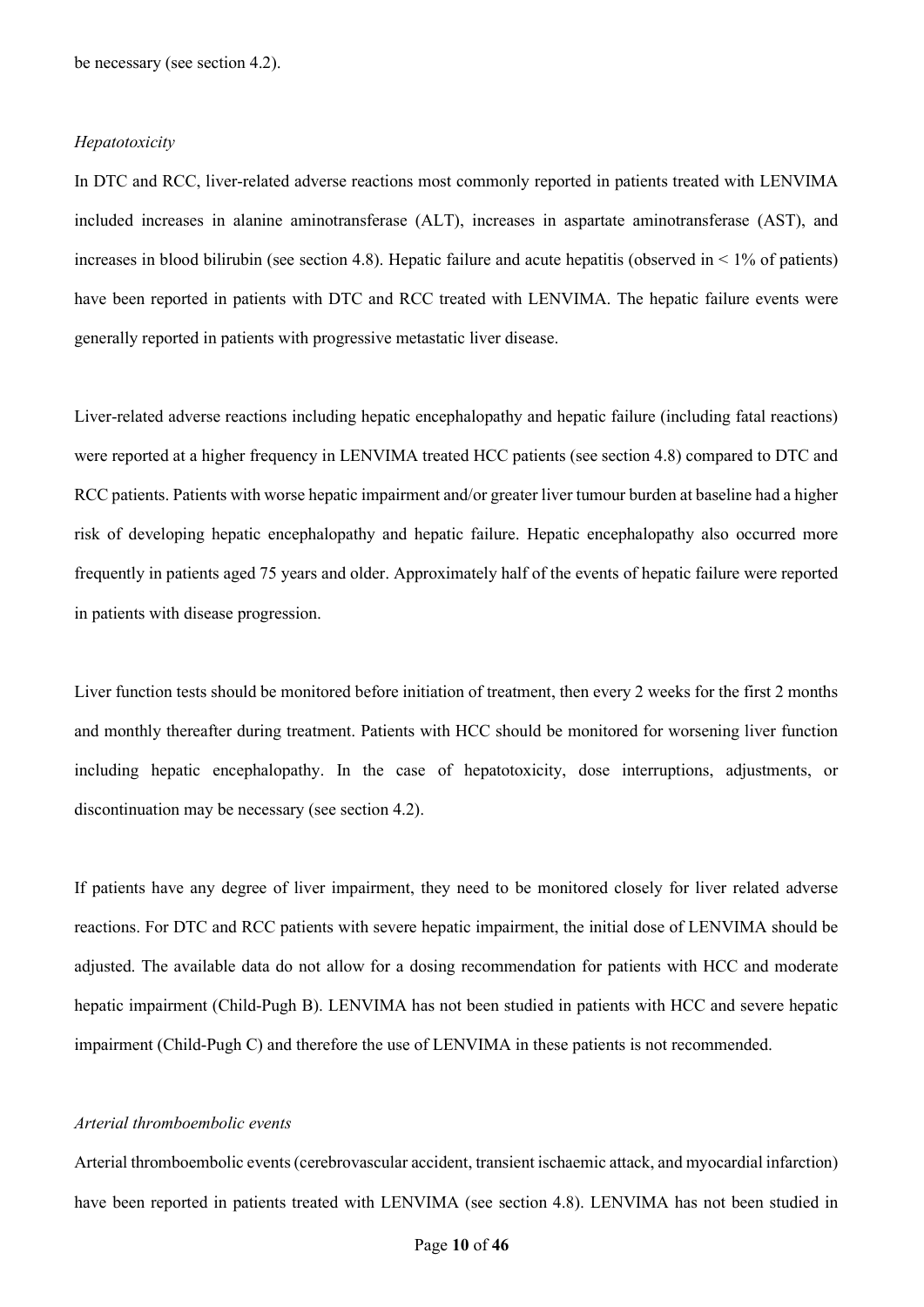patients who have had an arterial thromboembolic event within the previous 6 months and therefore should be used with caution in such patients. A treatment decision should be made based upon an assessment of the individual patient's benefit/risk LENVIMA should be discontinued following an arterial thrombotic event (see section 4.2).

#### *Haemorrhagic events and thrombocytopenia*

Serious haemorrhagic events have been reported in patients treated with LENVIMA. The most frequently reported haemorrhagic event was mild epistaxis. Serious events of thrombocytopenia have also been reported in patients treated with LENVIMA and thrombocytopenia may increase risk of developing haemorrhagic events. (see section 4.8)

Serious tumour related bleeds have been reported, including fatal haemorrhagic events in LENVIMA treated patients and there have been reports of haemorrhage associated with thrombocytopenia.

The degree of tumour invasion/infiltration of major blood vessels (e.g. carotid artery) should be considered because of the potential risk of severe haemorrhage associated with tumour shrinkage/necrosis following LENVIMA therapy. In the case of haemorrhagic events/ thrombocytopenia, dose interruptions, adjustments, or discontinuation may be necessary (see section 4.2).

#### *Wound healing complications*

No formal studies of the effect of LENVIMA on wound healing have been conducted. Impaired wound healing has been reported in patients receiving LENVIMA. Temporary interruption of LENVIMA should be considered in patients undergoing major surgical procedures. There is limited clinical experience regarding the timing of reinitiation of LENVIMA following a major surgical procedure. Therefore, the decision to resume LENVIMA following a major surgical procedure should be based on clinical judgment of adequate wound healing.

## *Gastrointestinal perforation and fistula formation*

Gastrointestinal perforation or fistulae have been reported in patients treated with LENVIMA (see section 4.8). In most cases, gastrointestinal perforation and fistulae occurred in patients with risk factors such as prior surgery or radiotherapy. In the case of a gastrointestinal perforation or fistula, dose interruptions, adjustments, or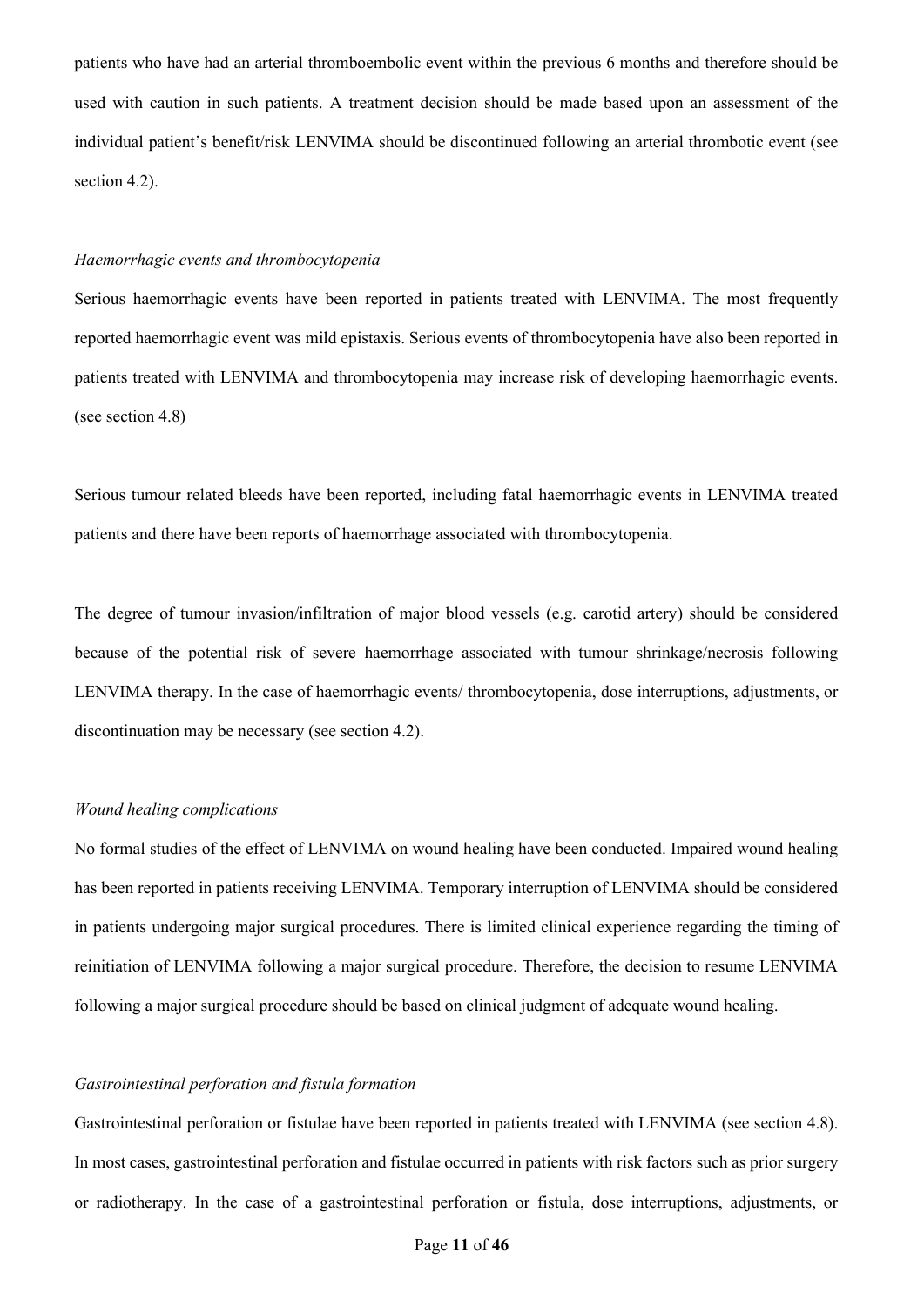discontinuation may be necessary (see section 4.2).

## *Non-gastrointestinal fistula*

Patients may be at increased risk for the development of fistulae when treated with LENVIMA. Cases of fistula formation or enlargement that involve other areas of the body than stomach or intestines were observed in clinical trials and in post-marketing experience (e.g. tracheal, tracheo-oesophageal, oesophageal, cutaneous, female genital tract fistulae). In addition, pneumothorax has been reported with and without clear evidence of a bronchopleural fistula. Some reports of gastrointestinal perforation, fistula and pneumothorax occurred in association with tumour regression or necrosis. Prior surgery and radiotherapy may be contributing risk factors. LENVIMA should not be started in patients with fistulae to avoid worsening and LENVIMA should be permanently discontinued in patients with oesophageal or tracheobronchial tract involvement and any Grade 4 fistula (see section 4.2); limited information is available on the use of dose interruption or reduction in management of other events, but worsening was observed in some cases and caution should be taken. LENVIMA may adversely affect the wound healing process as do other medicines of the same class.

## *QT interval prolongation*

The incidence of QT/QTc interval prolongation was higher in patients treated with LENVIMA than in patients treated with placebo (see section 4.8). The median time to onset of QTc prolongation was 16,1 weeks in the DTC study, 31,1 weeks in the HCC study for patients on LENVIMA monotherapy and 30 weeks in the RCC study for combination patients. Electrocardiograms should be monitored in patients on an ongoing basis with a special attention for those with congenital long QT syndrome, congestive heart failure, bradydysrhythmias, and those taking drugs known to prolong the QT interval, including Class Ia and III antiarrhythmics. LENVIMA should be withheld in the event of development of QT interval prolongation greater than 500 ms. LENVIMA should be resumed at a reduced dose when QTc prolongation is resolved to < 480 ms or baseline (see section 4.2).

Electrolyte disturbances such as hypokalaemia, hypocalcaemia, or hypomagnesaemia increase the risk of QT prolongation; therefore electrolyte abnormalities should be monitored and corrected in all patients before starting treatment. Periodic monitoring of ECG and electrolytes (magnesium, potassium and calcium) should be considered during treatment. Blood calcium levels should be monitored at least monthly and calcium should be replaced as necessary during LENVIMA treatment. LENVIMA dose should be interrupted or dose adjusted as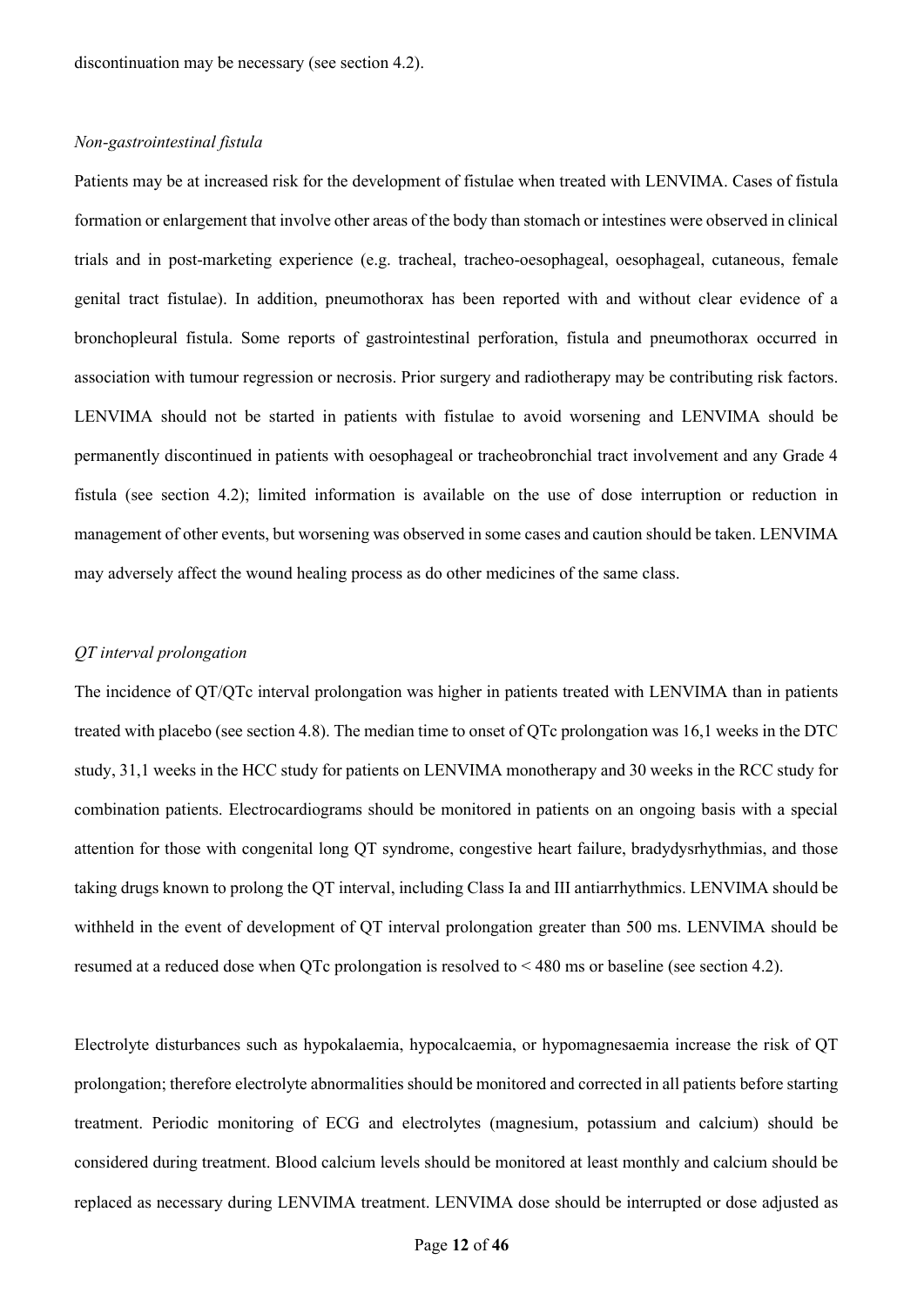## *Impairment of thyroid stimulating hormone suppression/Thyroid dysfunction*

LENVIMA impairs exogenous thyroid suppression (see section 4.8).

Hypothyroidism has been reported as very common in patients treated with LENVIMA in the RCC trial (see section 4.8).

Thyroid function should be monitored before initiation of treatment, and periodically at least monthly throughout treatment with LENVIMA. Hypothyroidism should be treated according to standard medical practice to maintain euthyroid state.

## *Special Populations*

Limited data are available for patients of ethnic origin other than Caucasian or Asian. LENVIMA should be used with caution in such patients, given the reduced tolerability of LENVIMA in Asian patients (see section 4.8).

There are no data on the use of LENVIMA immediately following sorafenib or other anticancer treatments and there may be a potential risk for additive toxicities unless there is an adequate washout period between treatments. The minimal washout period in clinical trials was of 4 weeks.

## **4.5 Interaction with other medicines and other forms of interaction**

#### *Effect of other medicines on LENVIMA*

## *CYP3A, P-gp, and BCRP inhibitors or inducers*

LENVIMA may be administered regardless of co-administration with CYP3A, P-gp, and BCRP inhibitors. In healthy subjects, ketoconazole (400 mg for 18 days) increased lenvatinib (administered as a single dose on Day 5) AUC<sub>0-inf</sub> and AUC<sub>0-t</sub> approximately 15 % while C<sub>max</sub> increased 19 %. This is supported by a population PK analysis which found CYP3A4 inhibitors decreased Cl/F by 7,8 %.

LENVIMA may be co-administered without dose adjustment with CYP3A and P-gp inducers, based on a study in which healthy subjects were administered repeated doses of rifampicin (600 mg for 21 days) and a single dose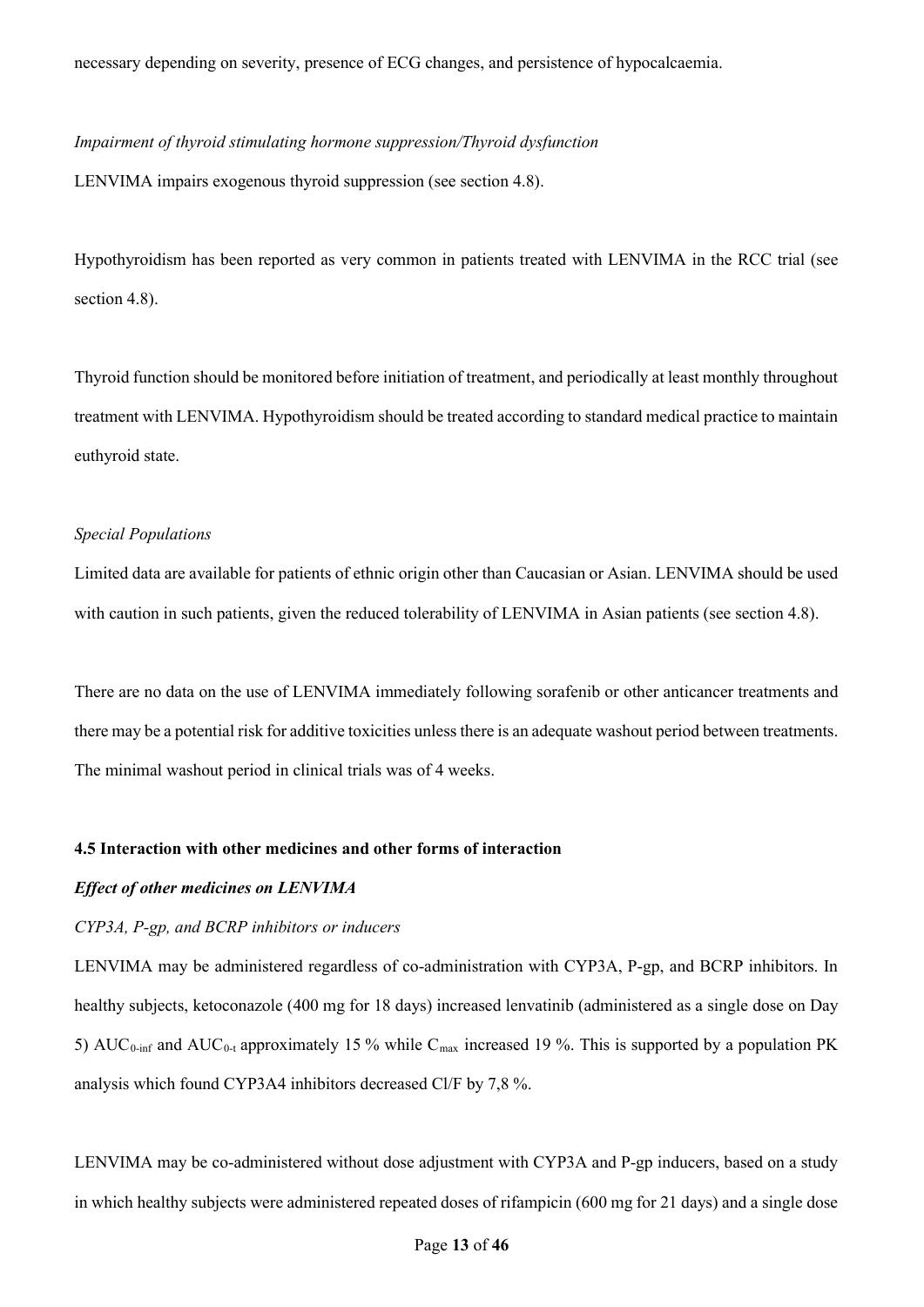of lenvatinib (24 mg, Day 15).

AUC<sub>0-inf</sub> and AUC<sub>0-t</sub> decreased approximately 18 % while C<sub>max</sub> did not change. The effect of CYP3A induction alone was estimated by comparing the PK parameters for lenvatinib following single and multiple doses of rifampicin. Lenvatinib AUC and Cmax were predicted to decrease by 30 % and 15 %, respectively, after strong induction in the absence of acute P-gp inhibition. This is supported by a population PK analysis which found CYP3A4 inducers increased Cl/F by 30 %.

# *Gastric pH-altering medicines*

In a population pharmacokinetic analysis of patients receiving LENVIMA up to 24 mg once daily, medicines which increase gastric pH (H2 receptor blockers, proton pump inhibitors, antacids) did not have a significant effect on lenvatinib exposure.

## *Other chemotherapeutic medicines*

Concomitant administration of lenvatinib (e.g. LENVIMA), carboplatin, and paclitaxel had no significant impact on the pharmacokinetics of any of these 3 substances.

### *Effect of LENVIMA on other medicines*

### *Cytochrome P450 or UGT enzyme substrates*

Lenvatinib (e.g. LENVIMA) is considered neither a strong inhibitor nor an inducer of cytochrome P450 or uridine 5'-diphosphoglucuronosyl transferase (UGT) enzymes.

## *P-gp and BCRP substrates*

Lenvatinib as contained in LENVIMA showed minimal inhibitory activities toward P-gp-mediated and BCRPmediated transport activities. Similarly, no induction of P-gp mRNA expression was observed.

# *OAT, OCT, OATP, BSEP, MATE and aldehyde oxidase substrates*

Lenvatinib showed inhibitory effects on organic anion transporter (OAT)1, OAT3, organic cation transporter (OCT)1, OCT2, organic anion transporting polypeptide (OATP)1B1, and bile salt export pump (BSEP), but minimal or no inhibitory effect on OATP1B3 and multidrug and toxin extrusion 2 (MATE2)-K. Lenvatinib weakly inhibits MATE1. In human liver cytosol, lenvatinib did not inhibit aldehyde oxidase activity.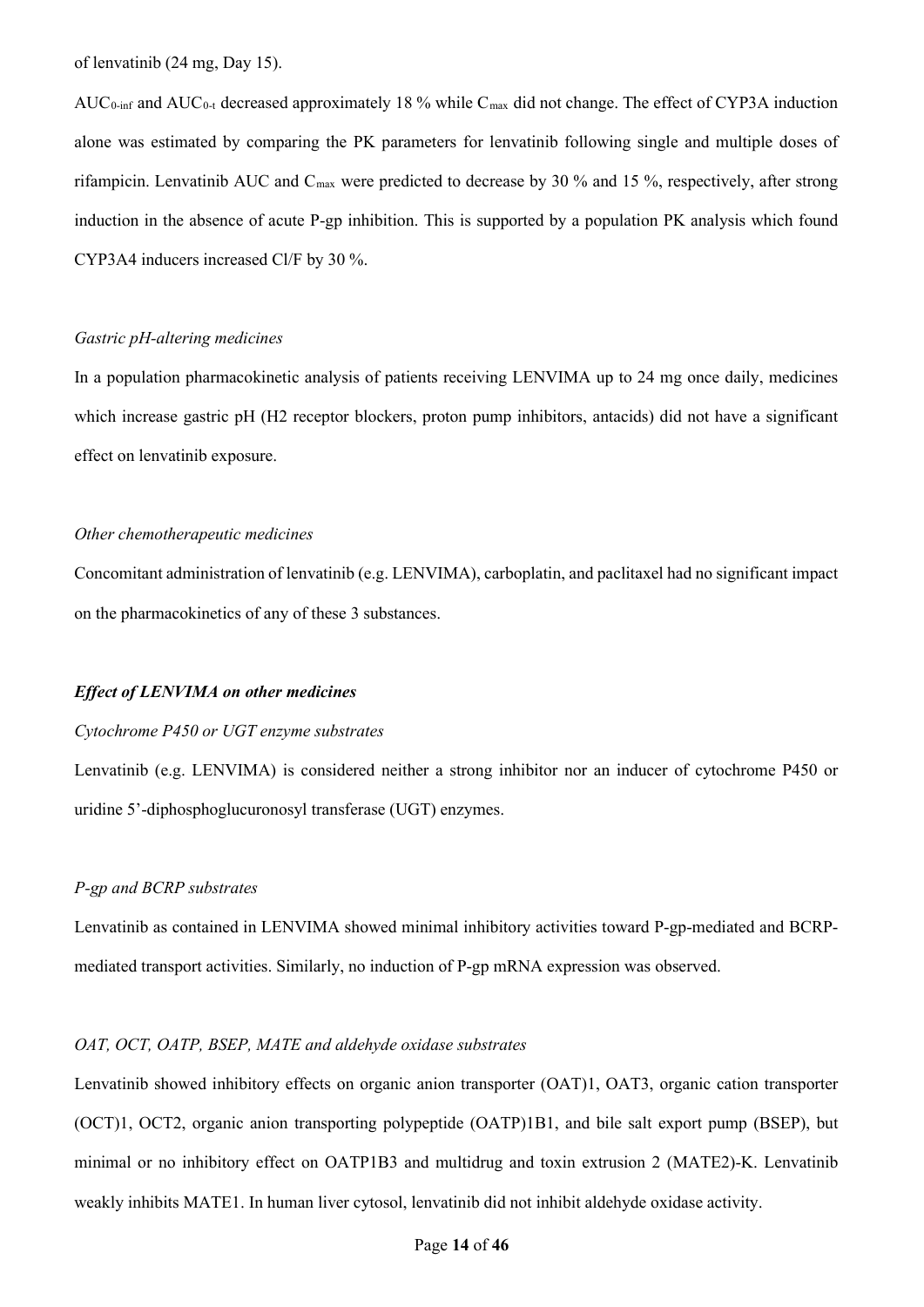# **4.6 Fertility, pregnancy and lactation**

### **Women of childbearing potential / Contraception in males and females**

Women of childbearing potential should avoid becoming pregnant and use highly effective contraception while on treatment with LENVIMA and for at least one month after finishing treatment. It is currently unknown whether LENVIMA may reduce the effectiveness of hormonal contraceptives, and therefore women using oral hormonal contraceptives should add a barrier method.

## **Pregnancy**

LENVIMA should not be used during pregnancy.

There is limited information on the use of LENVIMA in pregnant women. Lenvatinib was embryotoxic and teratogenic when administered to rats and rabbits during organogenesis at exposures below the clinical exposure (based on body surface area) at the maximum recommended human dose. Foetal anomalies included parietal oedema, cryptophthalmia, abnormal tail (rats), retroesophageal subclavian artery, fused ribs, and vertebral abnormalities (rabbits). These embryofoetal findings are probably related to the pharmacologic activity of lenvatinib as an antiangiogenic medicine.

## **Breastfeeding**

LENVIMA should not be used during breastfeeding.

It is not known whether LENVIMA is excreted in human milk. Lenvatinib and its metabolites are excreted in rat milk and neonatal rats were more sensitive to the toxicity of lenvatinib compared to adults (see section 4.4).

## **Fertility**

Effects in humans are unknown. However, testicular and ovarian toxicity has been observed in rats, dogs, and monkeys.

No specific studies with lenvatinib have been conducted in animals to evaluate the effect on fertility. However, testicular and ovarian changes were observed in repeated-dose toxicity studies in animals at exposures 11 to 15 times (rat) or 0,6 to 7 times (monkey) the anticipated clinical exposure (based on AUC) at the maximum tolerated human dose. These findings were reversible at the end of a 4–week recovery period.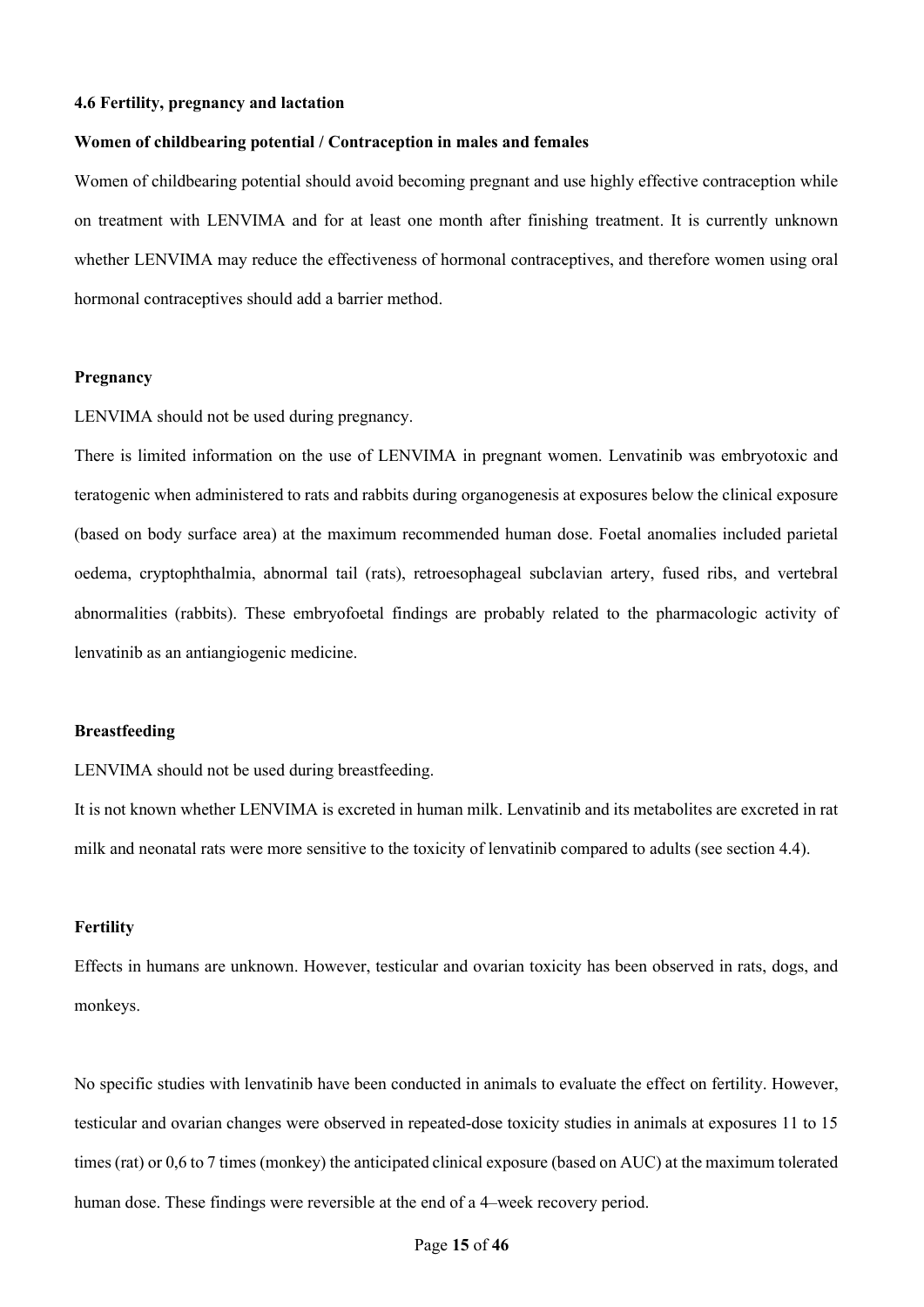# **4.7 Effects on ability to drive and use machines**

No studies on the effects on the ability to drive and use machines have been performed.

LENVIMA may cause side effects such as fatigue and dizziness. Patients who experience these symptoms should be cautious when driving or operating machines.

# **4.8 Undesirable effects**

# Summary of the safety profile (DTC, RCC and HCC)

The safety profile of LENVIMA is based on the combined safety data of 62 RCC patients in combination with everolimus, 452 DTC patients and 496 HCC patients; allowing characterisation of common adverse drug reactions in DTC, RCC and HCC patients. The adverse reactions presented in this section are based on safety data of DTC, RCC and HCC patients.

# Tabulated list of adverse reactions for DTC, RCC and HCC studies

Similar adverse reactions were observed in clinical trials in DTC, RCC and HCC. Adverse reactions that occur more frequently with combination therapy compared to LENVIMA monotherapy are hypothyroidism, (including increased blood thyroid stimulating hormone), hypercholesterolaemia, and severe diarrhoea. Table 4 shows the frequency categories of adverse reactions observed in clinical trials for DTC, RCC and HCC, and reported from post-marketing use of LENVIMA. The adverse reaction frequency category represents the most conservative estimate of frequency from the three individual populations.

Frequencies are defined as:

- Very common  $(\geq 1/10)$
- Common  $( \geq 1/100 \text{ to } \leq 1/10)$
- Uncommon ( $\geq 1/1,000$  to <1/100)
- Not known (cannot be estimated from the available data)

# **Table 4 Adverse reactions reported in patients in clinical trials (DTC, RCC, HCC)**

| <b>System Organ Class</b> | Very common | Common | Uncommon | Not known |
|---------------------------|-------------|--------|----------|-----------|
| (MedDRA)                  |             |        |          |           |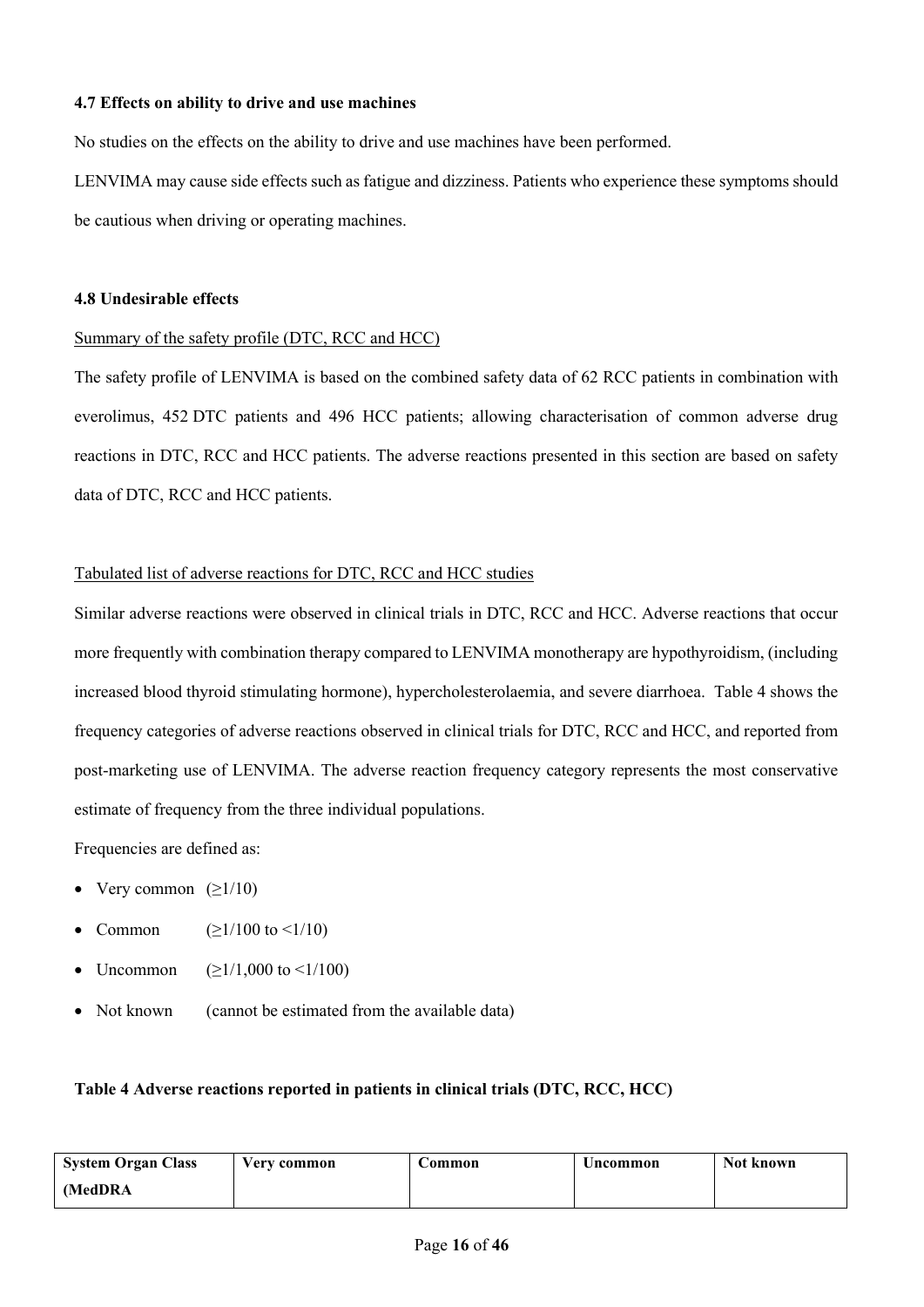| terminology*)              |                                   |                                      |                      |  |
|----------------------------|-----------------------------------|--------------------------------------|----------------------|--|
| Infections and infestation | Urinary tract infection           |                                      | Perineal abscess     |  |
| Blood and lymphatic        | Thrombocytopenia <sup>a</sup>     | Lymphopenia <sup>a</sup>             | Splenic infarction   |  |
| disorders                  | Leukopenia <sup>a</sup>           |                                      |                      |  |
|                            | Neutropenia <sup>a</sup>          |                                      |                      |  |
| Endocrine disorders        | Hypothyroidism**                  |                                      |                      |  |
|                            | Increased blood thyroid           |                                      |                      |  |
|                            | stimulating hormone $\ddagger$ ** |                                      |                      |  |
| Metabolism and nutrition   | Hypocalcaemia‡                    | Dehydration                          |                      |  |
| disorders                  | Hypercholesterol-                 | Hypomagnesaemiab                     |                      |  |
|                            | aemia <sup>b**</sup>              |                                      |                      |  |
|                            | Hypokalaemia                      |                                      |                      |  |
|                            | Decreased appetite                |                                      |                      |  |
|                            | Decreased weight                  |                                      |                      |  |
| Psychiatric disorders      | Insomnia                          |                                      |                      |  |
| Nervous system disorders   | <b>Dizziness</b>                  | Cerebrovascular                      | Posterior reversible |  |
|                            | Headache                          | accident                             | encephalopathy       |  |
|                            | Dysgeusia                         |                                      | syndrome             |  |
|                            |                                   |                                      | Monoparesis          |  |
|                            |                                   |                                      | Transient            |  |
|                            |                                   |                                      | ischaemic attack     |  |
| Cardiac disorders          |                                   | Myocardial infarction <sup>c,†</sup> |                      |  |
|                            |                                   | Cardiac failure                      |                      |  |
|                            |                                   | Prolonged                            |                      |  |
|                            |                                   | electrocardiogram QT                 |                      |  |
|                            |                                   | Decreased ejection                   |                      |  |
|                            |                                   | fraction                             |                      |  |
| Vascular disorders         | Haemorrhage <sup>d, †,‡</sup>     |                                      | Aortic Dissection    |  |
|                            | Hypertension <sup>e,‡</sup>       |                                      |                      |  |
|                            | Hypotension                       |                                      |                      |  |
| Respiratory, thoracic and  | Dysphonia                         | Pulmonary embolism <sup>†,</sup>     | Pneumothorax         |  |
| mediastinal disorders      |                                   |                                      |                      |  |
| Gastrointestinal disorders | Diarrhoea <sup>#**</sup>          | Anal fistula                         | Pancreatitisi        |  |
|                            | Gastrointestinal and              | Flatulence                           |                      |  |
|                            | abdominal pains <sup>f</sup>      |                                      |                      |  |
|                            |                                   | Increased lipase                     |                      |  |
|                            | Vomiting<br>Nausea                | Increased amylase                    |                      |  |
|                            | Oral inflammation <sup>g</sup>    |                                      |                      |  |
|                            |                                   |                                      |                      |  |
|                            | Oral painh                        |                                      |                      |  |
|                            | Constipation                      |                                      |                      |  |
|                            | Dyspepsia                         |                                      |                      |  |
|                            | Dry mouth                         |                                      |                      |  |
| Hepatobiliary disorders    | Hypoalbuminaemia <sup>j‡</sup>    | Hepatic failure <sup>k</sup> , †, †  | Hepatocellular       |  |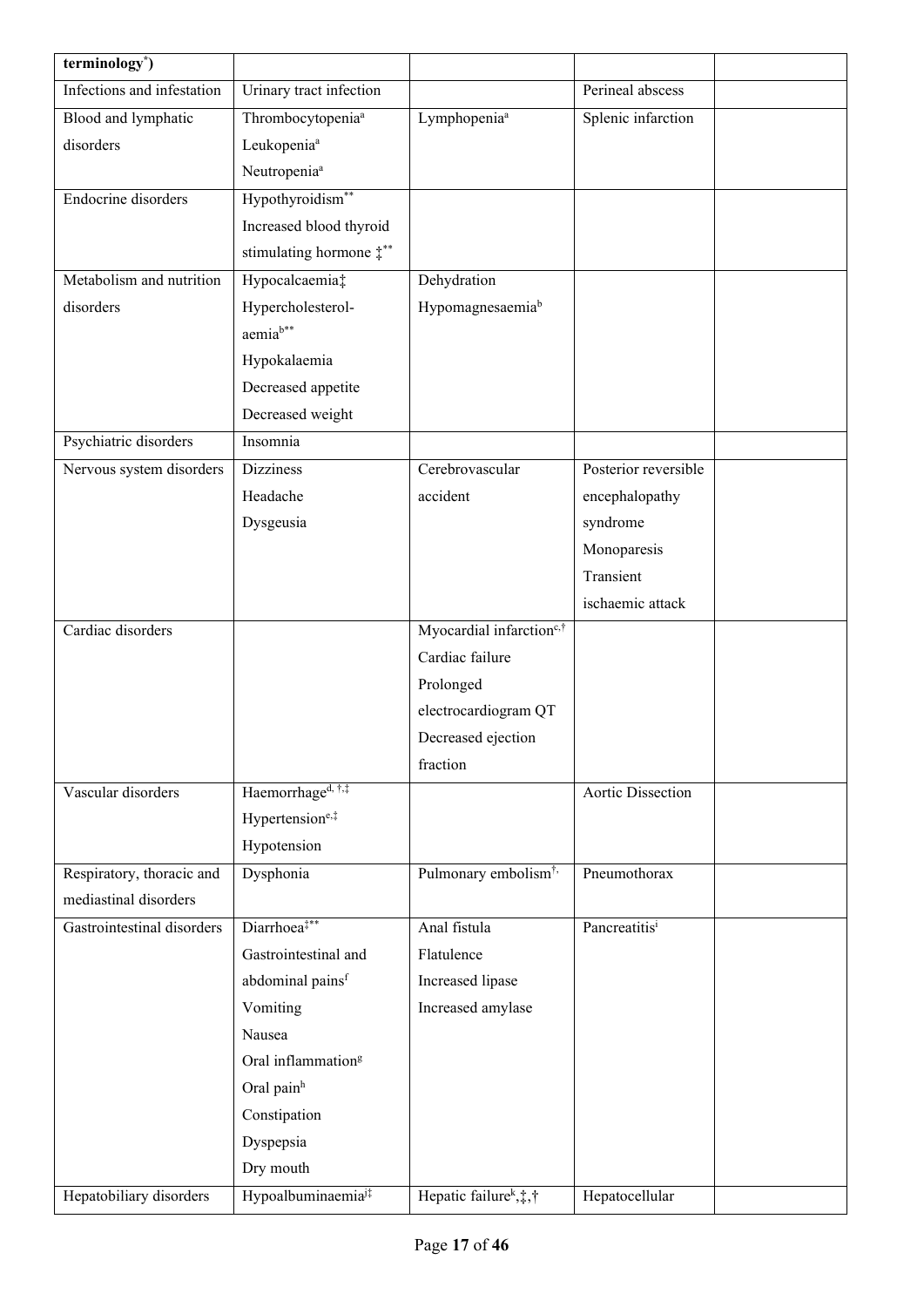|                       | Increased aspartate           | Hepatic                                              | damage/hepatitis <sup>m</sup> |                                 |
|-----------------------|-------------------------------|------------------------------------------------------|-------------------------------|---------------------------------|
|                       | aminotransferase <sup>‡</sup> | encephalopathy <sup>1</sup> , $\ddagger$ , $\dagger$ |                               |                                 |
|                       | Increased alanine             | Increased blood                                      |                               |                                 |
|                       | aminotransferase <sup>#</sup> | alkaline phosphatase                                 |                               |                                 |
|                       | Increased blood               | Abnormal hepatic                                     |                               |                                 |
|                       | bilirubini‡                   | function                                             |                               |                                 |
|                       |                               | Increased                                            |                               |                                 |
|                       |                               | gamma-glutamyl-                                      |                               |                                 |
|                       |                               | transferase                                          |                               |                                 |
|                       |                               | Cholecystitis                                        |                               |                                 |
| Skin and subcutaneous | Palmar-plantar                | Hyperkeratosis                                       |                               |                                 |
| tissue disorders      | erythrodysaesthesia           |                                                      |                               |                                 |
|                       | syndrome                      |                                                      |                               |                                 |
|                       | Palmar erythema               |                                                      |                               |                                 |
|                       | Rash                          |                                                      |                               |                                 |
|                       | Alopecia                      |                                                      |                               |                                 |
| Musculoskeletal and   | Back pain                     |                                                      |                               |                                 |
| connective tissue     | Arthralgia                    |                                                      |                               |                                 |
| disorders             | Myalgia                       |                                                      |                               |                                 |
|                       | Pain in extremity             |                                                      |                               |                                 |
|                       | Musculoskeletal pain          |                                                      |                               |                                 |
| Renal and urinary     | Proteinuria <sup>‡</sup>      | Renal failure <sup>n, †, ‡</sup>                     | Nephrotic                     |                                 |
| disorders             |                               | Renal impairment <sup>‡</sup>                        | syndrome                      |                                 |
|                       |                               | Increased blood                                      |                               |                                 |
|                       |                               | creatinine                                           |                               |                                 |
|                       |                               | Increased blood urea                                 |                               |                                 |
| General disorders and | Fatigue                       | Malaise                                              | Impaired healing              | Non-gastro-                     |
| administration site   | Asthenia                      |                                                      |                               | intestinal fistula <sup>o</sup> |
| conditions            | Oedema peripheral             |                                                      |                               |                                 |

- \* : Preferred terms have been reassigned to the SOC most relevant to the target organ.
- \*\*: These adverse reactions occur more frequently with combination therapy compared to LENVIMA monotherapy.
- † : Includes cases with a fatal outcome.
- ‡: See section 4.8 Description of selected adverse reactions for further characterisation.
- The following terms have been combined:
- a: Thrombocytopenia includes thrombocytopenia and decreased platelet count. Neutropenia includes neutropenia and decreased neutrophil count decreased. Leukopenia includes leukopenia and decreased white blood cell count. Lymphopenia includes lymphopenia and decreased lymphocyte count.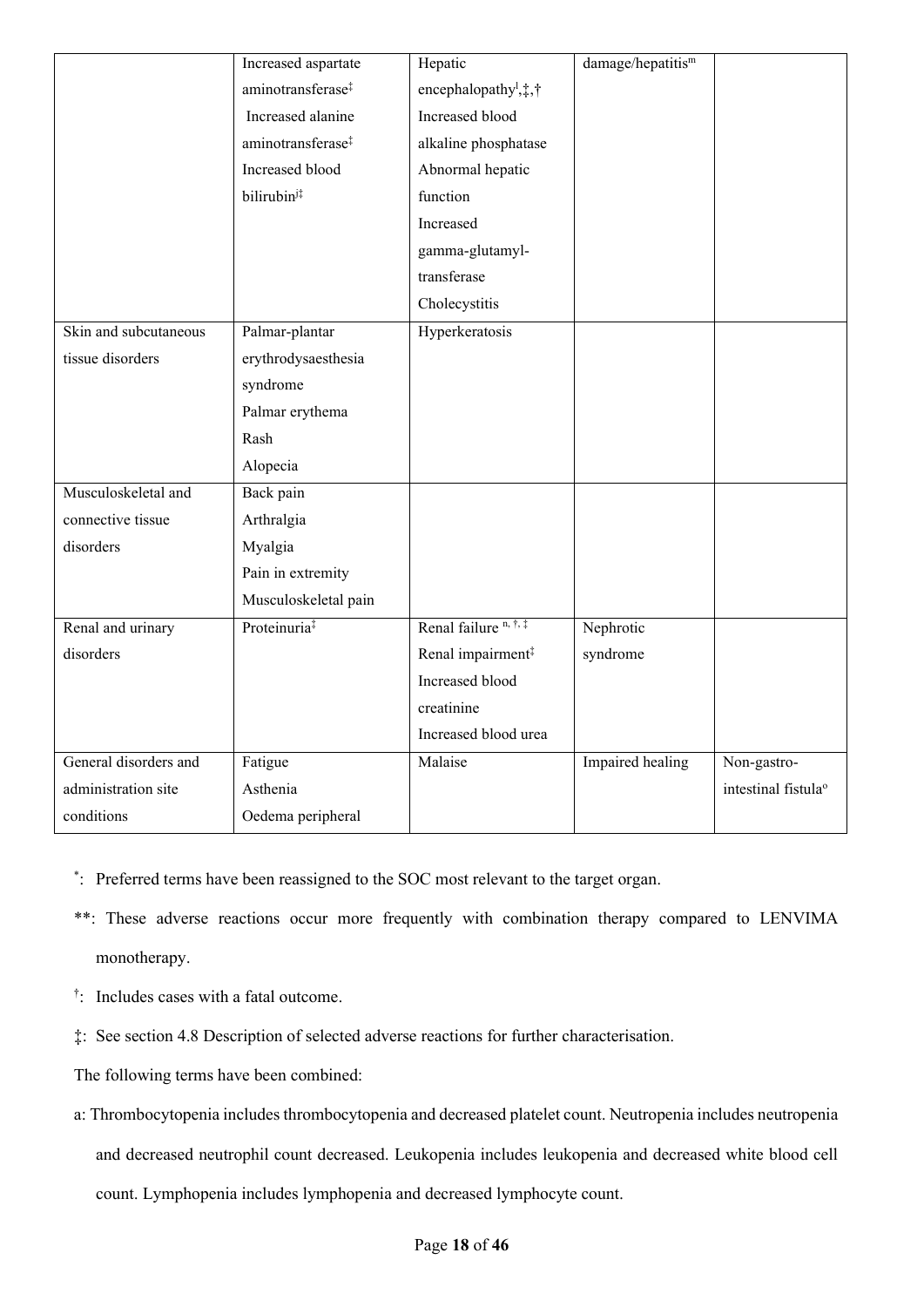- b: Hypomagnesaemia includes hypomagnesaemia and decreased blood magnesium. Hypercholesterolaemia includes hypercholesterolaemia and increased blood cholesterol.
- c: Myocardial infarction includes myocardial infarction and acute myocardial infarction.
- d: Haemorrhage includes all haemorrhage terms such as epistaxis, haemoptysis, haematuria, contusion, haematochezia, gingival bleeding, petechiae, pulmonary haemorrhage, rectal haemorrhage, blood urine present, haematoma, vaginal haemorrhage, conjunctival haemorrhage, haemorrhoidal haemorrhage, intracranial tumour haemorrhage, laryngeal haemorrhage, ecchymosis, increased tendency to bruise, post procedural haemorrhage, purpura, skin haemorrhage, aneurysm ruptured, arterial haemorrhage, eye haemorrhage, gastric haemorrhage, gastroduodenitis haemorrhagic, gastrointestinal haemorrhage, haematemesis, haemorrhage, haemorrhagic stroke, melaena, metrorrhagia, nail bed bleeding, haemothorax, postmenopausal haemorrhage, proctitis haemorrhagic, renal haematoma, splenic haemorrhage, splinter haemorrhages, subarachnoid haemorrhage, tracheal haemorrhage, tumour haemorrhage.

Haemorrhage terms that occurred in 5 or more subjects with DTC were: epistaxis, haemoptysis, haematuria, contusion, haematochezia, gingival bleeding, petechial, pulmonary haemorrhage, rectal haemorrhage, blood urine present, haematoma and vaginal haemorrhage.

Haemorrhage terms that occurred in 5 or more subjects with HCC were: epistaxis, haematuria, gingival bleeding, haemoptysis, oesophageal varices haemorrhage, haemorrhoidal haemorrhage, mouth haemorrhage, rectal haemorrhage and upper gastrointestinal haemorrhage.

- e: Hypertension includes: hypertension, hypertensive crisis, increased blood pressure diastolic, orthostatic hypertension and increased blood pressure.
- f: Gastrointestinal and abdominal pain includes: abdominal discomfort, abdominal pain, lower abdominal pain, upper abdominal pain, abdominal tenderness, epigastric discomfort, and gastrointestinal pain.
- g: Oral inflammation includes: aphthous stomatitis, aphthous ulcer, gingival erosion, gingival ulceration, oral mucosal blistering, stomatitis, glossitis, mouth ulceration, and mucosal inflammation.
- h: Oral pain includes: oral pain, glossodynia, gingival pain, oropharyngeal discomfort, oropharyngeal pain and tongue discomfort
- i: Pancreatitis includes: pancreatitis and acute pancreatitis.
- j: Increased blood bilirubin includes: hyperbilirubinaemia, increased blood bilirubin, jaundice and increased bilirubin conjugated. Hypoalbuminaemia includes hypoalbuminaemia and decreased blood albumin.
- k: Hepatic failure includes: hepatic failure, acute hepatic failure and chronic hepatic failure.

## Page **19** of **46**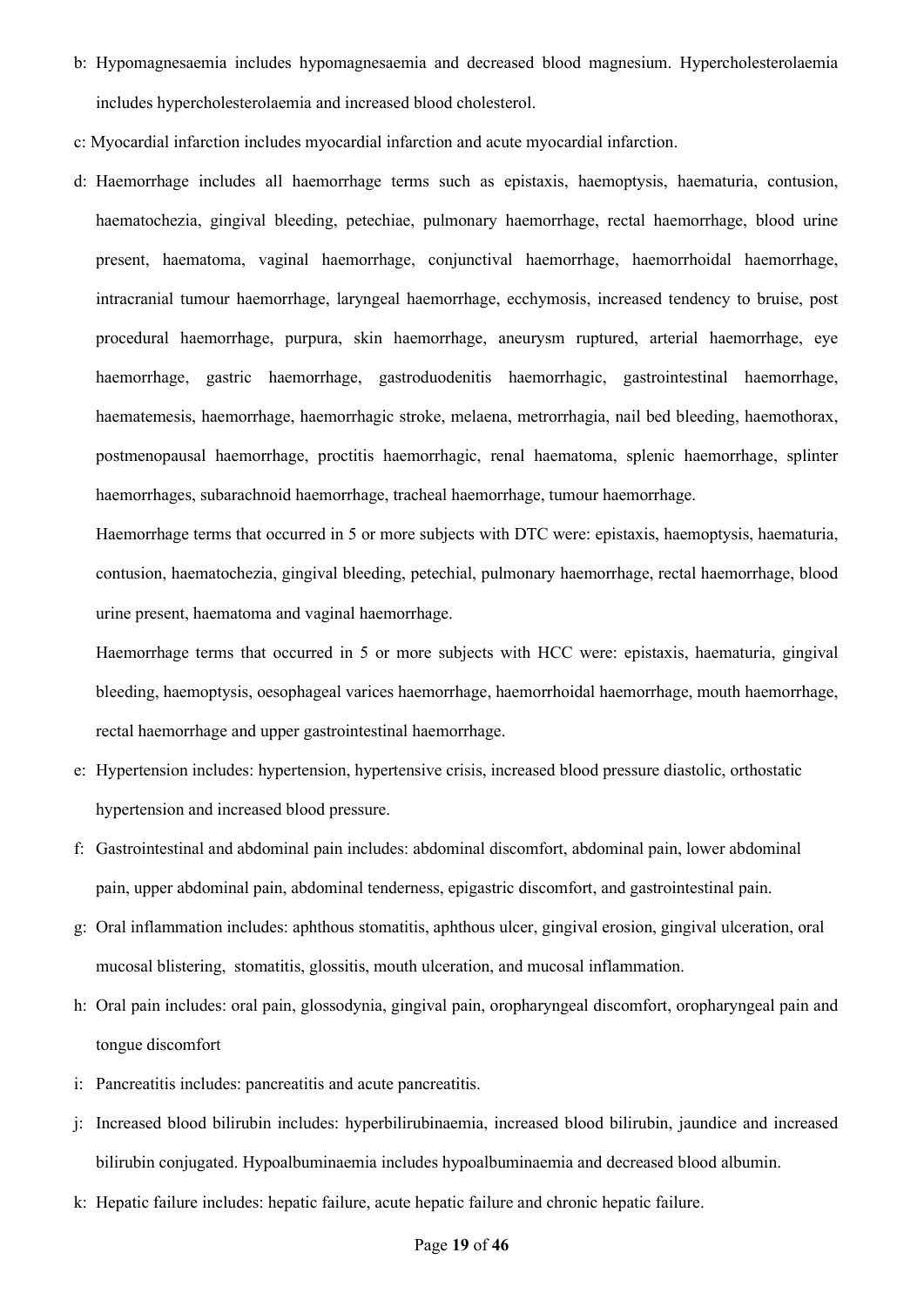- l: Hepatic encephalopathy includes: hepatic encephalopathy, coma hepatic, metabolic encephalopathy and encephalopathy.
- m: Hepatocellular damage and hepatitis includes: drug-induced liver injury, hepatic steatosis, and cholestatic liver injury.
- n: Renal failure cases includes: acute prerenal failure, renal failure, renal failure acute, acute kidney injury and renal tubular necrosis.
- o: Non-gastrointestinal fistula includes cases of fistula occurring outside of the stomach and intestines such as tracheal, tracheo-oesophageal, oesophageal, female genital tract fistula, and cutaneous fistula.

## **Clinical trials**

# *Radioactive iodine refractory differentiated thyroid cancer*

The safety of LENVIMA was evaluated in 392 patients from the Phase 3 SELECT trial with radioactive iodinerefractory differentiated thyroid cancer (RAI-refractory DTC) randomised to receive LENVIMA 24 mg once daily  $(n=261)$  or placebo  $(n=131)$  (see section 5.1).

In the SELECT study, the most common adverse reactions observed in LENVIMA-treated patients (greater than or equal to 30 %) were, in order of decreasing frequency, hypertension, fatigue, diarrhoea, arthralgia/myalgia, decreased appetite, weight decreased, nausea, stomatitis, headache, vomiting, proteinuria, palmar-plantar erythrodysaesthesia (PPE) syndrome, abdominal pain, and dysphonia. The most common serious adverse reactions (at least 2 %) were pneumonia (4 %), hypertension (3 %), and dehydration  $(3 \frac{9}{0})$ .

Adverse reactions led to dose reductions in 68 % of patients receiving LENVIMA and 5 % of patients receiving placebo; 18 % of patients discontinued LENVIMA and 5 % discontinued placebo for adverse reactions. The most common adverse reactions (at least 10 %) resulting in dose reductions of LENVIMA were hypertension (13 %), proteinuria (11 %), decreased appetite (10 %), and diarrhoea (10 %); the most common adverse reactions (at least 1 %) resulting in discontinuation of LENVIMA were hypertension (1 %) and asthenia (1 %).

Table 5 presents the incidence rates of treatment-emergent adverse events observed in the double-blind phase of the DTC study. All adverse events occurring with a treatment difference of at least 5 % over placebo are included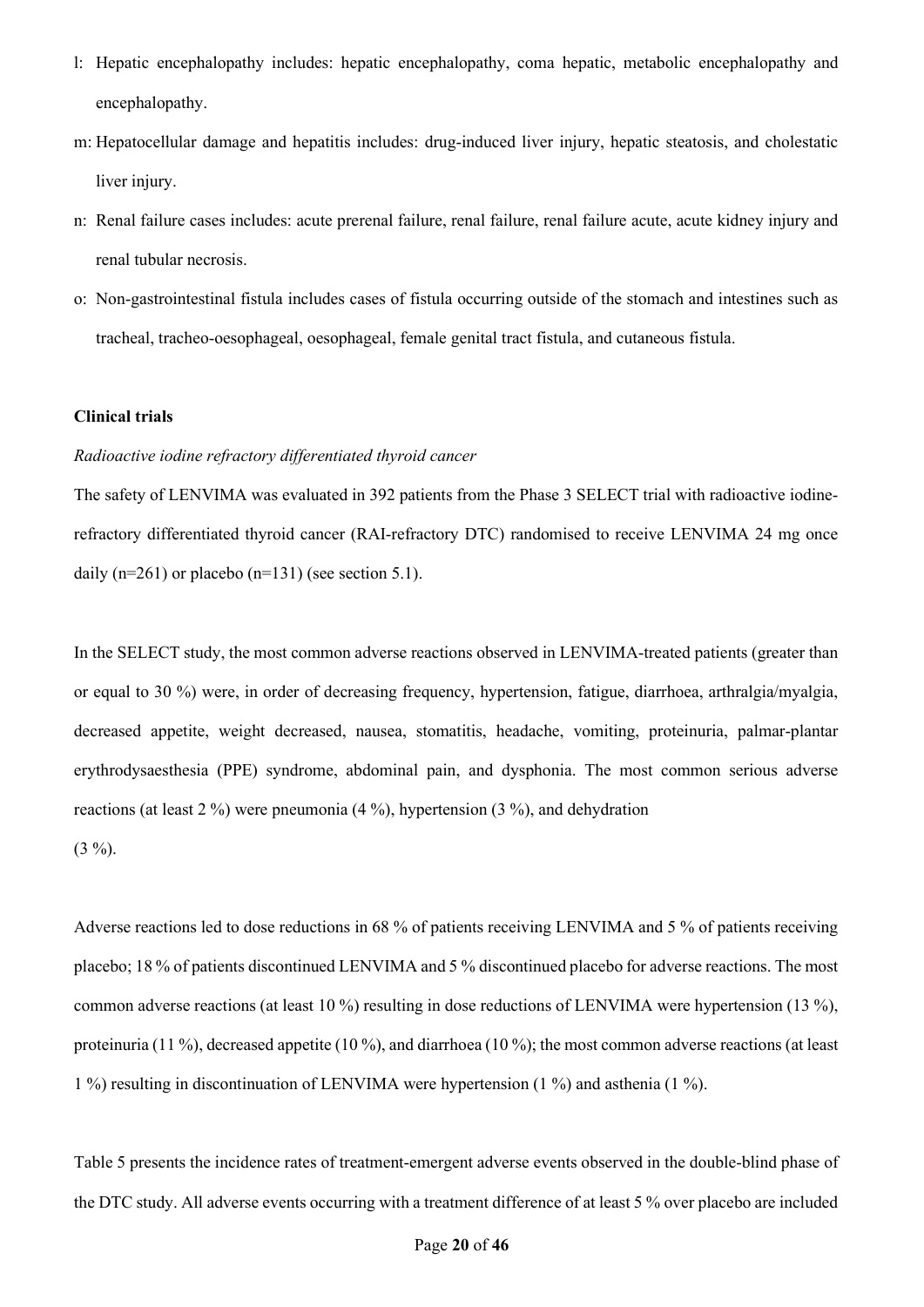in the Table. Clinically significant events (CSEs) that were observed more frequently than placebo are also

included based on an assessment of the known pharmacology of LENVIMA and class effects.

| Study*                                               |                      |                  |  |
|------------------------------------------------------|----------------------|------------------|--|
| <b>System Organ Class</b>                            | <b>LENVIMA 24 mg</b> |                  |  |
| (MedDRA terminology)                                 |                      | $N = 261$        |  |
|                                                      | <b>All Grades</b>    | Grades 3-4       |  |
|                                                      | (%)                  | (%)              |  |
| <b>Blood and lymphatic system disorders</b>          |                      |                  |  |
| Thrombocytopenia                                     | $\overline{13,8}$    | 1,9              |  |
| Lymphopenia                                          | 10,7                 | 2,3              |  |
| Splenic infarction                                   | 0,8                  | $\boldsymbol{0}$ |  |
| <b>Cardiac disorders</b>                             |                      |                  |  |
| Ejection fraction decreased                          | 5,4                  | 1,1              |  |
| Myocardial infarction                                | 1,1                  | 1,1              |  |
| Cardiac failure                                      | 0,8                  | $\boldsymbol{0}$ |  |
| <b>Endocrine disorders</b>                           |                      |                  |  |
| Hypothyroidism                                       | 5,4                  | $\boldsymbol{0}$ |  |
| <b>Gastrointestinal disorders</b>                    |                      |                  |  |
| Diarrhoea                                            | 67,4                 | 9,2              |  |
| Nausea                                               | 46,7                 | 2,3              |  |
| Stomatitis                                           | 41,0                 | 4,6              |  |
| Vomiting                                             | 35,6                 | 1,9              |  |
| Abdominal pain                                       | 31,4                 | 2,3              |  |
| Constipation                                         | 28,7                 | 0,4              |  |
| Oral pain                                            | 24,9                 | 1,1              |  |
| Dry mouth                                            | 16,9                 | 0,4              |  |
| Dyspepsia                                            | 13,0                 | 0,4              |  |
| Flatulence                                           | 6,1                  | $\mathbf{0}$     |  |
| Anal fistula                                         | $\overline{1,1}$     | 0,4              |  |
| General disorders and administration site conditions |                      |                  |  |
| Fatigue                                              | 42,5                 | 4,6              |  |
| Asthenia                                             | 25,3                 | 6,1              |  |
| Peripheral oedema                                    | 20,7                 | 0,4              |  |
| Malaise                                              | 5,4                  | $\mathbf{0}$     |  |
| <b>Hepatobiliary disorders</b>                       |                      |                  |  |
| Hepatocellular damage / hepatitis                    | 1,1                  | 0,8              |  |
| <b>Infections and infestations</b>                   |                      |                  |  |
| Urinary tract infection                              | 11,5                 | 1,1              |  |
| Perineal abscess                                     | 0,8                  | 0,8              |  |
| <b>Investigations</b>                                |                      |                  |  |
| Weight decreased                                     | 51,3                 | 13,4             |  |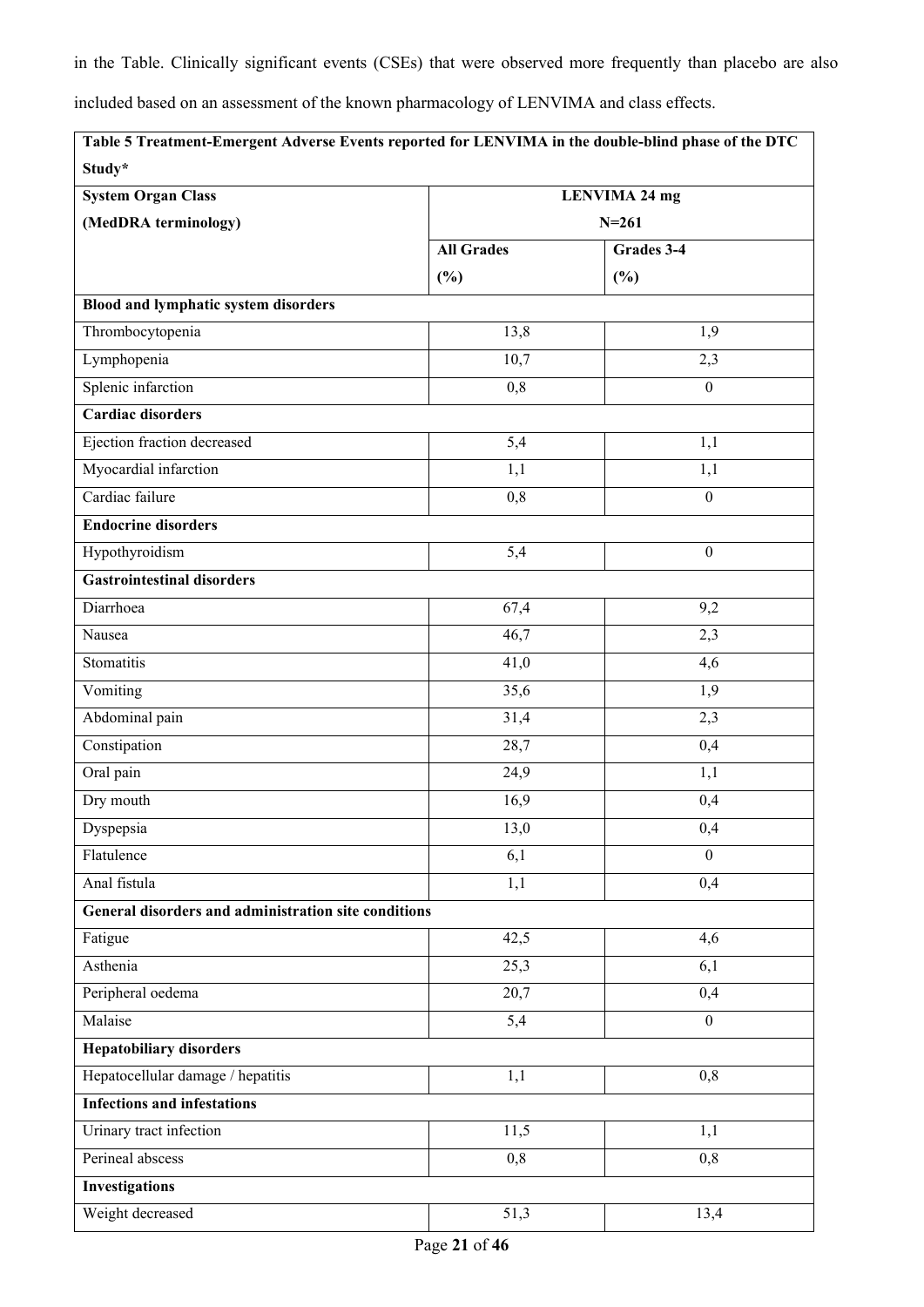| Electrocardiogram QT prolonged                    | 8,8  | 1,5              |
|---------------------------------------------------|------|------------------|
| Increased Alanine aminotransferase                | 7,7  | 1,5              |
| Increased Blood creatinine                        | 7,3  | $\mathbf{0}$     |
| Increased Aspartate aminotransferase              | 6,9  | 1,9              |
| Increased Blood thyroid stimulating hormone       | 6,5  | $\boldsymbol{0}$ |
| Increased Blood alkaline phosphatase              | 6,1  | 0,8              |
| Increased Blood urea                              | 3,1  | $\mathbf{0}$     |
| Hepatic function abnormal                         | 2,3  | 0,4              |
| Increased blood bilirubin                         | 1,9  | $\boldsymbol{0}$ |
| Increased Gamma-glutamyltransferase               | 1,5  | 0,8              |
| <b>Metabolism and nutrition disorders</b>         |      |                  |
| Decreased appetite                                | 54,4 | 6,9              |
| Hypokalaemia                                      | 13,8 | 3,4              |
| Hypocalcaemia                                     | 12,6 | 5,0              |
| Hypoalbuminaemia                                  | 9,6  | 0,4              |
| Dehydration                                       | 8,8  | 2,3              |
| Hypomagnesaemia                                   | 6,5  | 0,4              |
| Hypercholesterolaemia                             | 5,0  | 0,4              |
| Musculoskeletal and connective tissue disorders   |      |                  |
| Arthralgia                                        | 26,1 | 0,4              |
| Myalgia                                           | 19,2 | 1,5              |
| Back pain                                         | 17,6 | 1,9              |
| Musculoskeletal pain                              | 16,1 | 0,4              |
| Pain in extremity                                 | 15,3 | 1,1              |
| Nervous system disorders                          |      |                  |
| Headache                                          | 38,3 | 3,1              |
| Dysgeusia                                         | 18,0 | $\theta$         |
| <b>Dizziness</b>                                  | 15,3 | 0,4              |
| Monoparesis                                       | 1,1  | 0,8              |
| Cerebrovascular accident                          | 0,8  | 0,4              |
| Transient ischemic attack                         | 0,8  | $\mathbf{0}$     |
| Reversible posterior leucoencephalopathy syndrome | 0,4  | $\overline{0}$   |
| <b>Psychiatric disorders</b>                      |      |                  |
| Insomnia                                          | 11,9 | $\mathbf{0}$     |
| Renal and urinary disorders                       |      |                  |
| Proteinuria                                       | 33,7 | 10,7             |
| Renal failure events                              | 5,0  | 2,7              |
| Renal impairment                                  | 1,9  | 0,4              |
| Respiratory, thoracic, and mediastinal disorders  |      |                  |
| Dysphonia                                         | 31,4 | 1,1              |
| Cough                                             | 23,8 | $\mathbf{0}$     |
| Pulmonary embolism                                | 3,1  | 3,1              |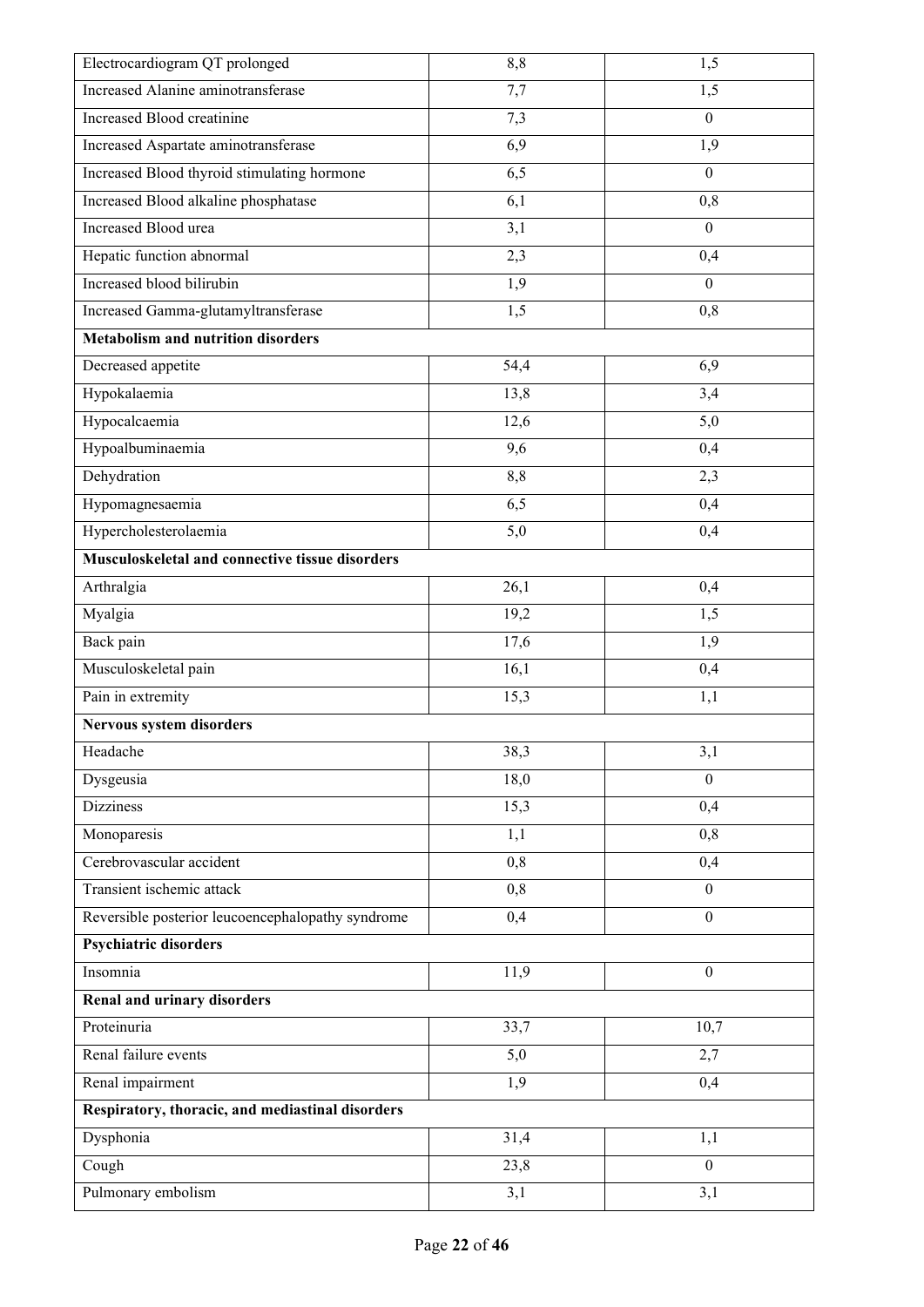| Skin and subcutaneous tissue disorders      |      |                |  |  |
|---------------------------------------------|------|----------------|--|--|
| Palmar-plantar erythrodysaesthesia syndrome | 32,2 | 3,4            |  |  |
| Rash                                        | 18,8 | 0,4            |  |  |
| Alopecia                                    | 12,3 | $\theta$       |  |  |
| Hyperkeratosis                              | 6,9  | $\overline{0}$ |  |  |
| Palmar erythema                             | 1,1  | $\theta$       |  |  |
| Vascular disorders                          |      |                |  |  |
| Haemorrhage                                 | 34,9 | 1,5            |  |  |
| Hypertension                                | 72,8 | 44,4           |  |  |
| Hypotension                                 | 8,8  | 1,5            |  |  |

\*TEAEs reported at 4 months after the cut-off for the final PFS analysis.

# *Renal cell carcinoma*

The most common adverse reactions observed in the LENVIMA in combination with everolimus-treated group (> 30 %) were, in order of decreasing frequency, diarrhoea, fatigue, arthralgia/myalgia, decreased appetite, vomiting, nausea, stomatitis/oral inflammation, hypertension, peripheral oedema, cough, abdominal pain, dyspnoea, rash, weight decreased, haemorrhagic events, and proteinuria. The most common serious adverse reactions ( $\geq$  5 %) were renal failure (11 %), dehydration (10 %), anaemia (6 %), thrombocytopenia (5 %), diarrhoea (5 %), vomiting (5 %), and dyspnoea (5 %).

Adverse reactions led to dose reductions or interruption in 89 % of patients receiving LENVIMA + everolimus and 54 % in patients receiving everolimus. The most common adverse reactions ( $\geq$  5 %) resulting in dose reductions in the LENVIMA + everolimus-treated group were diarrhoea  $(21 \%)$ , fatigue  $(8 \%)$ , thrombocytopaenia (6 %), vomiting (6 %), nausea (5 %), and proteinuria (5 %).

Treatment discontinuation due to an adverse reaction occurred in 29 % of patients in the LENVIMA + everolimus-treated group and 12 % of patients in the everolimus-treated group.

Table 6 presents the adverse reactions in  $> 15\%$  of patients in the LENVIMA + Everolimus arm.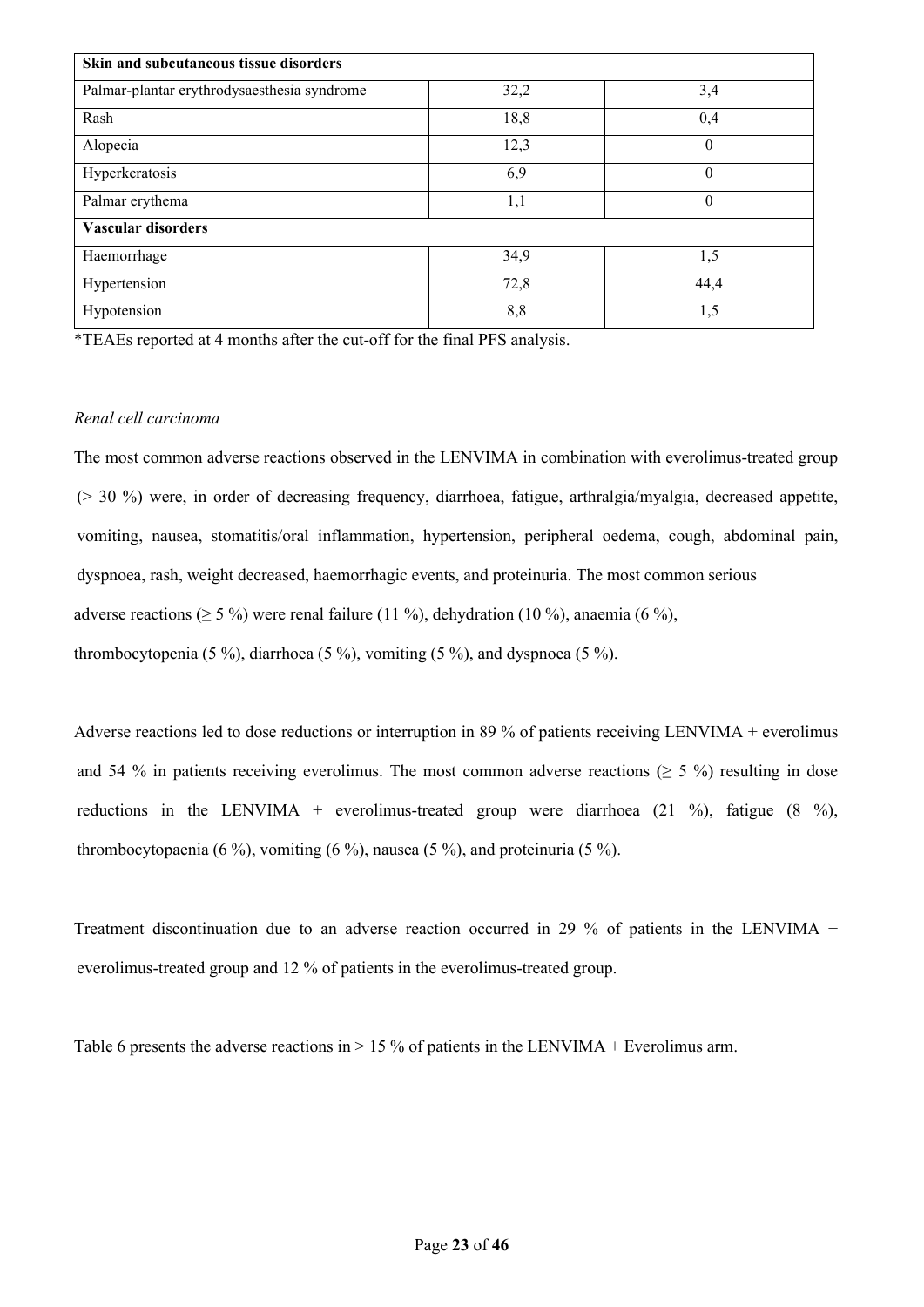| Table 6 Grades 1-4 Adverse Events in > 15 % of Patients in the LENVIMA + Everolimus Arm |                                   |                  |                         |                  |
|-----------------------------------------------------------------------------------------|-----------------------------------|------------------|-------------------------|------------------|
|                                                                                         | <b>LENVIMA 18 mg + Everolimus</b> |                  | <b>Everolimus 10 mg</b> |                  |
|                                                                                         | $5 \text{ mg} (N=62)$             |                  | $(N = 50)$              |                  |
| <b>System Organ Class</b>                                                               | <b>All Grades</b>                 | Grades 3-4       | <b>All Grades</b>       | Grades 3-4       |
| (MedDRA terminology)                                                                    | $(\%)$                            | $(\%)$           | (%)                     | (%)              |
| <b>Endocrine disorders</b>                                                              |                                   |                  |                         |                  |
| Hypothyroidism                                                                          | 24                                | $\boldsymbol{0}$ | $\overline{2}$          | $\boldsymbol{0}$ |
| <b>Gastrointestinal disorders</b>                                                       |                                   |                  |                         |                  |
| Constipation                                                                            | 16                                | $\boldsymbol{0}$ | 18                      | $\boldsymbol{0}$ |
| Diarrhoea                                                                               | 81                                | 19               | 34                      | $\overline{2}$   |
| Dyspepsia/ Gastro-oesophageal                                                           | 21                                | $\boldsymbol{0}$ | 12                      | $\boldsymbol{0}$ |
| reflux                                                                                  |                                   |                  |                         |                  |
| Abdominal pain <sup>a</sup>                                                             | 37                                | $\overline{3}$   | 8                       | $\mathbf{0}$     |
| Nausea                                                                                  | 45                                | 5                | 16                      | $\boldsymbol{0}$ |
| Oral pain <sup>b</sup>                                                                  | 23                                | $\overline{2}$   | $\overline{4}$          | $\boldsymbol{0}$ |
| Stomatitis/Oral inflammation <sup>c</sup>                                               | 44                                | $\overline{2}$   | 50                      | $\overline{4}$   |
| Vomiting                                                                                | 48                                | $\overline{7}$   | 12                      | $\boldsymbol{0}$ |
| General disorders and administration site conditions                                    |                                   |                  |                         |                  |
| Fatigue <sup>d</sup>                                                                    | 73                                | 18               | 40                      | $\overline{2}$   |
| Peripheral oedema                                                                       | 42                                | $\overline{2}$   | 20                      | $\mathbf{0}$     |
| Pyrexia/Increased body temperature                                                      | 21                                | $\overline{2}$   | 10                      | $\overline{2}$   |
| Investigations                                                                          |                                   |                  |                         |                  |
| Decreased weight                                                                        | 34                                | $\overline{3}$   | 8                       | $\boldsymbol{0}$ |
| <b>Metabolism and nutrition disorders</b>                                               |                                   |                  |                         |                  |
| Decreased appetite                                                                      | 53                                | 5                | 18                      | $\boldsymbol{0}$ |
| Musculoskeletal and connective tissue disorders                                         |                                   |                  |                         |                  |
| Arthralgia/ Myalgia <sup>e</sup>                                                        | 55                                | 5                | $\overline{32}$         | $\overline{0}$   |
| Musculoskeletal chest pain                                                              | 18                                | $\overline{2}$   | $\overline{4}$          | $\boldsymbol{0}$ |
| Nervous system disorders                                                                |                                   |                  |                         |                  |
| Headache                                                                                | 19                                | $\overline{2}$   | 10                      | $\overline{2}$   |
| <b>Psychiatric disorders</b>                                                            |                                   |                  |                         |                  |
| Insomnia                                                                                | 16                                | $\overline{2}$   | $\overline{2}$          | $\boldsymbol{0}$ |
| Renal and urinary disorders                                                             |                                   |                  |                         |                  |
| Proteinuria/Urine protein present                                                       | 31                                | 8                | 14                      | $\overline{2}$   |
| Renal failure eventf                                                                    | 18                                | 10               | 12                      | $\overline{2}$   |
| Respiratory, thoracic and mediastinal disorders                                         |                                   |                  |                         |                  |
| Cough                                                                                   | 37                                | $\boldsymbol{0}$ | 30                      | $\boldsymbol{0}$ |
| Dysphonia                                                                               | 18                                | $\boldsymbol{0}$ | $\overline{4}$          | $\theta$         |
| Dyspnoea/Exertional dyspnoea                                                            | 35                                | $\overline{5}$   | 28                      | 8                |
| Skin and subcutaneous tissue disorders                                                  |                                   |                  |                         |                  |
| Rash <sup>g</sup>                                                                       | 35                                | $\boldsymbol{0}$ | 40                      | $\boldsymbol{0}$ |
| Vascular disorders                                                                      |                                   |                  |                         |                  |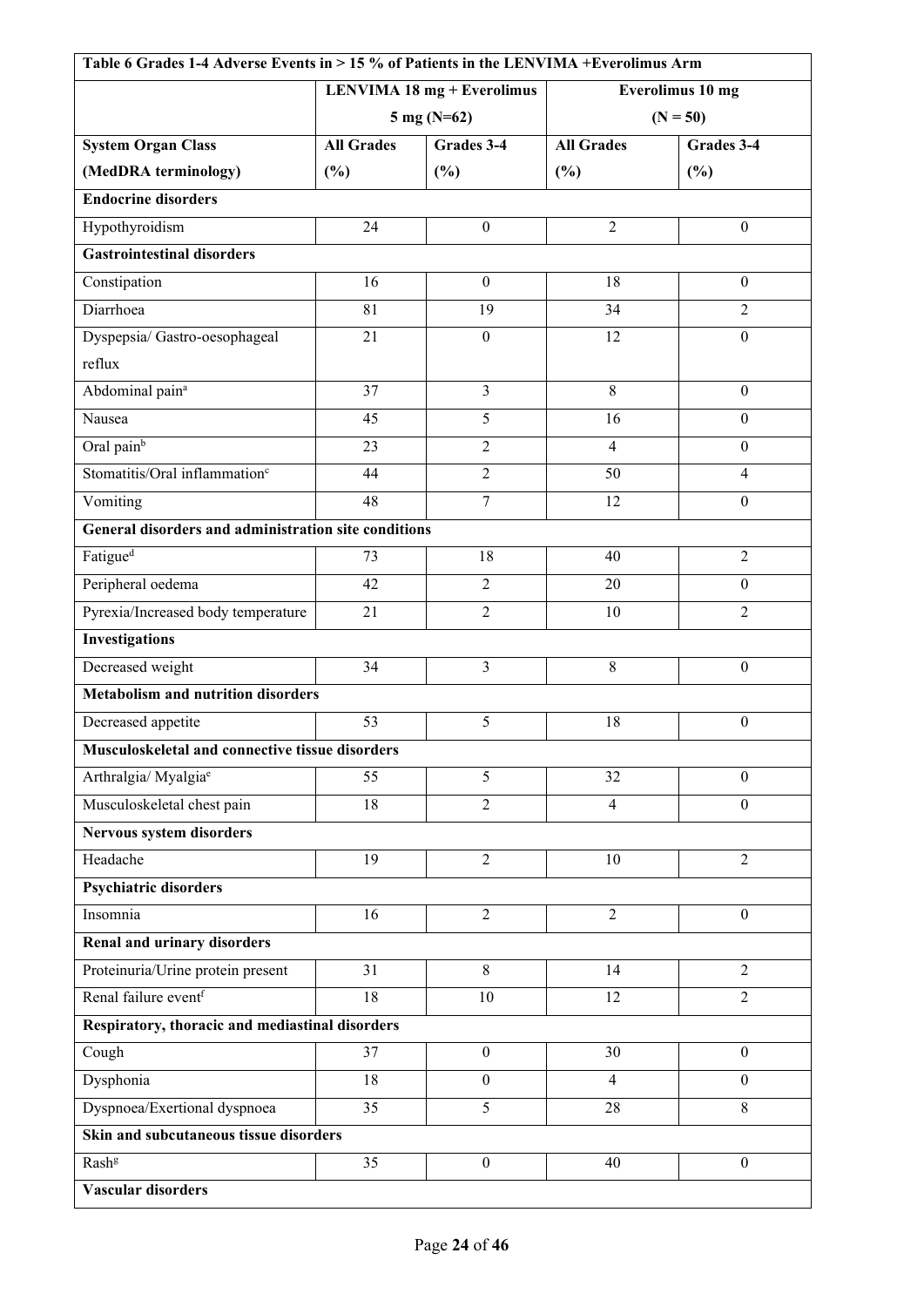| Haemorrhagic eventsh         |    | ∠∪ |  |
|------------------------------|----|----|--|
| Hypertension/Increased blood | Գ∠ |    |  |
| pressure                     |    |    |  |

a) Includes abdominal discomfort, gastrointestinal pain, lower abdominal pain, and upper abdominal pain

- b) Includes gingival pain, glossodynia, and oropharyngeal pain
- c) Includes aphthous stomatitis, gingival inflammation, glossitis, and mouth ulceration
- d) Includes asthenia, fatigue, lethargy and malaise
- e) Includes arthralgia, back pain, extremity pain, musculoskeletal pain, and myalgia
- f) Includes blood creatinine increased, blood urea increased, creatinine renal clearance decreased, nephropathy toxic, renal failure, renal failure acute, and renal impairment
- g) Includes erythema, erythematous rash, genital rash, macular rash, maculo-papular rash, papular rash, pruritic rash, pustular rash, and septic rash
- h) Includes haemorrhagic diarrhoea, epistaxis, gastric haemorrhage, haemarthrosis, haematoma, haematuria, haemoptysis, lip haemorrhage, renal haematoma, and scrotal haematocele

| Table 7 Grade 3-4 Laboratory abnormalities in $\geq$ 3 % of patients in the LENVIMA + Everolimus arm <sup>a,b</sup> |                                     |                  |  |  |
|---------------------------------------------------------------------------------------------------------------------|-------------------------------------|------------------|--|--|
| <b>Laboratory Abnormality</b>                                                                                       | LENVIMA 18 mg +<br>Everolimus 10 mg |                  |  |  |
|                                                                                                                     | Everolimus 5 mg $(N=62)$            | $(N = 50)$       |  |  |
|                                                                                                                     | Grades $3-4$ (%)                    | Grades $3-4$ (%) |  |  |
| Chemistry                                                                                                           |                                     |                  |  |  |
| Aspartate aminotransferase (AST) increased                                                                          | 3                                   | $\mathbf{0}$     |  |  |
| Alanine aminotransferase (ALT) increased                                                                            | 3                                   | $\overline{2}$   |  |  |
| Alkaline phosphatase increased                                                                                      | 3                                   | $\theta$         |  |  |
| Hyperkalaemia                                                                                                       | 6                                   | $\overline{2}$   |  |  |
| Hypokalaemia                                                                                                        | 6                                   | $\overline{2}$   |  |  |
| Hyponatraemia                                                                                                       | 11                                  | 6                |  |  |
| Hypocalcaemia                                                                                                       | 6                                   | $\overline{2}$   |  |  |
| Hypophosphataemia                                                                                                   | 11                                  | 6                |  |  |
| Hyperglycaemia                                                                                                      | 3                                   | 16               |  |  |
| Hypertriglyceridaemia                                                                                               | 18                                  | 18               |  |  |
| Elevated cholesterol                                                                                                | 11                                  | $\mathbf{0}$     |  |  |
| Creatine kinase increased                                                                                           | 3                                   | $\overline{4}$   |  |  |
| Lipase increased                                                                                                    | 13                                  | 12               |  |  |
| Haematology                                                                                                         |                                     |                  |  |  |
| Haemoglobin decreased                                                                                               | 8                                   | 16               |  |  |
| Platelet count decreased                                                                                            | 5                                   | $\mathbf{0}$     |  |  |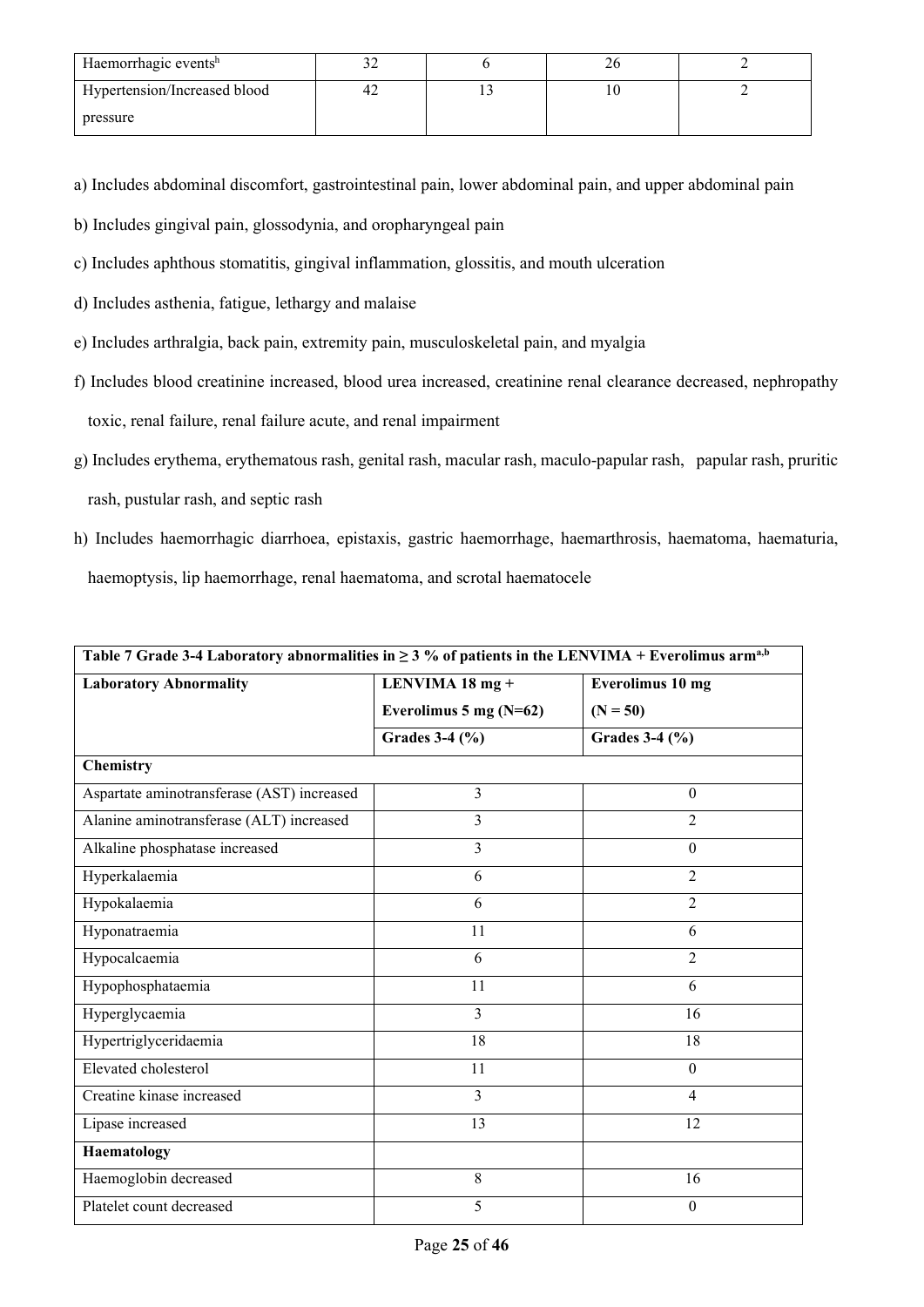#### a) With at least 1 grade increase from baseline

b) Subject with at least 1 post baseline laboratory value

## *Hepatocellular Carcinoma*

The safety of LENVIMA was evaluated in REFLECT, which randomised (1:1) patients with unresectable hepatocellular carcinoma (HCC) to LENVIMA (n=476) or sorafenib (n=475) (see section 5.1). The dose of LENVIMA was 12 mg orally once daily for patients with a baseline body weight of  $\geq 60$  kg and 8 mg orally once daily for patients with a baseline body weight of  $\leq 60$  kg.

The most common adverse reactions observed in the LENVIMA-treated patients  $(>= 20 \%)$  were, in order of decreasing frequency, hypertension, fatigue, diarrhoea, decreased appetite, arthralgia/myalgia, decreased weight, abdominal pain, palmar-plantar erythrodysaesthesia syndrome, proteinuria, dysphonia, haemorrhagic events, hypothyroidism, and nausea. The most common serious adverse reactions (≥2 %) in LENVIMA-treated patients were hepatic encephalopathy (5 %), hepatic failure (3 %), ascites (3 %), and decreased appetite (2 %).

Adverse reactions led to dose reduction or interruption in 62 % of patients receiving LENVIMA. The most common adverse reactions ( $\geq$ 5 %) resulting in dose reduction or interruption of LENVIMA were fatigue (9 %), decreased appetite (8 %), diarrhoea (8 %), proteinuria (7 %), hypertension (6 %), and palmar-plantar erythrodysaesthesia syndrome (5 %).

Treatment discontinuation due to adverse reactions occurred in 20 % of patients in the LENVIMA-treated group. The most common adverse reactions ( $\geq 1\%$ ) resulting in discontinuation of LENVIMA were fatigue (1 %), hepatic encephalopathy (2 %), hyperbilirubinemia (1 %), and hepatic failure (1 %).

Table 8 summarises the adverse reactions that occurred in  $\geq 10\%$  of patients receiving LENVIMA in REFLECT.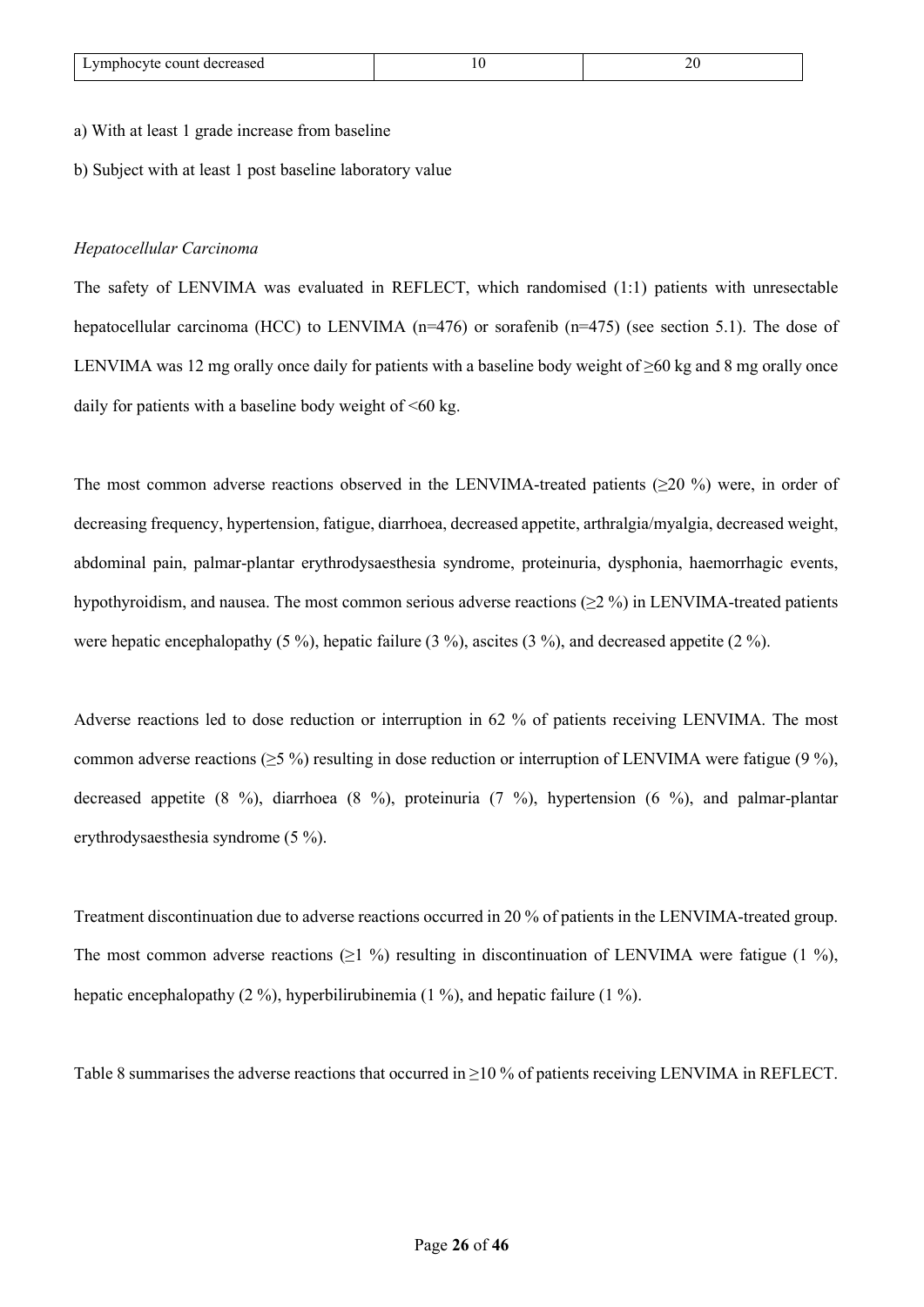| Table 8 Adverse reactions occurring in ≥10 % of patients in the LENVIMA arm in REFLECT (HCC) |                 |                  |  |  |
|----------------------------------------------------------------------------------------------|-----------------|------------------|--|--|
| LENVIMA 8 $mg/12$ mg N=476                                                                   |                 |                  |  |  |
| <b>System Organ Class</b>                                                                    | Grade 1-4       | Grade 3-4 (%)    |  |  |
| (MedDRA terminology)                                                                         | (%)             |                  |  |  |
| <b>Endocrine disorders</b>                                                                   |                 |                  |  |  |
| Hypothyroidism                                                                               | 21              | $\boldsymbol{0}$ |  |  |
| <b>Gastrointestinal disorders</b>                                                            |                 |                  |  |  |
| Diarrhoea                                                                                    | 39              | $\overline{4}$   |  |  |
| Abdominal pain                                                                               | 30              | $\overline{3}$   |  |  |
| Nausea                                                                                       | 20              | $\mathbf{1}$     |  |  |
| Vomiting                                                                                     | 16              | $\mathbf{1}$     |  |  |
| Constipation                                                                                 | 16              | $\mathbf{1}$     |  |  |
| Ascites                                                                                      | 15              | 4                |  |  |
| Stomatitis/Oral inflammation                                                                 | 11              | 0,4              |  |  |
| General disorders and administration site conditions                                         |                 |                  |  |  |
| Fatigue                                                                                      | 44              | $\tau$           |  |  |
| Pyrexia                                                                                      | 15              | $\boldsymbol{0}$ |  |  |
| Peripheral oedema                                                                            | 14              | $\mathbf{1}$     |  |  |
| <b>Investigations</b>                                                                        |                 |                  |  |  |
| Decreased weight                                                                             | 31              | 8                |  |  |
| <b>Metabolism and nutrition disorders</b>                                                    |                 |                  |  |  |
| Decreased appetite                                                                           | 34              | 5                |  |  |
| Musculoskeletal and connective tissue disorders                                              |                 |                  |  |  |
| Arthralgia/ Myalgia                                                                          | 31              | $\mathbf{1}$     |  |  |
| Nervous system disorders                                                                     |                 |                  |  |  |
| Headache                                                                                     | $\overline{10}$ | $\blacksquare$   |  |  |
| Renal and urinary disorders                                                                  |                 |                  |  |  |
| Proteinuria                                                                                  | 26              | 6                |  |  |
| Respiratory, thoracic, and mediastinal disorders                                             |                 |                  |  |  |
| Dysphonia                                                                                    | 24              | 0,2              |  |  |
| Skin and subcutaneous tissue disorders                                                       |                 |                  |  |  |
| Palmar-plantar erythrodysaesthesia syndrome                                                  | 27              | $\overline{3}$   |  |  |
| Rash                                                                                         | 14              | $\boldsymbol{0}$ |  |  |
| Vascular disorders                                                                           |                 |                  |  |  |
| Hypertension                                                                                 | 45              | 24               |  |  |
| Haemorrhagic events                                                                          | 23              | $\overline{4}$   |  |  |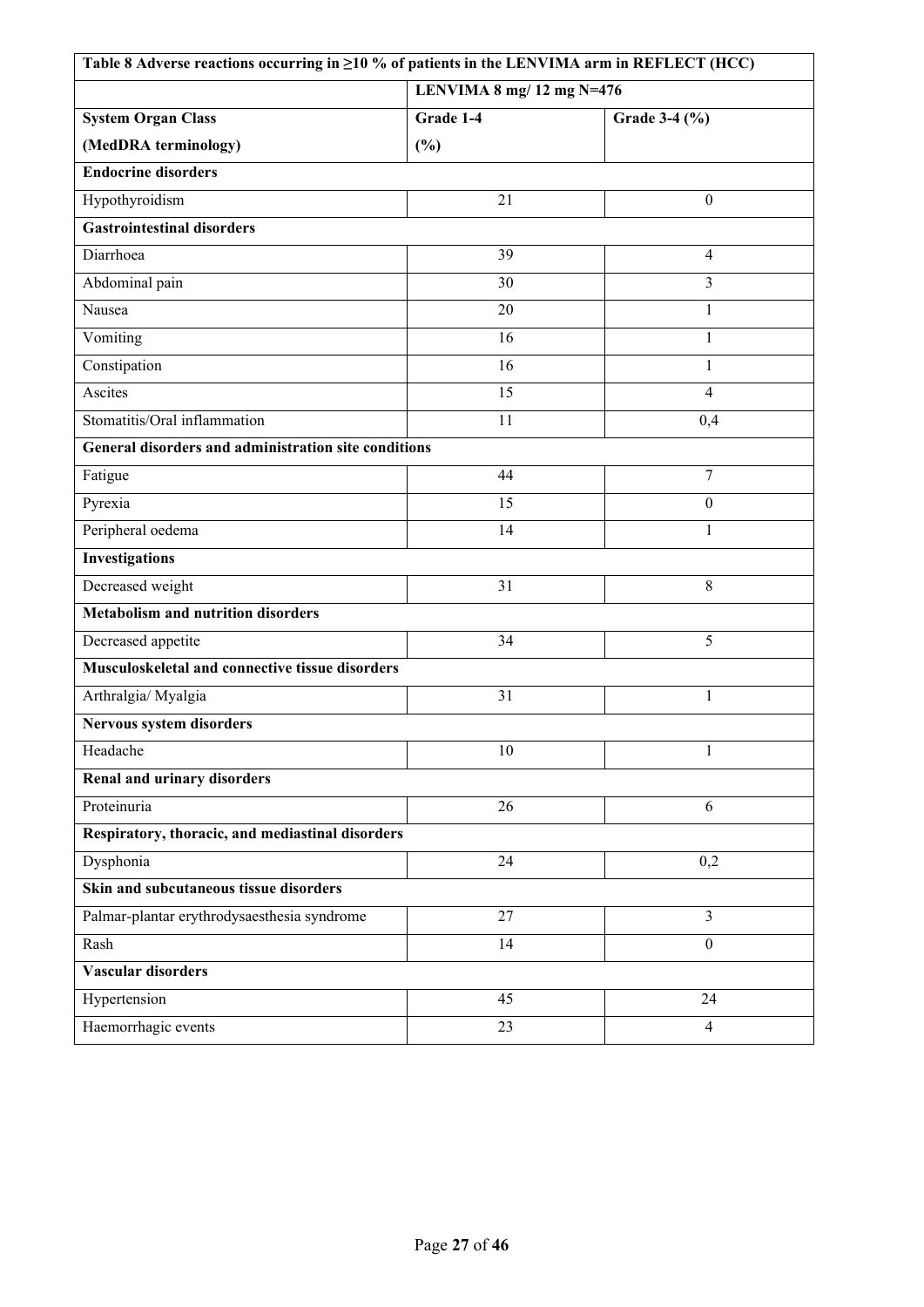# **Table 9 Grade 3-4 Laboratory abnormalities occurring in ≥2 % of patients in the LENVIMA arm in REFLECT (HCC)**

| <b>LENVIMA</b> |  |  |  |
|----------------|--|--|--|
| $(N=476)$      |  |  |  |
| $(\%)$         |  |  |  |
|                |  |  |  |
| 8              |  |  |  |
| 3              |  |  |  |
| $\overline{7}$ |  |  |  |
| 12             |  |  |  |
| 13             |  |  |  |
| $\overline{2}$ |  |  |  |
| 17             |  |  |  |
| $\overline{3}$ |  |  |  |
| $\overline{3}$ |  |  |  |
| 15             |  |  |  |
| 6              |  |  |  |
| Haematology    |  |  |  |
| $\overline{4}$ |  |  |  |
| 8              |  |  |  |
| 7              |  |  |  |
| 10             |  |  |  |
|                |  |  |  |

# **Table 10 Post-marketing adverse drug reactions**

The following adverse reactions have been identified during post approval use of LENVIMA. Because these reactions are reported voluntarily from a population of uncertain size, it is not always possible to reliably estimate their frequency or establish a causal relationship to medicine exposure.

| <b>Gastrointestinal disorders:</b>    | increased amylase, increased lipase, pancreatitis |
|---------------------------------------|---------------------------------------------------|
| <b>Hepatobiliary disorders:</b>       | cholecystitis                                     |
| General disorders and administration  | impaired healing                                  |
| site conditions:                      |                                                   |
| Renal and urinary disorders:          | nephrotic syndrome                                |
| Respiratory, thoracic and mediastinal | pneumothorax                                      |
| disorders:                            |                                                   |
| <b>Vascular Disorders:</b>            | aortic dissection                                 |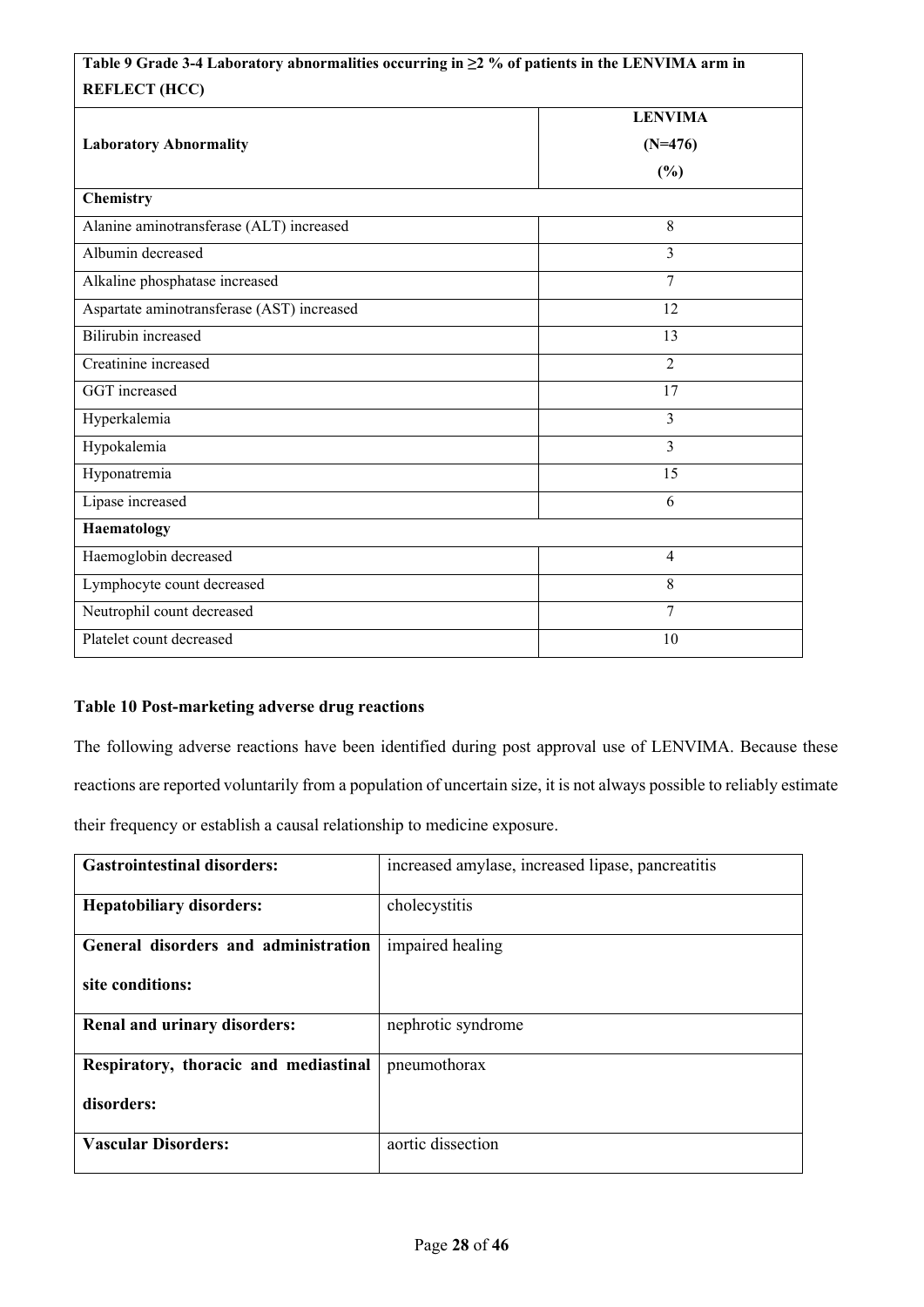Reporting suspected adverse reactions after authorisation of the medicine is important. It allows continued monitoring of the benefit/risk balance of the medicine. Healthcare providers are asked to report any suspected adverse reactions to SAHPRA via the "**6.04 Adverse Drug Reactions Reporting Form**", found online under SAHPRA's publications: https://www.sahpra.org.za/Publications/Index/8.

## **4.9 Overdose**

There have been reports of overdose with LENVIMA including a single administration of 144 mg, 6 times the recommended daily dose. These cases were associated with adverse reactions consistent with the known safety profile of LENVIMA or were without adverse reactions. Death due to multiorgan dysfunction occurred in a patient who received a single dose of LENVIMA 120 mg orally. There is no specific antidote for overdose with LENVIMA, due to the high plasma protein binding, lenvatinib is not expected to be dialysable. In case of suspected overdose, LENVIMA should be withheld and appropriate supportive care given as required.

# **5. PHARMACOLOGICAL PROPERTIES**

## **5.1 Pharmacodynamic properties**

Pharmacotherapeutic group: antineoplastic agents, protein kinase inhibitors, ATC code: L01EX08.

## **Mechanism of action**

Lenvatinib is a multiple receptor tyrosine kinase (RTK) inhibitor that inhibits the kinase activities of vascular endothelial growth factor (VEGF) receptors VEGFR1 (FLT1), VEGFR2 (KDR), and VEGFR3 (FLT4), in addition to other proangiogenic and oncogenic pathway-related RTKs including fibroblast growth factor (FGF) receptors FGFR1, 2, 3, and 4, the platelet derived growth factor (PDGF) receptor PDGFRα, KIT, and RET.

In addition, lenvatinib inhibited the proliferation of human hepatocellular carcinoma (HCC) cell lines dependent on FGFR signalling *in vitro* and caused a concurrent inhibition of FGF-receptor substrate 2α (FRS2α) phosphorylation.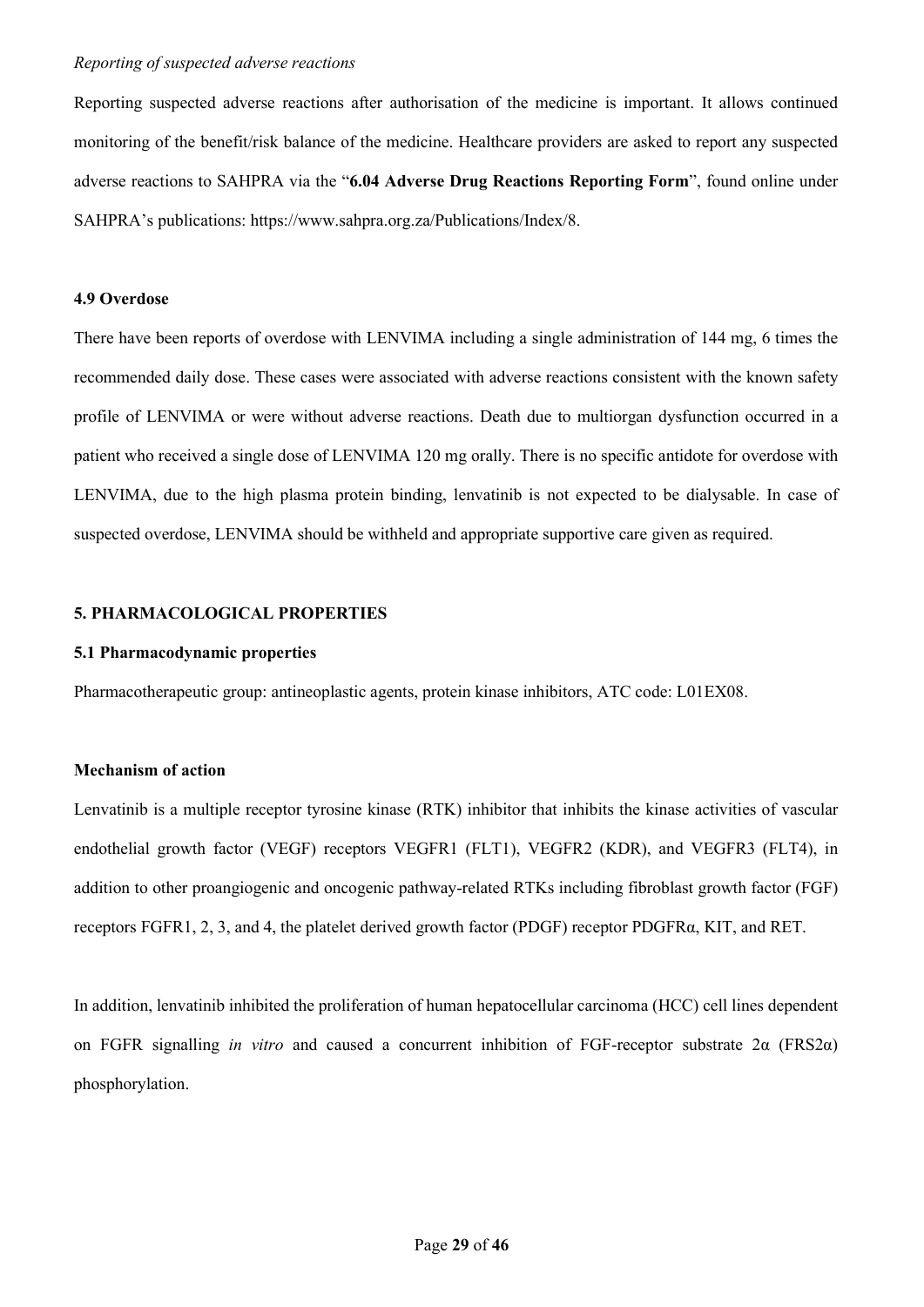The combination of lenvatinib and everolimus showed increased antiangiogenic and anti-tumour activity as demonstrated by decreased human endothelial cell proliferation, tube formation, and VEGF signalling *in vitro*  and tumour volume in mouse xenograft models of human renal cell cancer greater than each medicine alone.

# *Pharmacodynamic effects*

## *Cardiac electrophysiology*

A single 32-mg dose of lenvatinib did not prolong the QT/QTc interval based on results from a thorough QT study in healthy volunteers; however, QT/QTc interval prolongation has been reported at a higher incidence in patients treated with LENVIMA than in patients treated with placebo (see section 4.8).

## *Clinical trials*

# *Radioactive iodine refractory differentiated thyroid cancer*

The SELECT study was a multicentre, randomised, double-blind, placebo-controlled trial that was conducted in 392 patients with radioactive iodine refractory differentiated thyroid cancer with independent, centrally reviewed, radiographic evidence of disease progression within 12 months (+1 month window) prior to enrolment. Radioiodine-refractory status was defined as one or more measurable lesions either with a lack of iodine uptake or with progression in spite of radioactive-iodine (RAI) therapy or having a cumulative activity of RAI of >600 mCi or 22 GBq with the last dose at least 6 months prior to study entry.

Randomisation was stratified by geographic region (Europe, North America, and Other), prior VEGF/VEGFRtargeted therapy (patients may have received 0 or 1 prior VEGF/VEGFR-targeted therapy), and age  $(\leq 65$  years or >65 years). The main efficacy outcome measure was progression-free survival (PFS) as determined by blinded independent radiologic review using Response Evaluation Criteria in Solid Tumours (RECIST) 1.1.

Secondary efficacy outcome measures included overall response rate and overall survival (OS). Patients in the placebo arm could opt to receive LENVIMA treatment at the time of confirmed disease progression.

Eligible patients with measurable disease according to RECIST 1.1 were randomised 2:1 to receive LENVIMA 24 mg once daily (n=261) or placebo (n=131). Baseline demographics and disease characteristics were well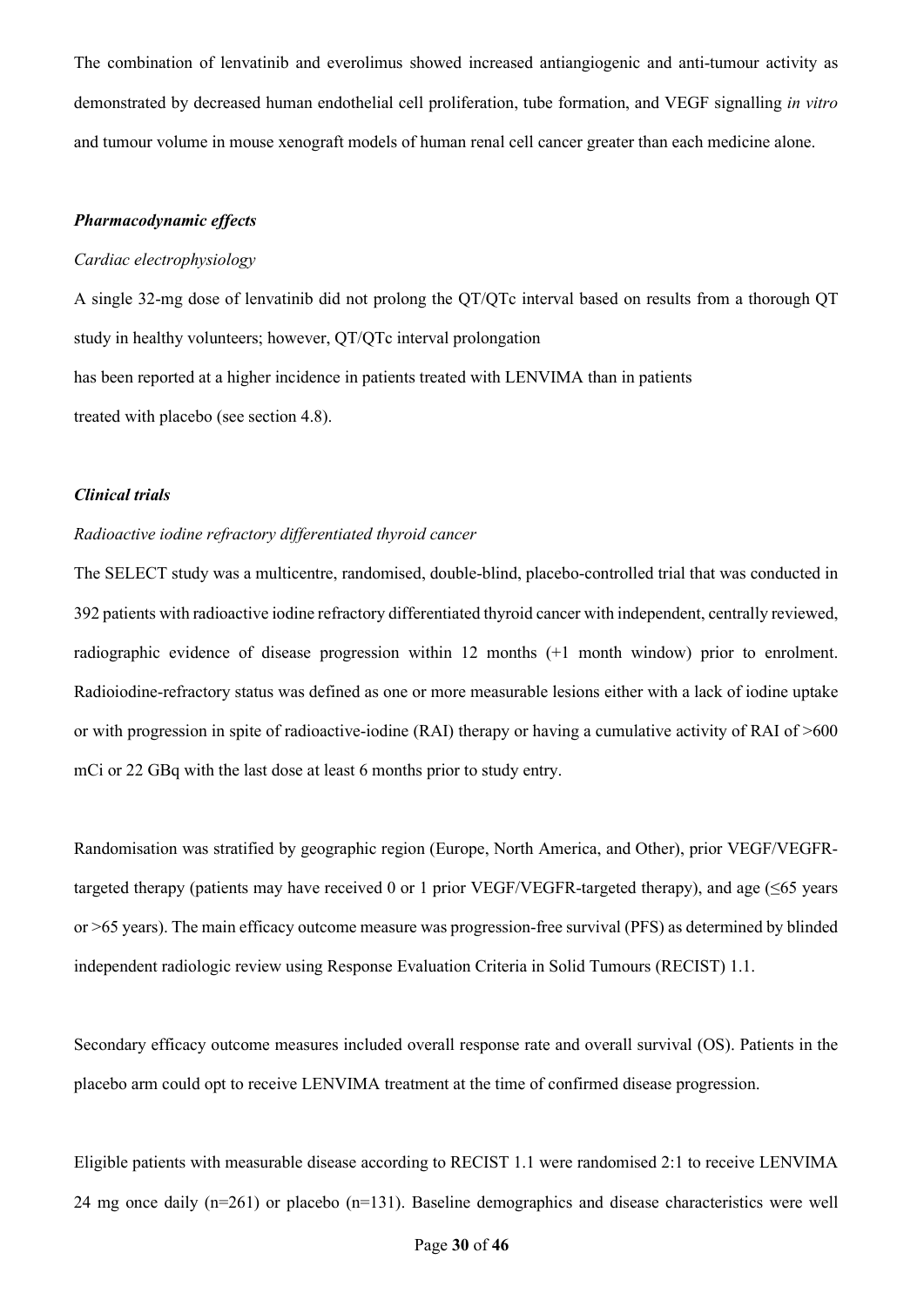balanced for both treatment groups. Of the 392 patients randomised, 76,3% were naïve to prior VEGF/VEGFRtargeted therapies, 49,0 % were female, 49,7 % were European, and the median age was 63 years. Histologically, 66,1 % had a confirmed diagnosis of papillary thyroid cancer and 33,9 % had follicular thyroid cancer which included Hürthle cell 14,8 % and clear cell 3,8 %. Metastases were present in 99 % of the patients: lungs in 89,3 %, lymph nodes in 51,5 %, bone in 38,8 %, liver in 18,1 %, pleura in 16,3 %, and brain in 4,1 %. The majority of patients (54 %) had an Eastern Cooperative Oncology Group (ECOG) performance status of 0; 42,1 % had a status of 1; 3,9 % had a status above 1. The median cumulative RAI activity administered prior to study entry was 350 mCi (12.95 GBq).

A statistically significant prolongation in PFS was demonstrated in LENVIMA-treated patients compared with those receiving placebo ( $p \le 0.0001$ ). The positive effect on PFS was similar in the subgroups that received 0 or 1 prior VEGF/VEGFR-targeted therapy (see Table 11). In addition, the positive effect on PFS was seen across the subgroups of age, sex, race, histological subtype, and geographic region. Following independent review confirmation of disease progression, 109 (83,2 %) patients randomised to placebo crossed over to receive openlabel LENVIMA.

There was no statistically significant difference in overall survival in the treatment arm compared to the placebo group at the primary analysis (HR (95 % CI): 0,73 (0,59, 1,07)). However, the SELECT study was not powered to demonstrate an improvement in OS, and the high rate of crossover of patients in the placebo arm to the treatment arm after confirmed disease progression made demonstration of a statistically significant difference in OS difficult.

The median time to first dose reduction was 2.8 months. The median time to objective response was 2.0 (95 % CI: 1,9; 3,5) months; however, of the patients who experienced a complete or partial response to LENVIMA, 70,4 % were observed to develop the response on or within 30 days of being on the 24-mg dose.

The study did not measure quality of life (QoL). The effect of treatment on QoL can therefore not be assessed and QoL may not be improved with LENVIMA treatment.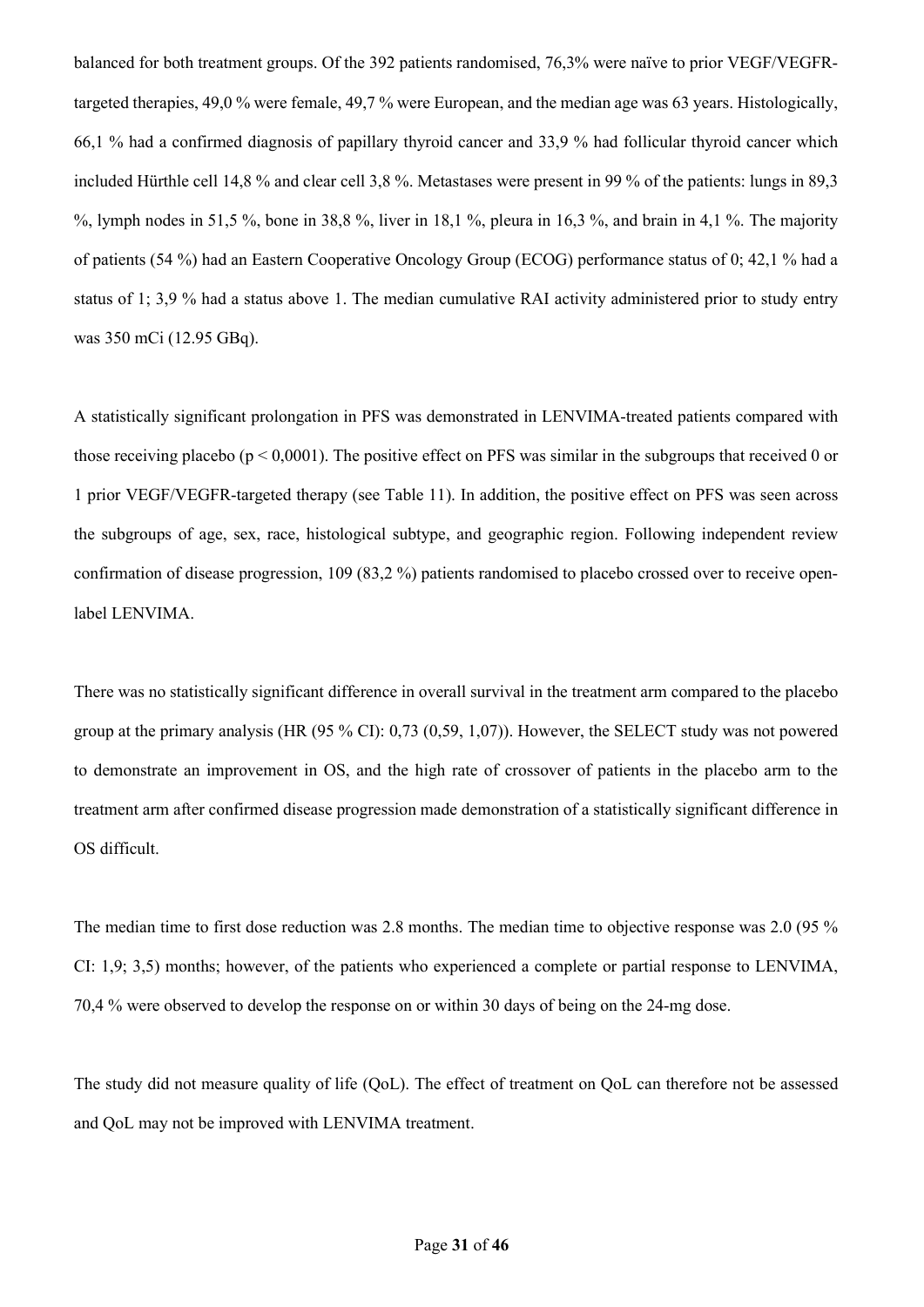| Table 11 Efficacy Results in radioactive iodine refractory differentiated thyroid cancer |                           |                    |  |
|------------------------------------------------------------------------------------------|---------------------------|--------------------|--|
|                                                                                          | <b>LENVIMA</b><br>Placebo |                    |  |
|                                                                                          | $N = 261$                 | $N = 131$          |  |
| <b>Progression-Free Survival (PFS)a</b>                                                  |                           |                    |  |
| Number of progressions or deaths (%)                                                     | 107(41,0)                 | 113(86,3)          |  |
| Median PFS in months (95 % CI)                                                           | 18,3(15,1;NE)             | 3,6(2,2;3,7)       |  |
| Hazard Ratio (99 % CI) <sup>b,c</sup>                                                    | $0,21$ $(0,14; 0,31)$     |                    |  |
| P-value <sup>b</sup>                                                                     |                           | ${}< 0,0001$       |  |
| Patients who had received 0 prior VEGF/VEGFR-                                            | 195(74,7)                 | 104(79,4)          |  |
| target therapy $(\% )$                                                                   |                           |                    |  |
| Number of progressions or deaths                                                         | 76                        | 88                 |  |
| Median PFS in months (95 % CI)                                                           | 18,7(16,4;NE)             | 3,6(2,1; 5,3)      |  |
| Hazard ratio (95 % CI)bc                                                                 |                           | 0,20(0,14;0,27)    |  |
| Patients who had received 1 prior VEGF/ VEGFR                                            | 66(25,3)                  | 27(20,6)           |  |
| - targeted therapy (%)                                                                   |                           |                    |  |
| Number of progressions or deaths                                                         | 31                        | 25                 |  |
| Median PFS in months (95 % CI)                                                           | 15,1(8,8; NE)             | $3,6$ $(1,9; 3,7)$ |  |
| Hazard ratio (95 % CI) <sup>bc</sup>                                                     |                           | 0,22(0,12;0,41)    |  |
| <b>Overall Response Rate<sup>a</sup></b>                                                 |                           |                    |  |
| Number of objective responders (%)                                                       | 169(64,8)                 | 2(1,5)             |  |
| (95 % CI)                                                                                | (59,0;70,5)               | (0,0; 3,6)         |  |
| P-value <sup>b</sup>                                                                     |                           | < 0,0001           |  |
| Number of complete responses                                                             | $\overline{4}$            | $\boldsymbol{0}$   |  |
| Number of partial responses                                                              | 165                       | $\overline{2}$     |  |
| Median time to objective response, months (95 % CI)                                      | $2,0$ $(1,9; 3,5)$        | $5,6$ $(1,8; 9,4)$ |  |
| Duration of response, months, median (95 % CI)                                           | NE(16, 8; NE)             | NE(20,3; NE)       |  |
| <b>Overall Survival</b>                                                                  |                           |                    |  |
| Number of Deaths (%)                                                                     | 71(27,2)                  | 47(35,9)           |  |
| Median OS in months (95 % CI)                                                            | NE(22,0; NE)              | NE (20,3; NE)      |  |
| Hazard Ratio (95 % CI) <sup>b,e</sup>                                                    | $0,73$ $(0,50; 1,07)$     |                    |  |
| P-valueb,e                                                                               | 0,1032                    |                    |  |

CI, confidence interval; NE, not estimable; OS, overall survival; PFS, progression-free survival; RPSFT, rank preserving structural failure time model; VEGF/VEGFR, vascular endothelial growth factor /vascular endothelial growth factor receptor.

a) Independent radiologic review.

b) Stratified by region (Europe vs. North America vs. Other), age group (≤ 65 years vs >65 years), and previous

VEGF/VEGFR-targeted therapy (0 vs. 1).

c) Estimated with Cox proportional hazard model.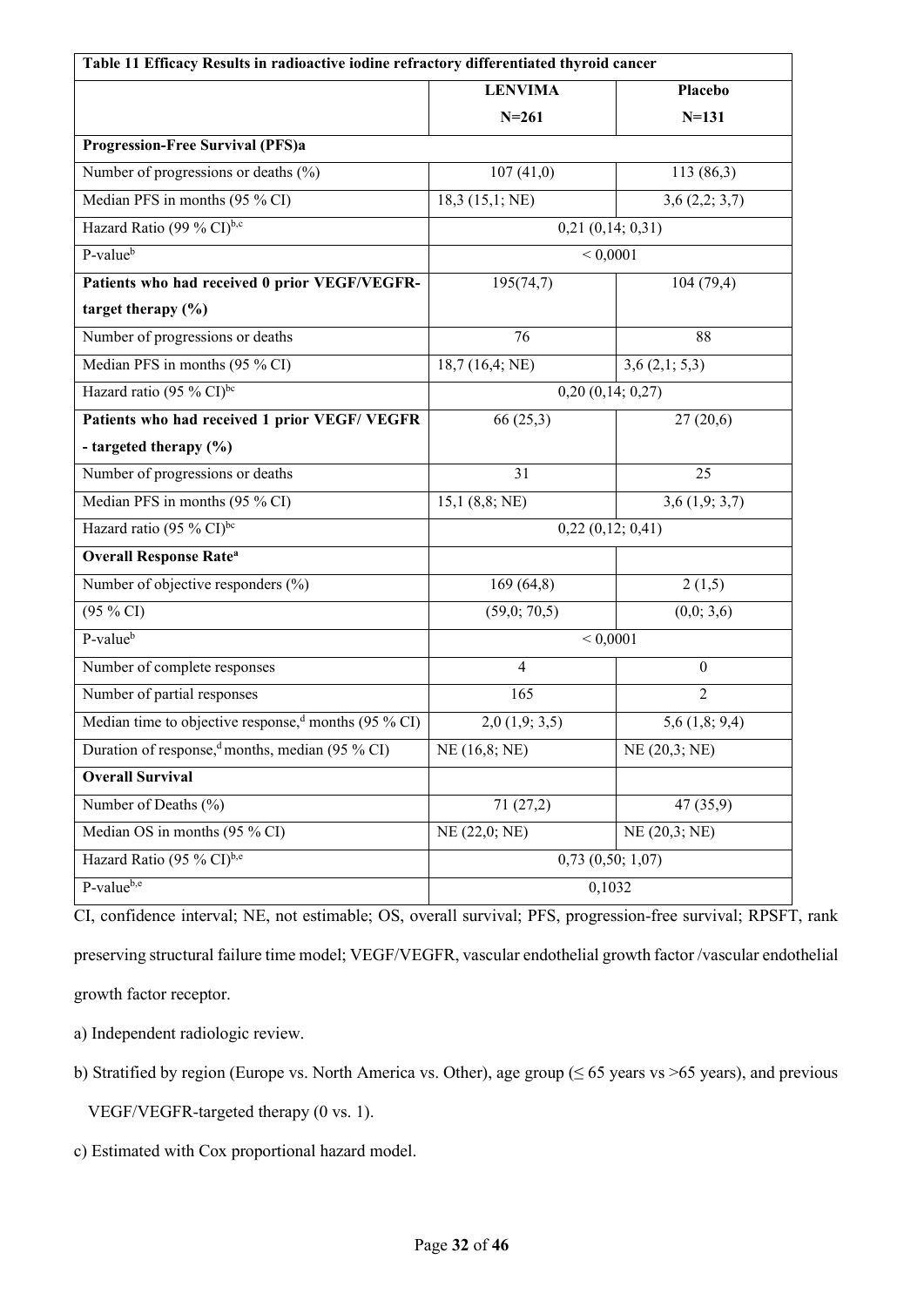d) Estimated using the Kaplan-Meier method; the 95 % CI was constructed with a generalised Brookmeyer and

Crowley method in patients with a best overall response of complete response or partial response.

e) Not adjusted for crossover effect.





## *Renal Cell Carcinoma*

A multicentre, randomised, open-label, trial was conducted to determine the safety and efficacy of LENVIMA administered alone or in combination with everolimus in subjects with unresectable advanced or metastatic Renal Cell Carcinoma (RCC). The study consisted of a Phase 1b dose finding and a Phase 2 portion. The Phase 1b portion included 11 patients who received the combination of 18 mg of LENVIMA plus 5 mg of everolimus. The Phase 2 portion enrolled a total of 153 patients with unresectable advanced or metastatic RCC, who had previously received 1 prior VEGF-targeted treatment, 1:1:1 to LENVIMA 18 mg plus everolimus 5 mg, LENVIMA 24 mg monotherapy, or everolimus 10 mg monotherapy. All medications were administered orally once daily. Patients were required to have histological confirmation of predominant clear cell RCC, and ECOG Performance Status of 0 or 1. Patients were stratified by haemoglobin level ( $\leq 13$  g/dL vs. > 13 g/dL for males and  $\leq$  11.5 g/dL vs > 11.5 g/dL for females) and corrected serum calcium ( $\geq$  10 mg/dL vs. < 10 mg/dL).

Of the 101 patients randomly allocated to the LENVIMA plus everolimus arm and everolimus monotherapy, 72 % were male, the median age was 60 years, 31 % were 65 years or older, and 96 % were Caucasian. All patients were classified as having Stage IV RCC. All patients had a baseline ECOG PS of either 0 (54 %) or 1 (46 %)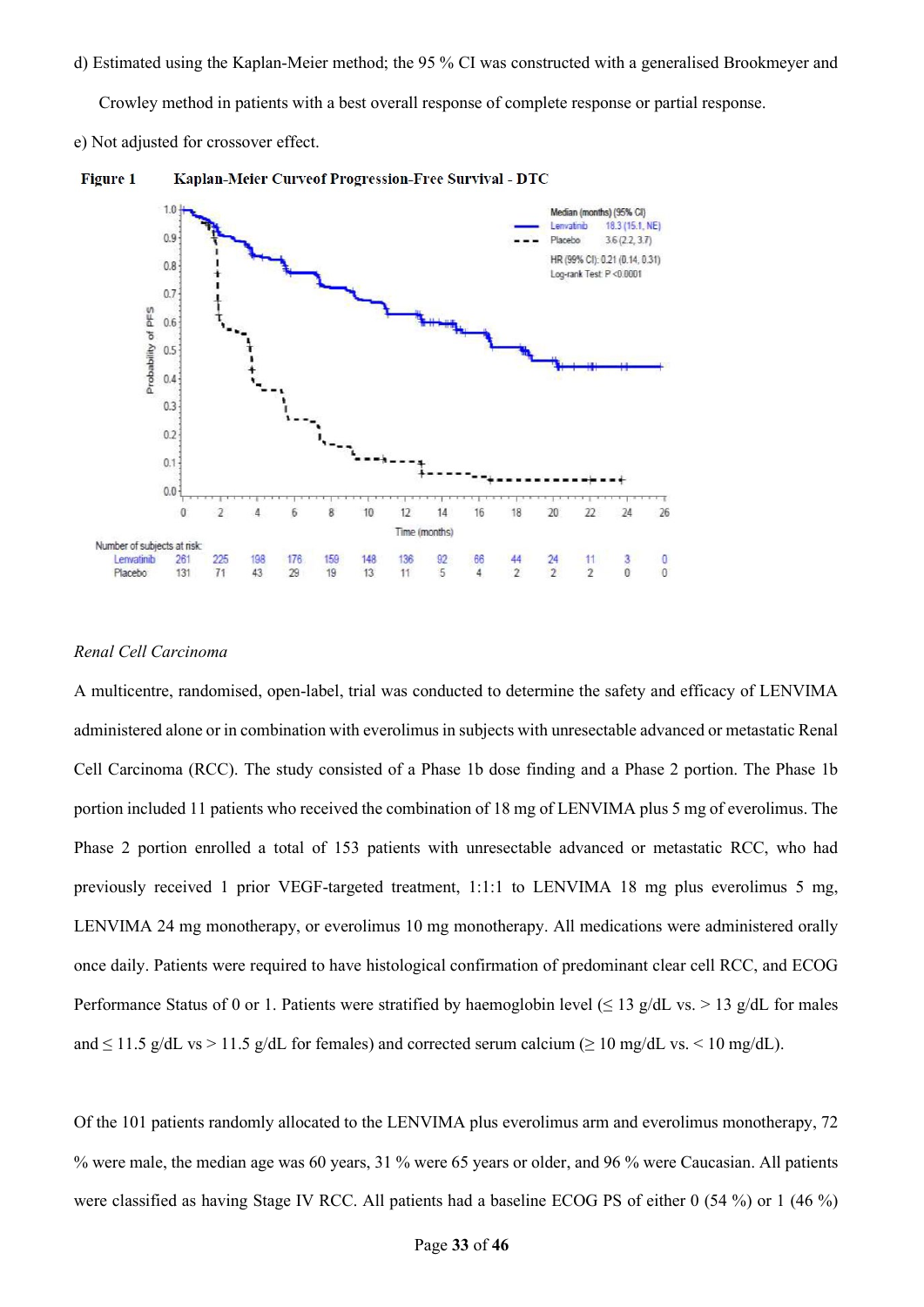with similar distribution across the 2 treatment arms. Memorial Sloan Kettering Cancer Center (MSKCC) favourable, intermediate, and poor risk categories were observed respectively, in 24 %, 37 %, and 39 % of patients in the LENVIMA plus everolimus arm, and 24 %, 38 %, and 38 % of patients in the everolimus arm.

The primary efficacy outcome measure was investigator assessed PFS evaluated according to RECIST 1.1. Efficacy results are summarised in Table 12 and Figure 2 and Figure 3. The treatment effect of the combination on PFS was supported by a retrospective independent blinded review of radiographs with an observed hazard ratio (HR) of 0,43 (95 % CI: 0,24, 0,75) compared with the everolimus arm.

| Table 12 Efficacy results in renal cell carcinoma (investigator assessment) |                                   |                 |  |  |
|-----------------------------------------------------------------------------|-----------------------------------|-----------------|--|--|
|                                                                             | <b>LENVIMA</b><br>18<br>$+$<br>mg | Everolimus10 mg |  |  |
|                                                                             | <b>Everolimus 5 mg</b>            | $(N=50)$        |  |  |
|                                                                             | $(N=51)$                          |                 |  |  |
| Progression-Free Survival (PFS) <sup>ab</sup>                               |                                   |                 |  |  |
| Number of events, $n$ (%)                                                   | 25(51)                            | 37(74)          |  |  |
| Progressive disease                                                         | 21(41)                            | 35(70)          |  |  |
| Death                                                                       | 5(10)                             | 2(4)            |  |  |
| Median PFS in months (95 % CI)                                              | 14,6(5,9; 20,1)                   | 5,5(3,5;7,1)    |  |  |
| Hazard Ratio (95 % CI) <sup>c</sup>                                         | 0,37(0,22;0,62)                   |                 |  |  |
| LENVIMA + Everolimus vs Everolimus                                          |                                   |                 |  |  |
| <b>Overall Survivald</b>                                                    |                                   |                 |  |  |
| Number of deaths, n (%)                                                     | 32(63)                            | 37(74)          |  |  |
| Median OS in months (95 % CI)                                               | 25,5(16,4;32,1)                   | 15,4(11,8;20,6) |  |  |
| Hazard Ratio (95 % CI) <sup>c</sup>                                         | 0,59(0,36;0,97)                   |                 |  |  |
| $LENVIMA + Everolimus vs Everolimus$                                        |                                   |                 |  |  |
| Objective Response Rate (Confirmed) <sup>b</sup>                            |                                   |                 |  |  |
| Objective response rate, n (%)                                              | 19(37)                            | 3(6)            |  |  |
| $(95\% \text{ CI})$                                                         | (24, 52)                          | (1, 17)         |  |  |
| Number of complete responses, $n$ (%)                                       | 1(2)                              | $\Omega$        |  |  |
| Number of partial responses (%)                                             | 18(35)                            | 3(6)            |  |  |

Tumour assessments were based on RECIST v1.1 criteria for progression but only confirmed responses are

included for ORR.

 $CI =$  confidence interval

a Point estimates are based on Kaplan-Meier method and 95% CIs are based on the Greenwood formula using

log-log transformation.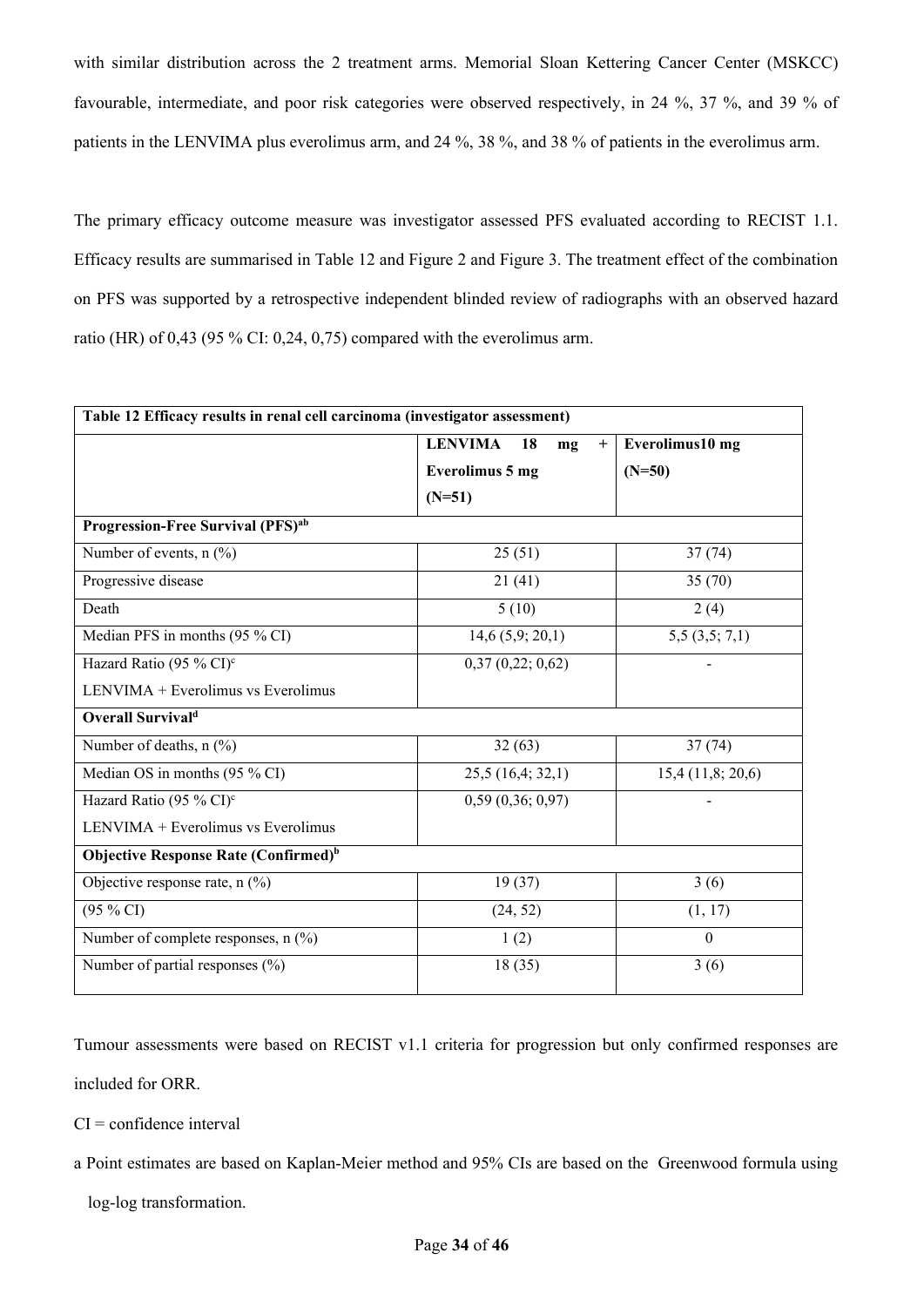- b Data cutoff date = 13 Jun 2014
- c Hazard ratio is based on a stratified Cox regression model including treatment as a covariate factor and

haemoglobin and corrected serum calcium as strata.

d Data cutoff date = 31 Jul 2015



Kaplan-Meier Curve of Progression-Free Survival (Investigator **Figure 2 Assessment**  $RCC$ 

L(18mg) + E(5mg)=LENVIMA 18<br>Data Cutoff Date: 13JUN2014 us Smg, E(10mg)=Everolimus 10mg Everolim ۱g



## *Hepatocellular Carcinoma*

A multicenter, open-label study was conducted in 954 patients with unresectable hepatocellular carcinoma who were randomized to LENVIMA or sorafenib. The starting dose of LENVIMA, given once daily, was based on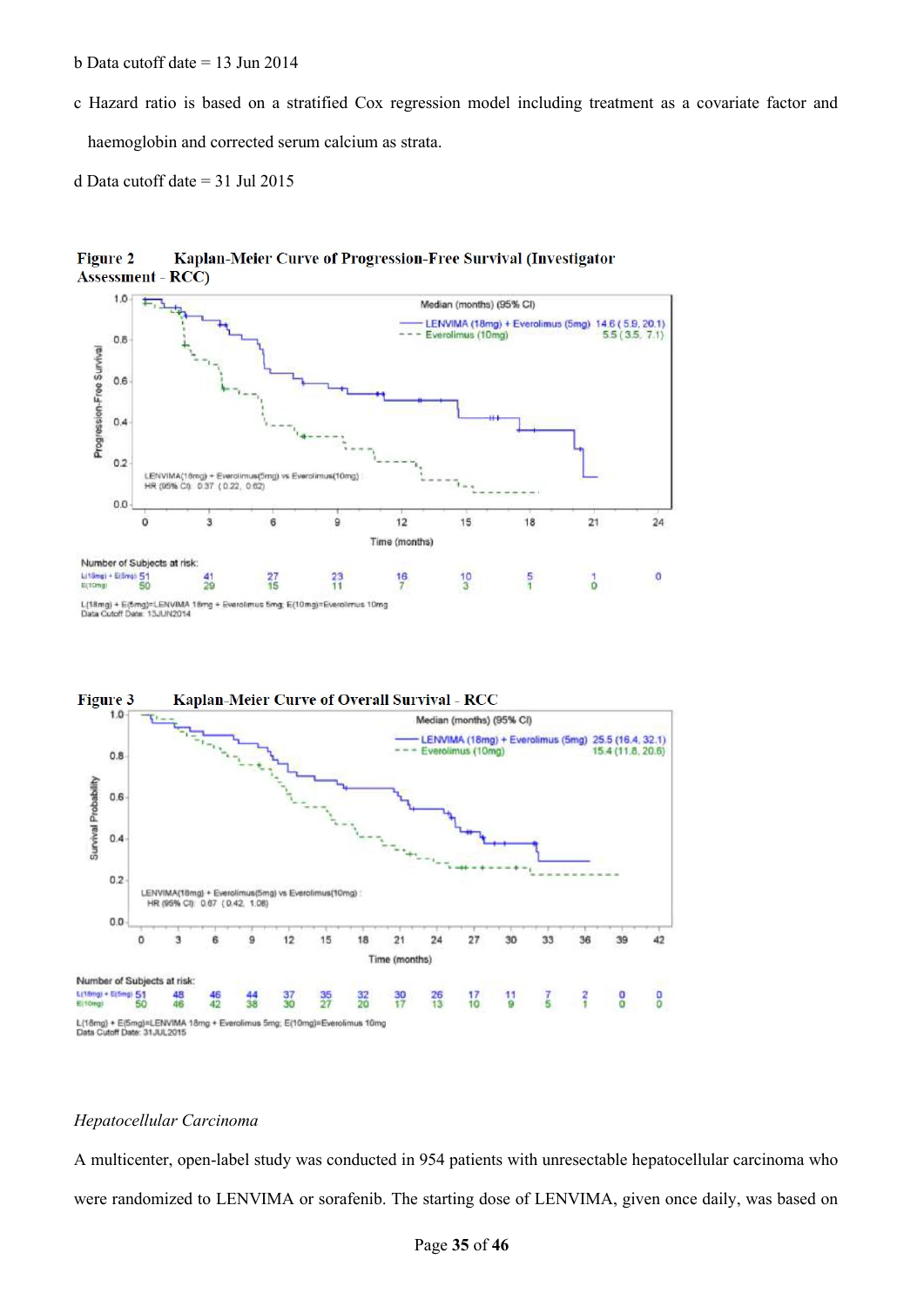baseline body weight: 12 mg for patients with a body weight ≥60 kg and 8 mg for patients with a body weight  $\leq 60$  kg. The dose of sorafenib was 400 mg given orally twice daily.

Patients were required to have a histologically or cytologically confirmed diagnosis of unresectable HCC, or a clinically confirmed diagnosis of HCC according to the American Association for the Study of Liver Diseases criteria, including cirrhosis of any etiology, or with chronic hepatitis B or C infection. Patients could have BCLC stage B or C disease and could only have Child Pugh category A liver dysfunction (i.e., a score of 5-6). Patients had at least 1 measurable target hepatic or non-hepatic lesion according to mRECIST, and adequate liver, bone marrow, blood coagulation, renal, and pancreatic function. Patients were stratified by region, presence or absence of macroscopic portal vein invasion (MPVI) or extrahepatic spread (EHS) or both, Eastern Cooperative Oncology Group Performance Status (ECOG PS) 0 or 1, and BW ( $\leq 60$  kg or  $\geq 60$  kg). The majority of patients in both treatment arms had an ECOG PS of 0 at Baseline (63 %), Child-Pugh score of 5 (76 %), and weighed  $\geq 60 \text{ kg}$  (69 %). The median age was 62 years, 84 % were male, 16 % were female, 69 % were Asian, 1 % were black, and 29 % were white. Approximately 80 % of patients in Study 304 had BCLC stage C disease at study entry. This percentage was similar between the treatment arms (LENVIMA 374/478, 78,2 %; sorafenib 384/476, 80,7 %).

LENVIMA was non-inferior for Overall Survival (OS) to sorafenib. Median OS was 13,6 months compared to 12,3 months for sorafenib with HR = 0,92 [95 % CI of (0,79; 1,06)].

Based on investigator assessment evaluated according to mRECIST, LENVIMA treatment resulted in statistically significant (P<0,00001) and clinically meaningful improvement over sorafenib in the secondary endpoints of PFS and ORR. LENVIMA treatment significantly prolonged TTP compared to sorafenib, with a median TTP that was more than twice as long as that of sorafenib. Retrospective independent review of imaging corroborated the secondary endpoints of PFS, TTP and ORR. These efficacy results are summarised in Table 13 and Figure 4, Figure 5 and Figure 6.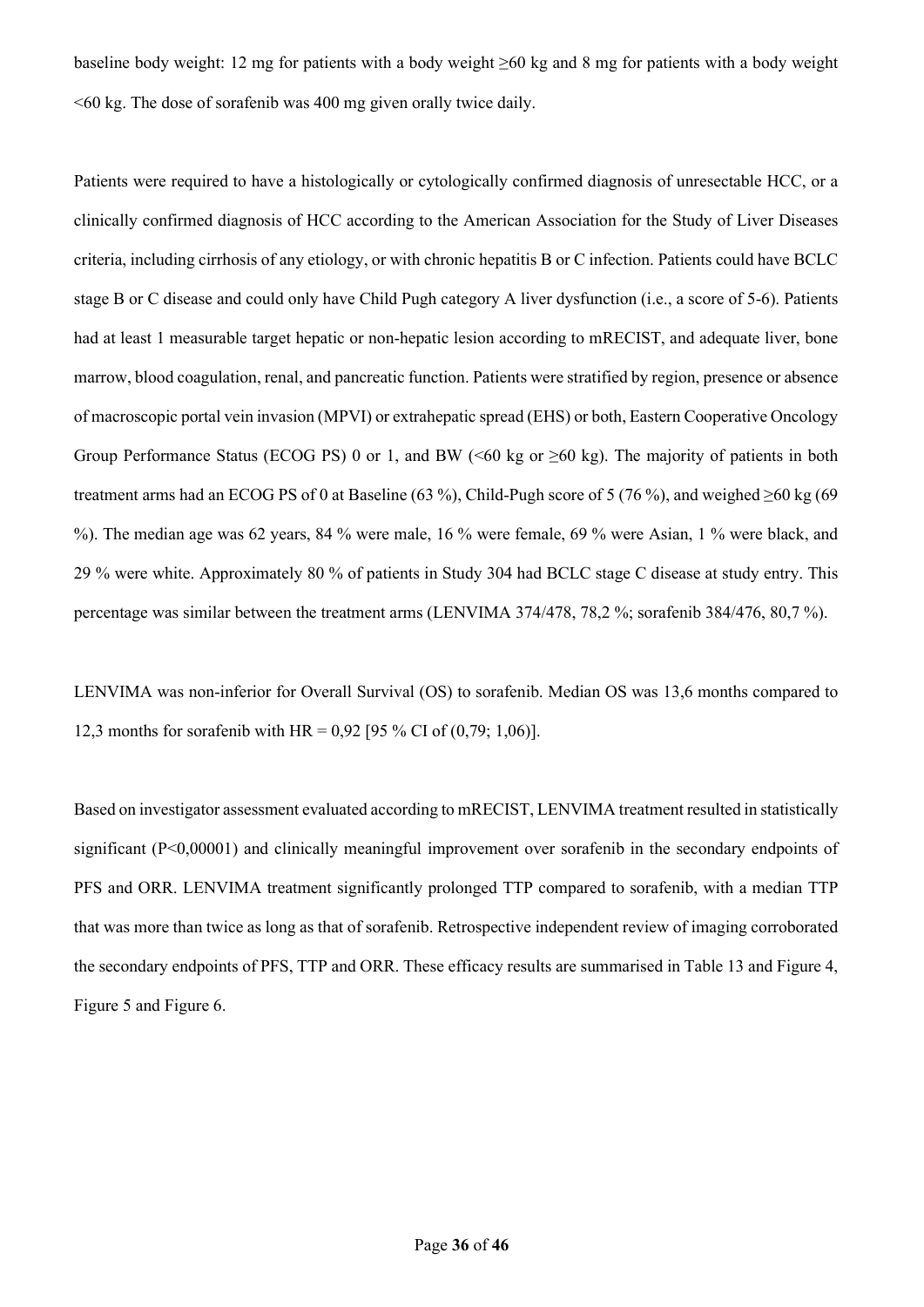| Table 13 Efficacy Results in Hepatocellular Carcinoma                 |                             |                       |  |
|-----------------------------------------------------------------------|-----------------------------|-----------------------|--|
|                                                                       | Sorafenib<br><b>LENVIMA</b> |                       |  |
|                                                                       | $(N=478)$                   | $(N=476)$             |  |
| <b>Overall Survival</b>                                               |                             |                       |  |
| Number of events, n (%)                                               | 351 (73,4)                  | 351 (73,4)            |  |
| Median OS in months (95 % CI) <sup>a</sup>                            | 13,6(12,1; 14,9)            | 13,6(12,1; 14,9)      |  |
| Hazard Ratio (95 % CI) <sup>b, c</sup>                                |                             | 0,92(0,79; 1,06)      |  |
| Progression-Free Survival (PFS) per Investigator Assessment (mRECIST) |                             |                       |  |
| Number of events, n (%)                                               | 349 (73,0)                  | 367(77,1)             |  |
| Progressive disease, n (%)                                            | 308 (64,4)                  | 343(72,1)             |  |
| Death, $n$ (%)                                                        | 41 $(8,6)$                  | 24(5,0)               |  |
| Median PFS in months (95 % CI) <sup>a</sup>                           | 7,4(6,9; 8,8)               | 3,7(3,6; 4,6)         |  |
| Hazard Ratio (95 % CI) b, c                                           |                             | $0,66$ $(0,57; 0,77)$ |  |
| P-value <sup>c,d</sup>                                                | < 0,00001                   |                       |  |
| Time to Progression per Investigator Assessment (mRECIST)             |                             |                       |  |
| Subjects with Disease Progression, $n$ (%) <sup>e</sup>               | 308 (64,4)                  | 343(72,1)             |  |
| Censored Subjects, n (%)                                              | 170 (35,6)                  | 133(27,9)             |  |
| Median (95 % CI) <sup>a</sup>                                         | 8,9(7,4;9,2)                | 3,7(3,6; 5,4)         |  |
| Hazard Ratio (95 % $\overline{CI}$ ) <sup>b, c</sup>                  |                             | $0,63$ $(0,53; 0,73)$ |  |
| P-value <sup>c,d</sup>                                                | < 0,00001                   |                       |  |
| Objective Response Rate per Investigator Assessment (mRECIST)         |                             |                       |  |
| Objective response rate, n (%)                                        | 115(24,1)                   | 44 (9,2)              |  |
| $(95\% \text{ CI})$ <sup>f</sup>                                      | (20,2; 27,9)                | (6,6; 11,8)           |  |
| Complete responses, n (%)                                             | 6(1,3)                      | 2(0,4)                |  |
| Partial responses, n (%)                                              | 109(22,8)                   | 42(8,8)               |  |
| Odds ratio (95 % CI) $\rm g$                                          |                             | $3,13$ $(2,15, 4,56)$ |  |
| P-value <sup>g</sup>                                                  | < 0,00001                   |                       |  |
| <b>Objective Response Rate per Independent Review (mRECIST)</b>       |                             |                       |  |
| Objective response rate, n (%)                                        | 194(40,6)                   | 59 (12,4)             |  |
| $(95\% \text{ CI})$ f                                                 | (36,2; 45,0)                | (9,4; 15,4)           |  |
| Odds ratio (95 % CI) $\rm{g}$                                         | 5,01 (3,59; 7,01)           |                       |  |
| P-value <sup>g</sup>                                                  | < 0,00001                   |                       |  |
| <b>Objective Response Rate per Independent Review (RECIST 1.1)</b>    |                             |                       |  |
| Objective response rate, n (%)                                        | 90 (18,8)                   | 31(6,5)               |  |
| $(95\% \text{ CI})$ f                                                 | (15,3; 22,3)                | (4,3; 8,7)            |  |
| Odds ratio (95 % CI) <sup>g</sup>                                     |                             | $3,34$ $(2,17; 5,14)$ |  |
| P-value <sup>s</sup>                                                  | < 0,00001                   |                       |  |

Data cutoff date: 13 Nov 2016.

The noninferiority margin for the HR of LENVIMA versus sorafenib is 1,08. Percentages are based on the total

number of subjects within the relevant treatment group in the Full Analysis Set.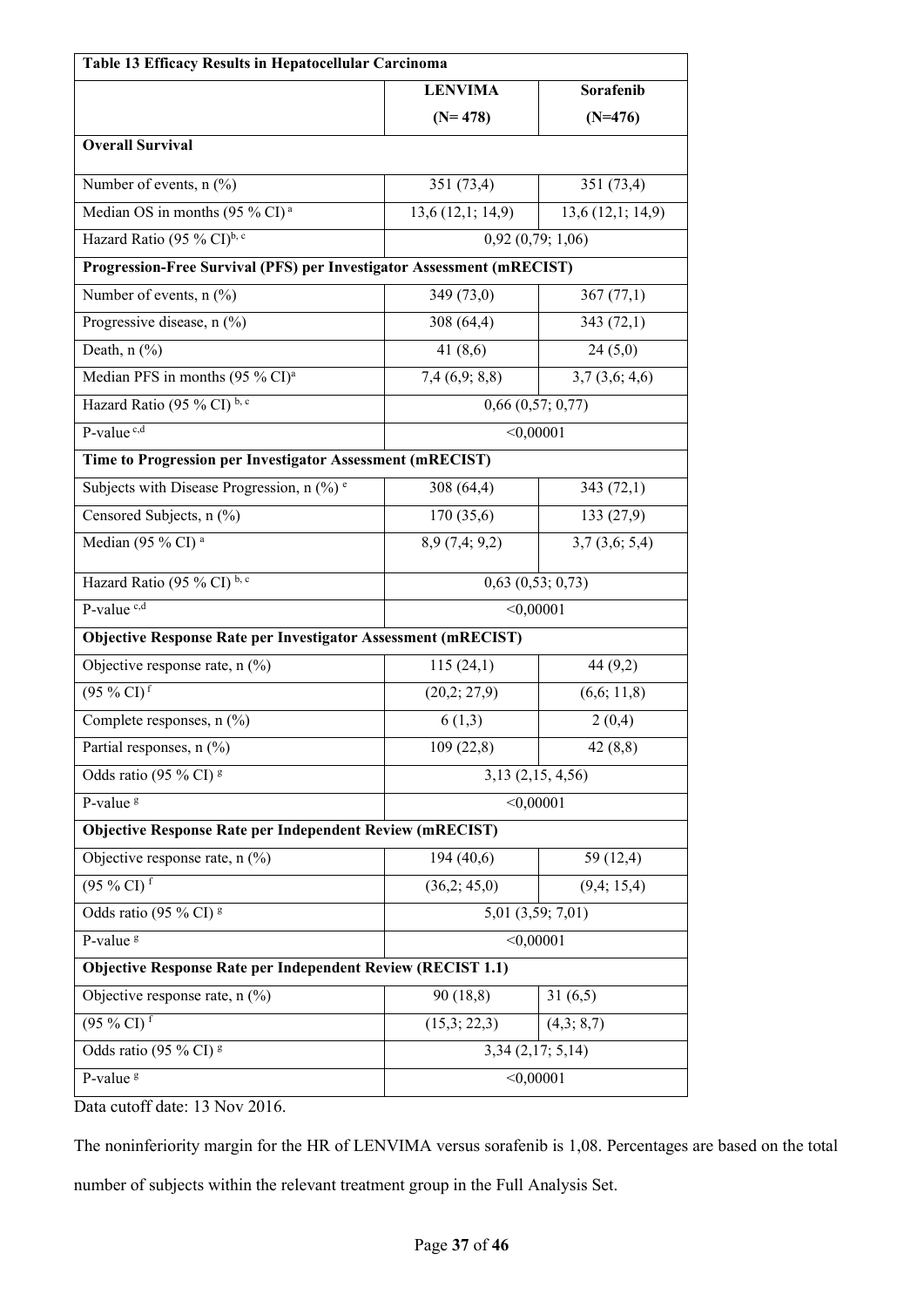- CI = confidence interval; ECOG PS = Eastern Cooperative Oncology Group Performance Status; HR = hazard ratio; OS = overall survival
- a Quartiles are estimated by the Kaplan-Meier method, and the 95 % CIs are estimated with a generalised Brookmeyer and Crowley method.
- b Hazard ratio is for LENVIMA vs. sorafenib, based on a Cox model including treatment group as a factor.
- c Stratified by region (Region 1: Asia-Pacific; Region 2: Western regions), macroscopic portal vein invasion or extrahepatic spread or both (yes, no), ECOG PS  $(0, 1)$  and body weight (<60 kg,  $\geq 60$  kg).
- d P-value is for the superiority test of LENVIMA versus sorafenib.
- e Deaths were not counted as progression events in this analysis.
- f 95 % CI was calculated using asymptotic normal approximation.
- g Odds ratio and P-value (for superiority test) were calculated using the Cochran-Mantel-Haenszel method, stratified by IxRS stratification factors.



Data cutoff date = 13 Nov 2016.

Noninferiority margin for hazard ratio (HR: LENVIMA vs sorafenib  $= 1.08$ ).

Median was estimated with the Kaplan-Meier method and the 95 % confidence interval was constructed with a generalised Brookmeyer and Crowley method.

HR was estimated from the Cox proportional hazard model with treatment as independent variable and stratified

- by IxRS stratification factors. The Efron method was used for ties.
- $+=$  censored observations
- $CI =$  confidence interval;  $HR =$  hazard ratio;  $IxRS =$  interactive response system.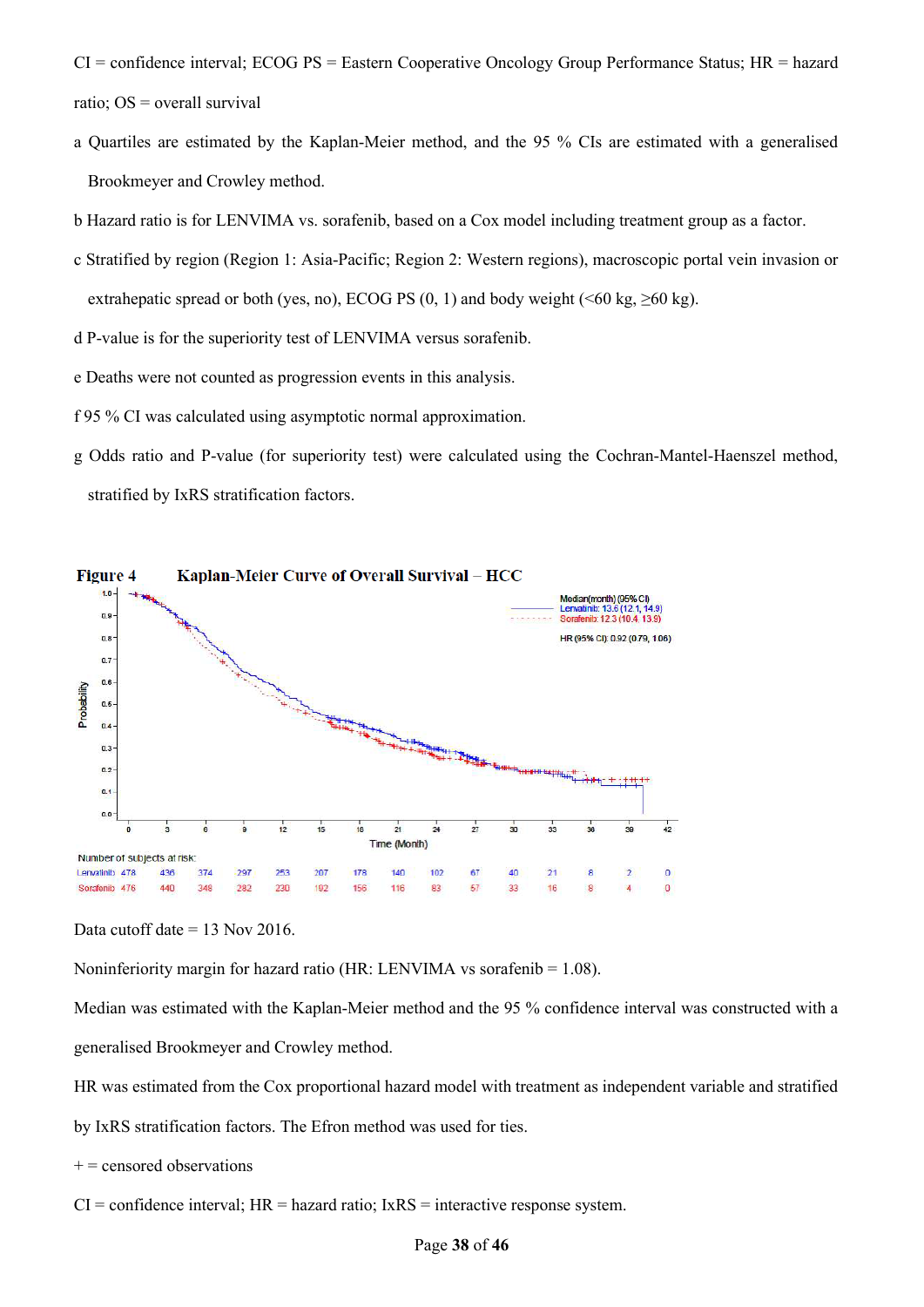

**Figure 5** Kaplan-Meier Curve of Progression-free Survival - HCC

Data cutoff date  $= 13$  Nov 2016.

Median was estimated with the Kaplan-Meier method and the 95 % CI was constructed with a generalized Brookmeyer and Crowley method.

Hazard ratio is expressed as LENVIMA: sorafenib and was estimated from the Cox proportional hazard model with treatment as an independent variable and stratified by IxRS stratification factors. The Efron method was used for ties.

P-value was for superiority test (LENVIMA vs. Sorafenib) and was calculated using log-rank test stratified by IxRS stratification factors.

 $+=$  censored observations.

 $CI =$  confidence interval;  $HR =$  hazard ratio;  $IxRS =$  interactive response system.



Data cutoff date: 13 Nov 2016.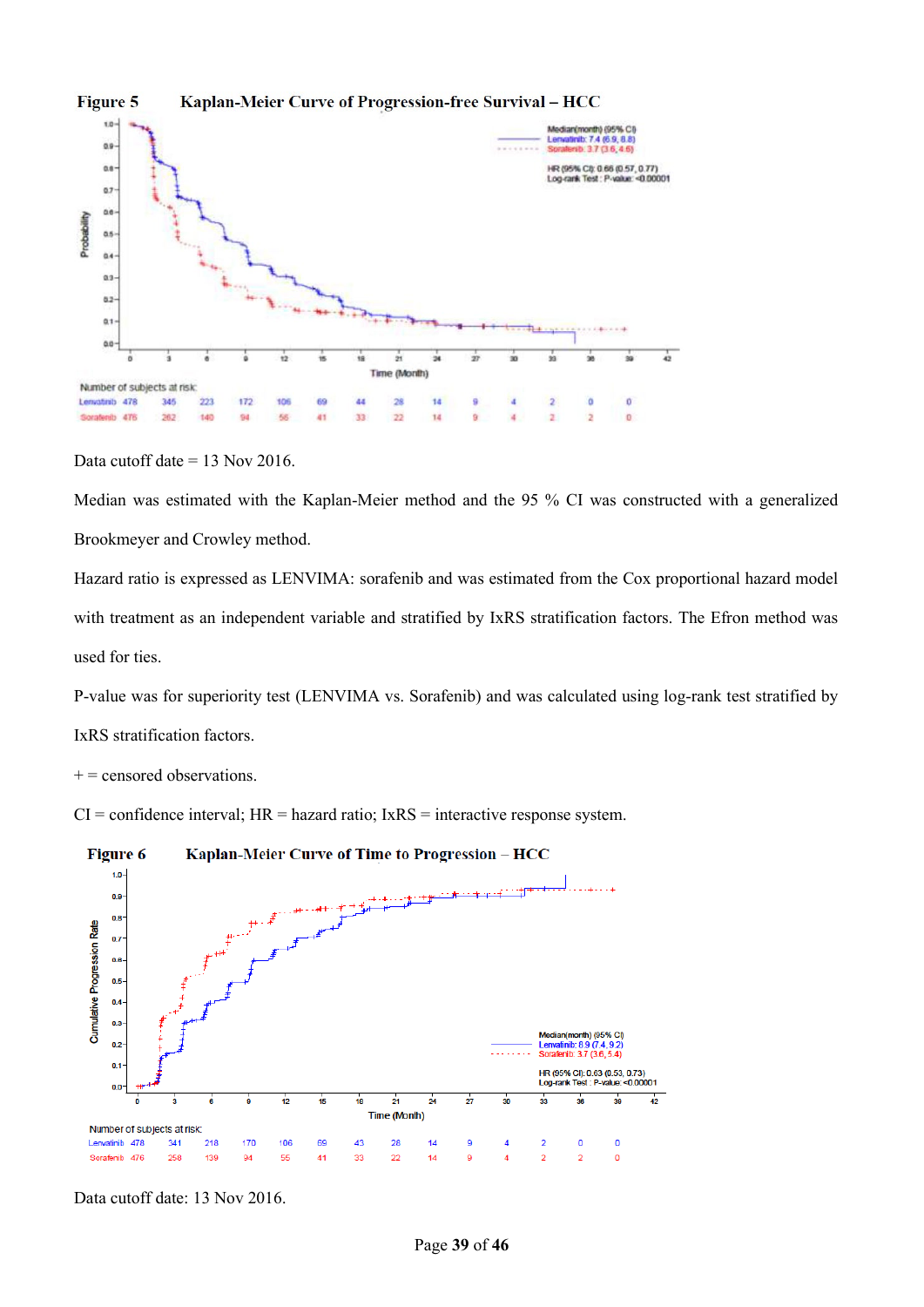The median was estimated using the Kaplan-Meier method and the 95 % CI was constructed with a generalized Brookmeyer and Crowley method**.**

Hazard ratio is expressed as LENVIMA: sorafenib and was estimated from the Cox proportional hazard model with treatment as an independent variable and stratified by IxRS stratification factors. Efron method was used for ties.

P-value is for the superiority test of LENVIMA vs sorafenib and was calculated using the log-rank test stratified by IxRS stratification factors.

 $CI =$  confidence interval;  $HR =$  hazard ratio;  $IRSS =$  interactive voice/web response system.

# *Assessment on Quality of Life (QoL) in Patients with HCC*

Three QoL questionnaires were administered EORTC QLQ-C30, EORTC QLQ-HCC18 and the EQ-5D-3L.

Compared to patients treated with LENVIMA, those treated with sorafenib experienced greater risks of more rapid time to clinically meaningful worsening of symptoms and function for the domain of Diarrhoea (nominal p < 0,0001) from the EORTC QLQ-C30.

# **5.2 Pharmacokinetic properties**

## **Absorption**

Lenvatinib is rapidly absorbed after oral administration with  $T_{\text{max}}$  typically observed from 1 to 4 hours post-dose. Food does not affect the extent of absorption but slows the rate of absorption. When administered with food to healthy subjects, peak plasma concentrations are delayed by 2 hours.

A high degree of inter-individual variability in average exposure at steady state was observed, with a 6-fold range when used as monotherapy at the 24 mg dose, and 7-fold range when LENVIMA 18 mg dose is administered in combination with 5mg everolimus. In HCC subjects, the inter-individual variability in average exposure at steady state was 6-fold and 5-fold range when used as monotherapy at 8 mg and 12 mg doses, respectively.

## **Distribution**

*In vitro* binding of lenvatinib to human plasma proteins was high and ranged from 98 % to 99 % (0.3 – 30 μg/mL, mesilate). This binding was mainly to albumin with minor binding to α1-acid glycoprotein and γ-globulin.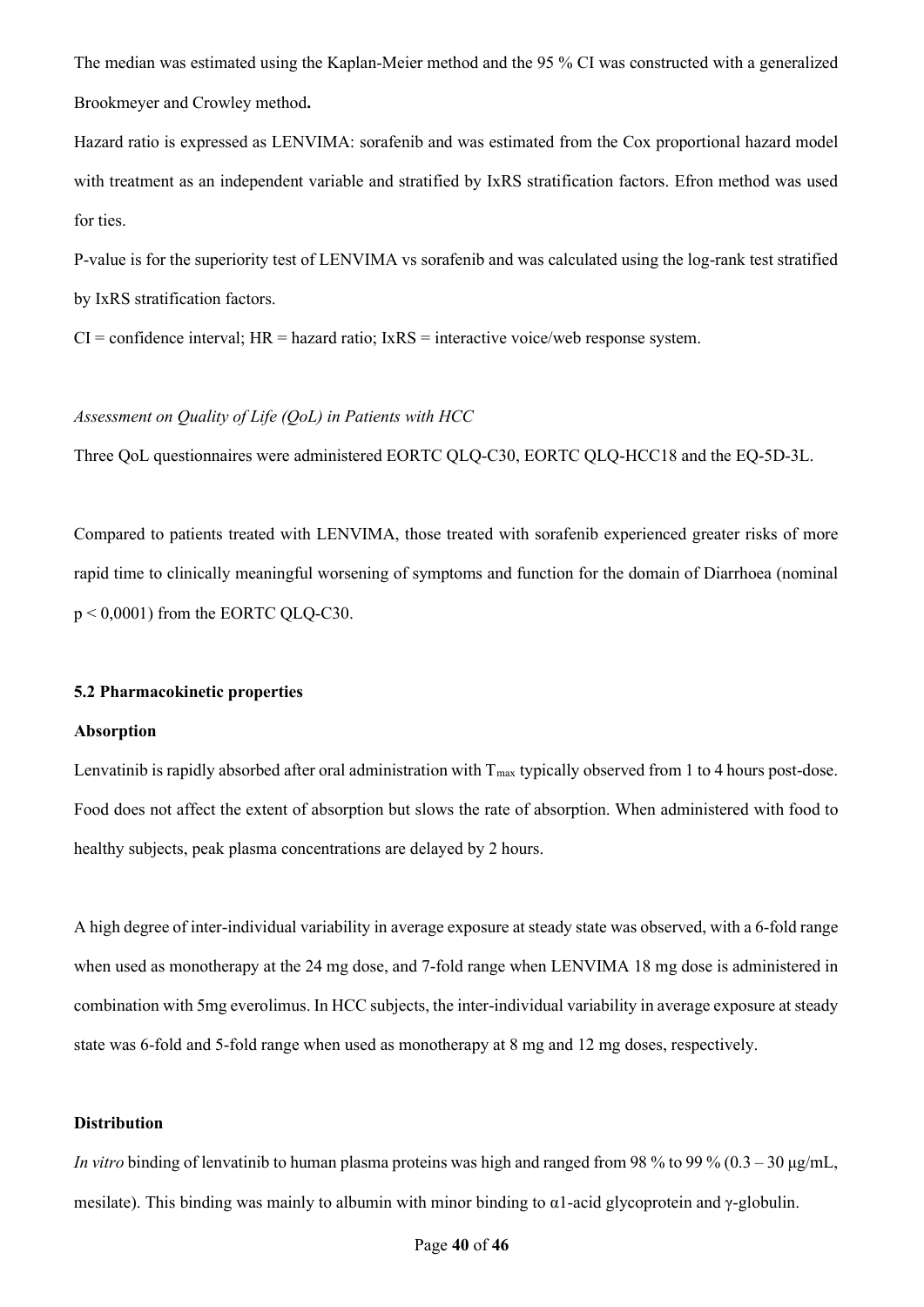*In vitro*, the lenvatinib blood-to-plasma concentration ratio ranged from 0,589 to 0,608 (0,1 - 10 μg/mL, mesilate). *In vitro* studies indicate that lenvatinib is a substrate for P-gp and BCRP. Lenvatinib is not a substrate for OAT1, OAT3, OATP1B1, OATP1B3, OCT1, OCT2, MATE1, MATE2-K or the BSEP.

# **Metabolism**

*In vitro*, cytochrome P450 3A4 was the predominant (>80 %) cytochrome isoform involved in the P450- mediated metabolism of lenvatinib. *In vivo*, inducers and inhibitors of CYP 3A4 had a minimal effect on lenvatinib exposure (see section 4.5). Patients should avoid strong inducers of CYP 3A4 and exercise caution with mild or moderate inhibitors or inducers when using everolimus (see Everolimus Product Information) in combination with LENVIMA.

In human liver microsomes, the demethylated form of lenvatinib (M2) was identified as the main metabolite. M2' and M3', the major metabolites in human faeces, were formed from M2 and lenvatinib, respectively, by aldehyde oxidase.

In plasma samples collected up to 24 hours after administration, lenvatinib constituted 97 % of the radioactivity in plasma radiochromatograms while the M2 metabolite accounted for an additional 2,5 %. Based on AUC  $_{0}$  $\sinh$ , lenvatinib accounted for 60 % and 64 % of the total radioactivity in plasma and blood, respectively.

Data from a human mass balance/excretion study indicate lenvatinib is extensively metabolised in humans. The main metabolic pathways in humans were identified as oxidation by aldehyde oxidase, demethylation via CYP3A4, glutathione conjugation with elimination of the O-aryl group (chlorbenzyl moiety), and combinations of these pathways followed by further biotransformations (eg, glucuronidation, hydrolysis of the glutathione moiety, degradation of the cysteine moiety, and intramolecular rearrangement of the cysteinylglycine and cysteine conjugates with subsequent dimerisation). These *in vivo* metabolic routes align with the data provided in the *in vitro* studies using human biomaterials.

# **Elimination**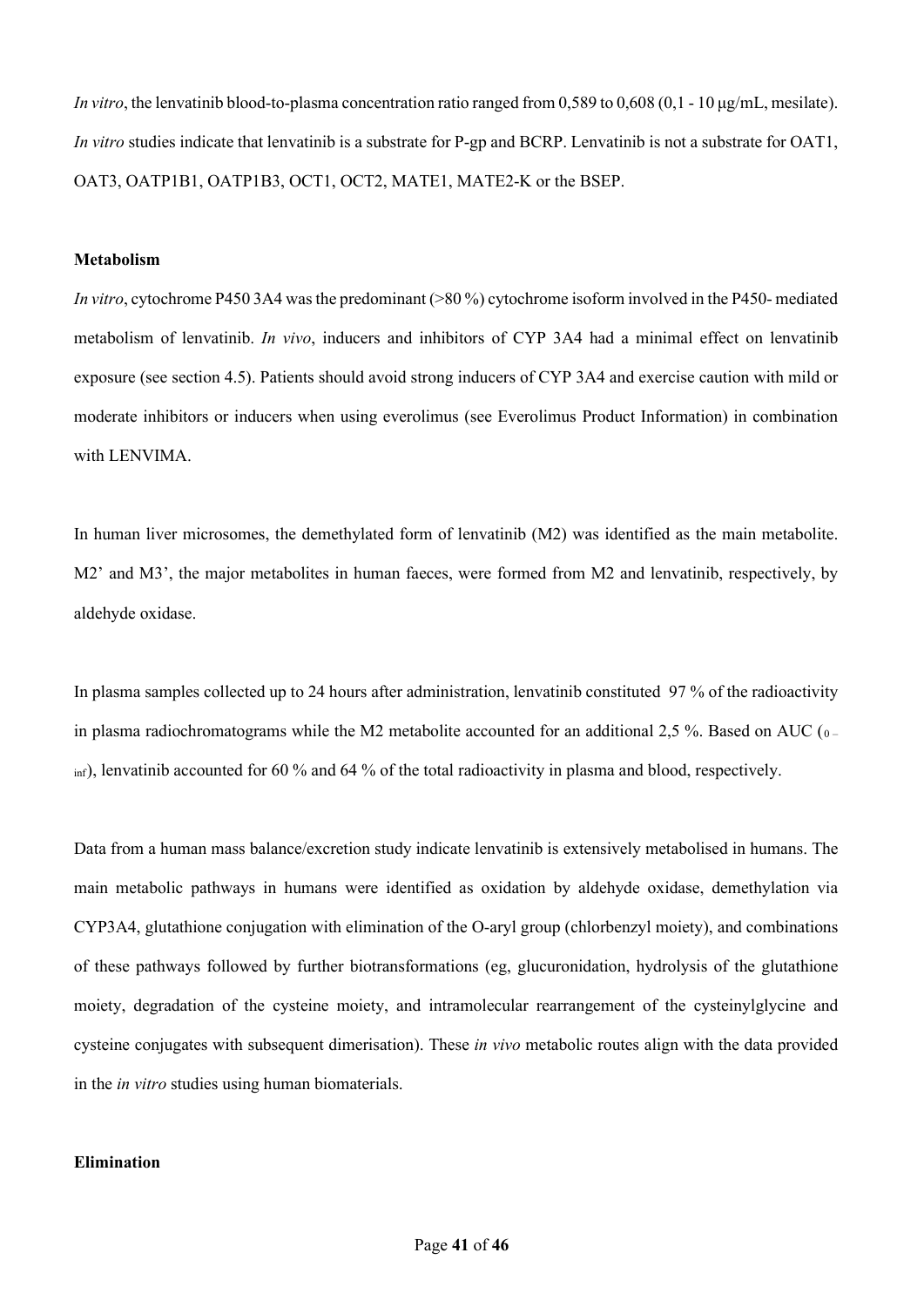Plasma concentrations decline bi-exponentially following  $C_{\text{max}}$ . The mean terminal exponential half-life of lenvatinib is approximately 28 hours.

Following administration of radiolabelled lenvatinib to 6 patients with solid tumours, approximately two-thirds and one-fourth of the radiolabel were eliminated in the faeces and urine, respectively. The M2 metabolite was the predominant analyte in excreta ( $\sim$ 5 % of the dose) with lenvatinib the second most prominent ( $\sim$ 2,5 %).

# **Linearity/non-linearity**

#### *Dose proportionality and accumulation*

In patients with solid tumours administered single and multiple doses of lenvatinib once daily, exposure to lenvatinib ( $C_{\text{max}}$  and AUC) increased in direct proportion to the administered dose over the range of 3,2 to 32 mg once-daily (QD).

Lenvatinib displays minimal accumulation at steady state. Over this range, the median accumulation index (Rac) ranged from 0,96 (20 mg) to 1,54 (6,4 mg). In patients with HCC, the mean accumulation ratio was 1.49 in those with higher Child-Pugh scores (7-8) receiving 8 mg lenvatinib.

### **Special populations**

### *Hepatic impairment*

The pharmacokinetics of lenvatinib following a single 10-mg dose were evaluated in 6 subjects each with mild or moderate hepatic impairment (Child-Pugh A and Child-Pugh B, respectively). A 5-mg dose was evaluated in 6 subjects with severe hepatic impairment (Child-Pugh C). Eight healthy, demographically matched subjects served as controls and received a 10-mg dose. The median half-life was comparable in subjects with mild, moderate, and severe hepatic impairment as well as those with normal hepatic function and ranged from 26 hours to 31 hours. The percentage of the dose of lenvatinib excreted in urine was low in all cohorts (< 2,16 % across treatment cohorts).

Lenvatinib exposure, based on dose-adjusted  $AUC_{0-t}$ , unbound and  $AUC_{0-int}$ , unbound, was approximately 65 %, 122 %, and 273 % of normal for subjects with mild, moderate, and severe hepatic impairment, respectively.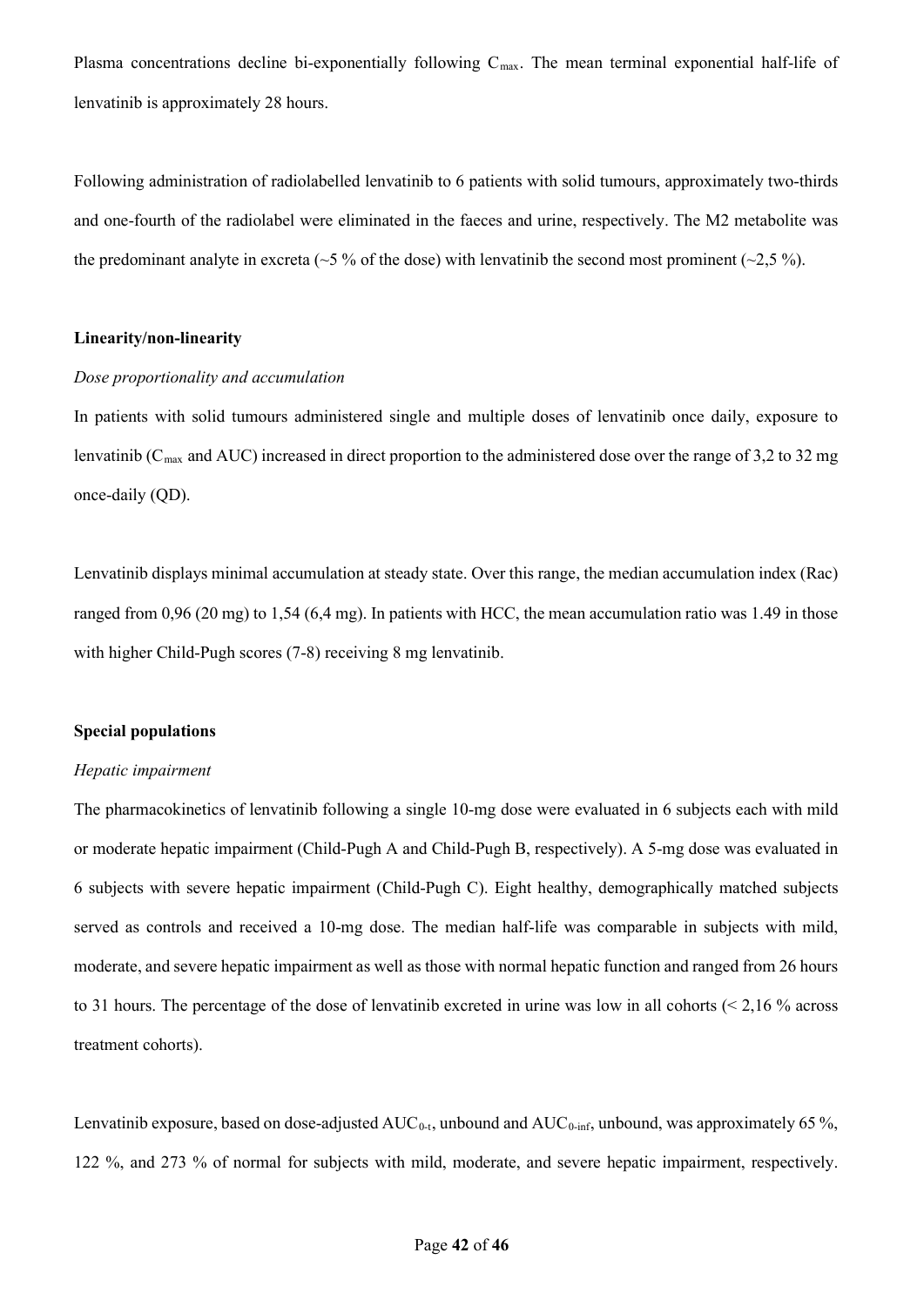Based on the analogous  $AUC_{0-t}$  and  $AUC_{0-int}$  data, lenvatinib exposure was 119 %, 107 %, and 180 % of normal for subjects with mild, moderate, and severe hepatic impairment, respectively (see section 4.2).

# *Renal impairment*

The pharmacokinetics of lenvatinib following a single 24 mg dose were evaluated in 6 subjects each with mild, moderate, or severe renal impairment, and compared with 8 healthy, demographically matched subjects. Subjects with end-stage renal disease were not studied. The percentage of unbound lenvatinib was similar between subjects with normal renal function (8  $\% \pm 3 \%$ , mean  $\pm$  SD) and those with severely impaired renal function (9  $% \pm 2$ %). AUC<sub>0-inf</sub>, unbound estimates for subjects with mild, moderate, or severe renal impairment were 54 %, 129 %, and 184 %, respectively, compared with normal subjects. Additionally, a linear equation was fit to the creatinine clearance vs.  $AUC_{0\text{-inf}}$ , unbound data and exposure was predicted. Subjects with severe renal impairment were predicted to have a 2,4-fold increase in exposure. Therefore, dosage needs to be reduced in DTC and RCC patients with severe renal impairment (see section 4.2). No dosage recommendations are available for HCC patients with severe renal impairment (see section 4.2). Use in HCC patients with severe renal impairment is not recommended.

# *Age, sex, weight, race*

Based on a population pharmacokinetic analysis of patients receiving up to 24 mg LENVIMA once daily, including HCC patients weighing  $< 60 \text{ kg}$  and  $\geq 60 \text{ kg}$  receiving 8 mg and 12 mg, respectively, weight showed a statistically significant effect. The final PK model for lenvatinib included body-weight effect as an allometric constant on both clearance (CL/F) and volume parameters, whereby parameters increased with increasing body weight. The decrease in CL/F in subjects with low body weight resulted in an increase in lenvatinib exposure (AUC) whereby subjects weighing < 60 kg had approximately 35 % higher exposure to lenvatinib than subjects weighing  $\geq 60$  kg when receiving the same dose. Based on the individual lenvatinib AUC at steady state for subjects with HCC, the median value and range of AUC are comparable between the group of starting dose of 8 mg for body weight < 60 kg and 12 mg for body weight  $\geq 60$  kg, which supports the starting doses of 8 mg and 12 mg for body weight < 60 kg and  $\geq$  60 kg, respectively, in HCC patients.

After accounting for body weight, neither age, sex, or race (Japanese vs. other, Chinese vs other, white vs. other) influenced lenvatinib PK.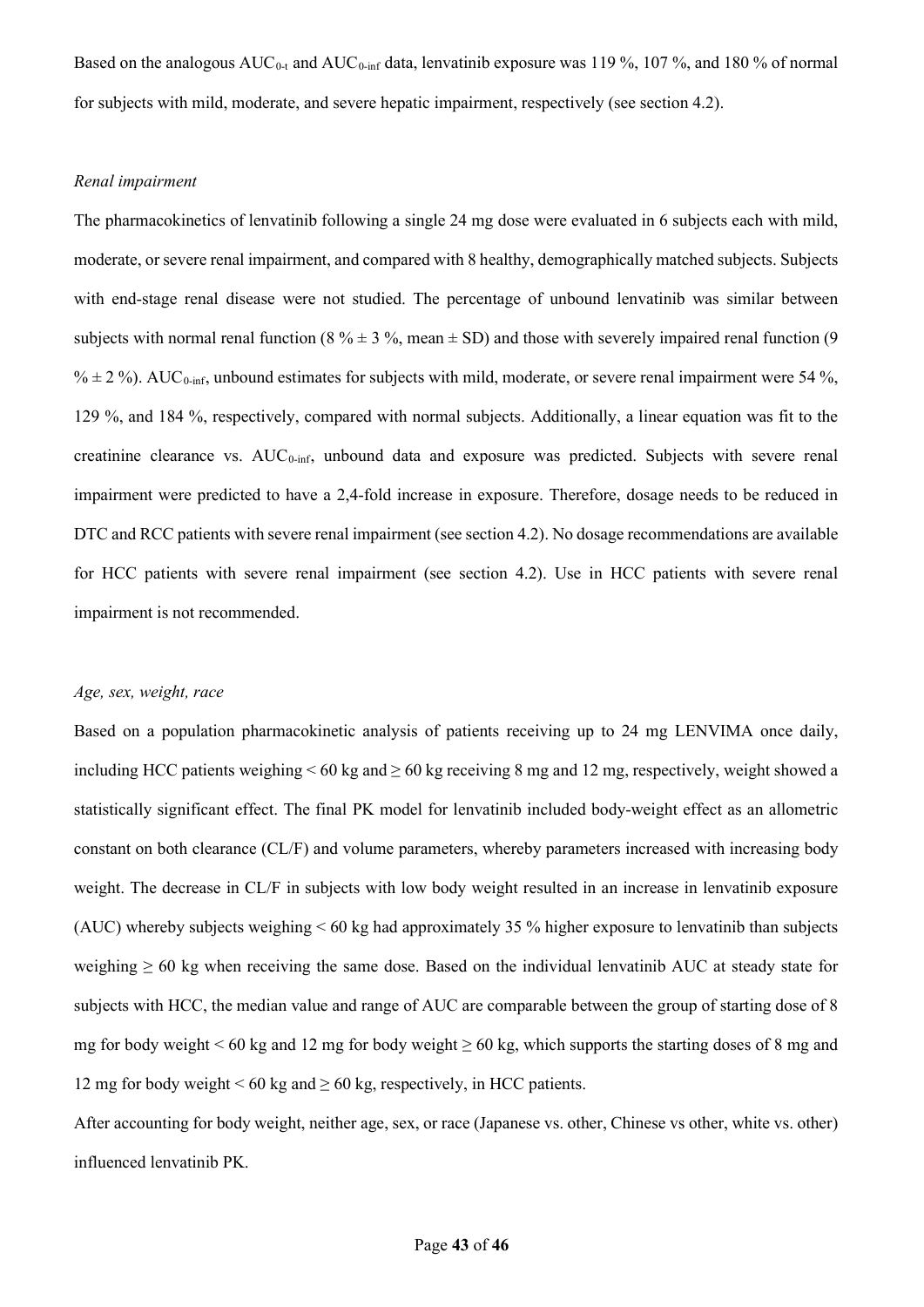Paediatric patients have not been studied.

# *Genomic assessment of lenvatinib pharmacokinetic parameters*

Because of lenvatinib's extensive metabolism, the effect of selected drug-metabolising enzyme phenotypes on lenvatinib clearance was investigated using data derived from the Affymetrix drug-metabolising enzyme and transporter (DMET Plus) microarray genotyping platform. None of the phenotypes for CYP3A5, CYP1A2, CYP2A6, or CYP2C19 had a significant impact on lenvatinib clearance.

# **5.3 Preclinical safety data**

# *Genotoxicity*

Lenvatinib was not mutagenic in the *in vitro* Ames and mouse lymphoma tests and not clastogenic in an *in vivo*  micronucleus assay in rats. These studies indicate a low genotoxic potential for LENVIMA.

# *Carcinogenicity*

Carcinogenicity studies have not been conducted with LENVIMA.

# **6. PHARMACEUTICAL PARTICULARS**

# **6.1 List of excipients**

*Capsule*  Calcium carbonate Hydroxypropylcellulose Low-substituted hydroxypropylcellulose Mannitol Microcrystalline cellulose Purified talc *Capsule shell* Hypromellose Iron oxide red Iron oxide yellow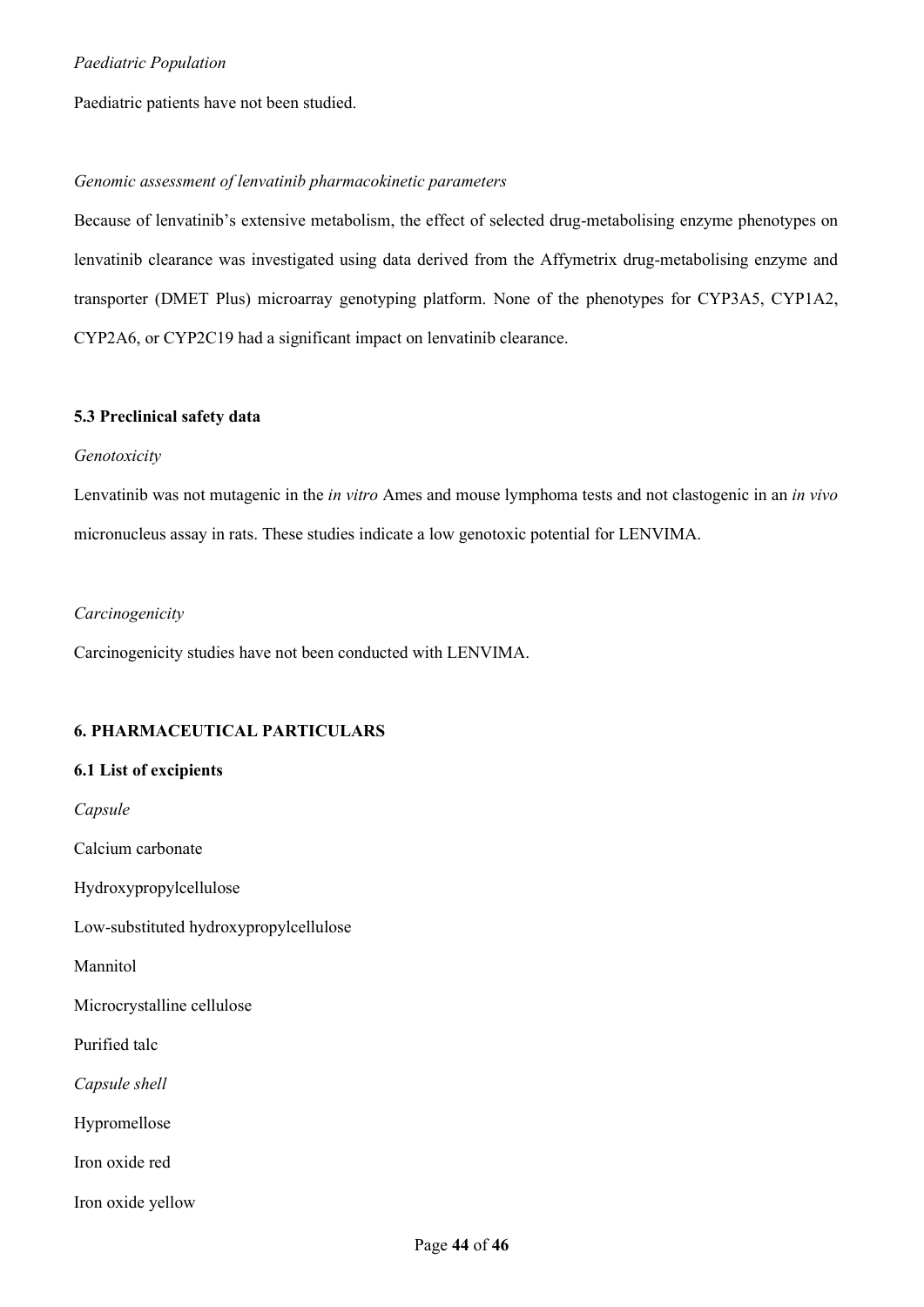Titanium dioxide *Printing ink* Iron oxide black (E172) Potassium hydroxide Propylene glycol Shellac

# **6.2 Incompatibilities**

Incompatibilities were either not assessed or not identified as part of the registration of this medicine.

# **6.3 Shelf life**

4 years

# **6.4 Special precautions for storage**

Store at or below 30 °C.

Store in the original container until required for use.

# **6.5 Nature and contents of container**

LENVIMA 4 mg hard capsules are available in polyamide/aluminium/PVC/aluminium blisters of 30 capsules. LENVIMA 10 mg hard capsules are available in polyamide/aluminium/PVC/aluminium blisters of 30 capsules. The LENVIMA capsules are furthermore packaged in a carton board.

# **6.6 Special precautions for disposal and other handling**

Any unused medicine or waste material should be disposed of in accordance with local requirements.

Do not open the capsule. Caregivers should avoid repeated exposure to the contents of the capsule.

# **7. HOLDER OF CERTIFICATE OF REGISTRATION**

Equity Pharmaceuticals (Pty) Ltd.

100 Sovereign Drive

Route 21 Corporate Park